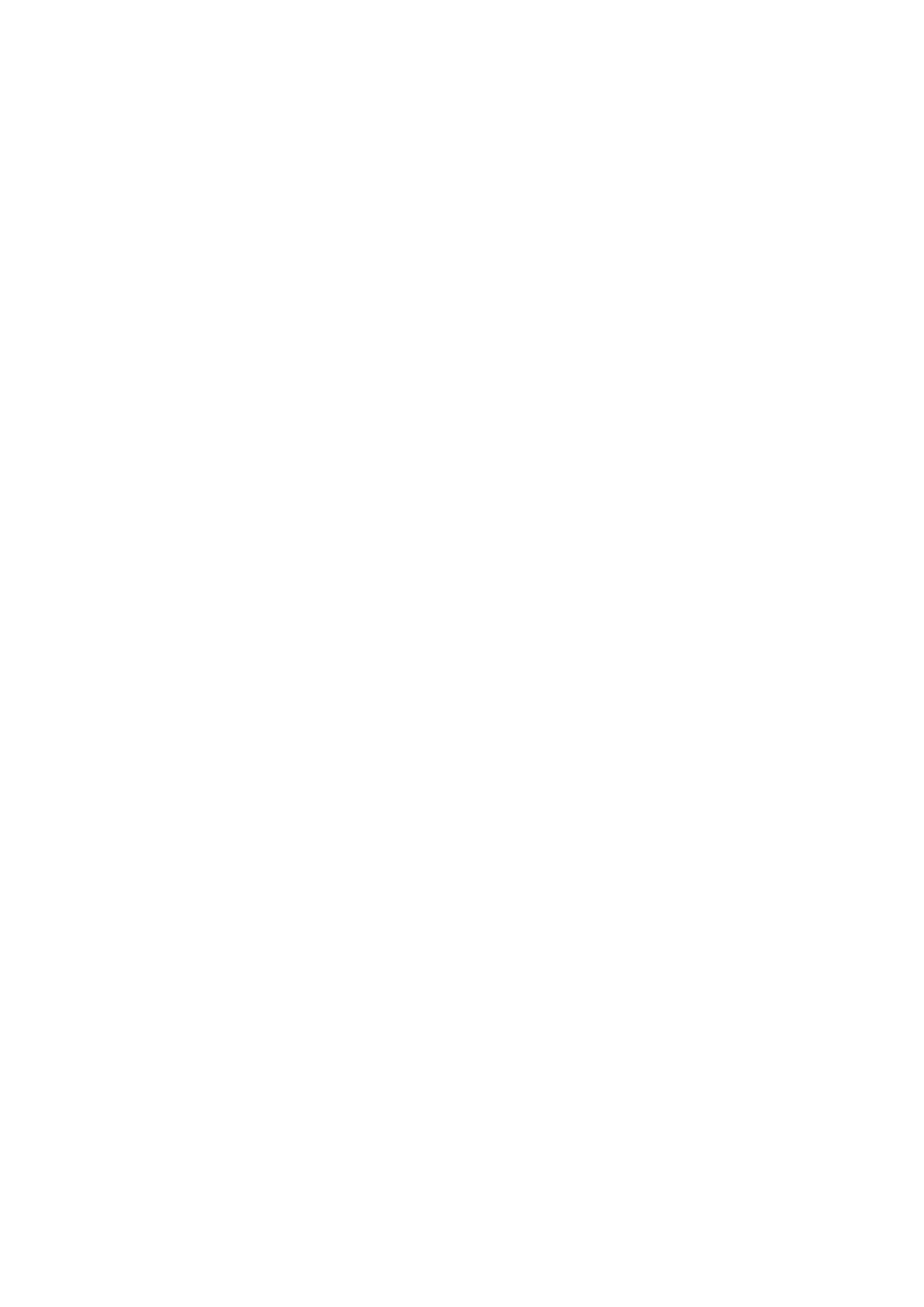## **1 A Teenager In Love**

Four Beat, Doo Wop

Intro: [C] [Am] [F] [G7] [C] [Am] [F] [G7]

[C] / Each time we [Am] have a quarrel [F] / it almost [G7] breaks my heart

[C] / 'Cause I am [Am] so afraid [F] / that we will [G7] have to part

[C] / Each night I [Am] ask the [F] stars up a[G7]bove ///

[C] Why must I be a teenager in [G7] love? / / /

[C] / One day I [Am] feel so happy [F] / next day I [G7] feel so sad [C] / I guess I'll [Am] learn to take [F] / the good [G7] with the bad

[C] / Each night I [Am] ask the [F] stars up a[G7]bove ///

[C] Why must I be a teenager in [G7] love? / / /

[F] / I cried a [G7] tear [F] / for nobody but [G7] you [F] / I'll be a [G7] lonely one if [F] you should say we're [G7] through / / /

[C] If you want to [Am] make me cry [F] that won't be so [G7] hard to do [C] And if you should [Am] say goodbye [F] I'll still go on [G7] loving you [C] / Each night I [Am] ask the [F] stars up a[G7]bove / / /  $|C|$  Why must I be a teenager in [G7] love?  $\frac{1}{1}$ In [C] love [Am] [F] [G7] / / / In [C] love [Am] [F] [G7] / / / In [C] love [F] [C] / / / / [C] [Csus] [C]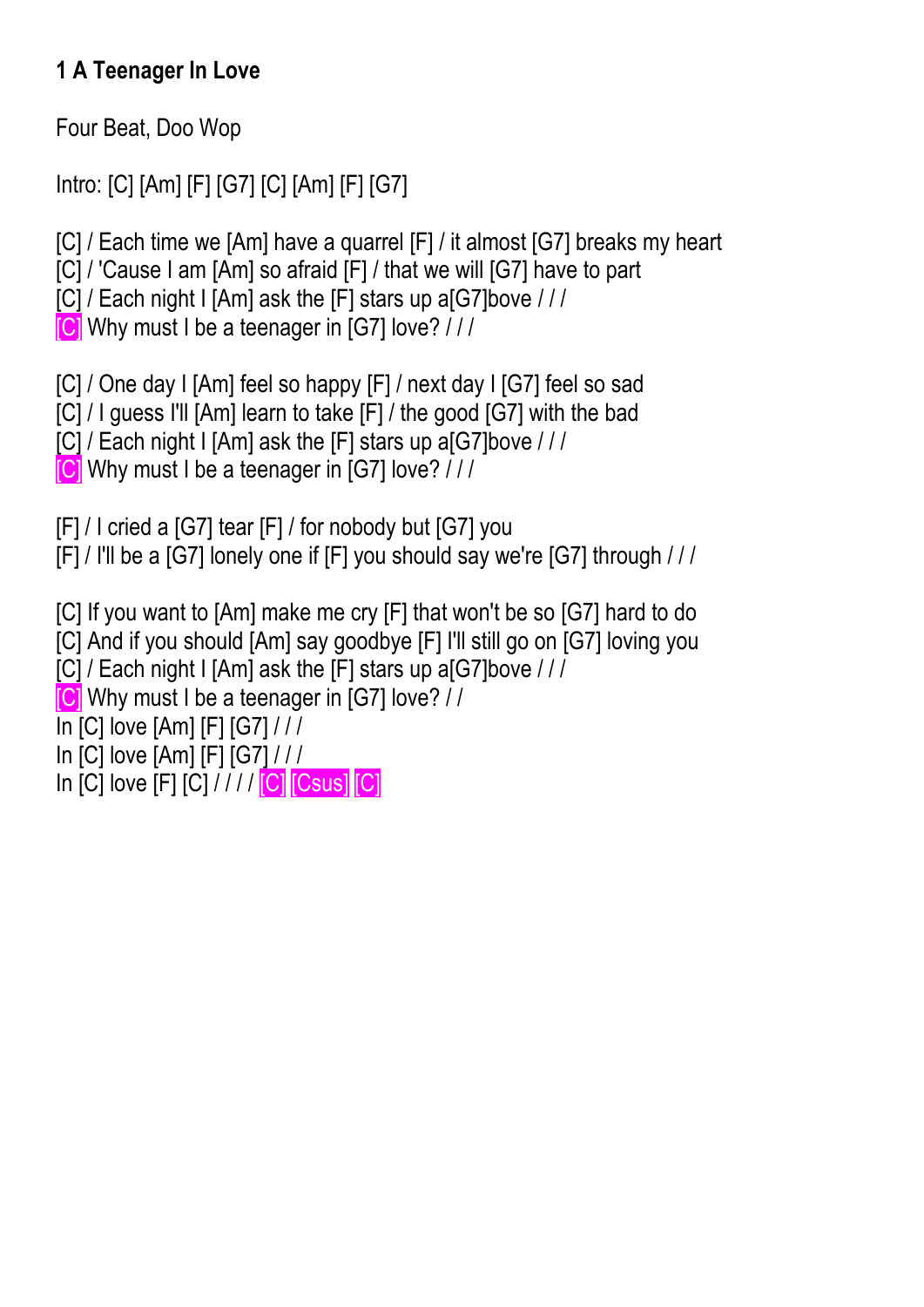## **2 All Shook Up**

Four Beat, Rock & Roll

Intro: [C] [C] [C]

[C] / / / A well I [C] bless my soul what's wrong with me? I'm itching like a man on a fuzzy tree My friends say I'm actin' wild as a bug I'm in **[C]** love [X] [X] [X] I'm all shook up Mm-mm [F] mm / / oh [G7] oh / / yeah [C] yeah! / / / [C]

My [C] hands are shaky and my knees are weak I can't seem to stand on my own two feet Who do you thank when you have such luck? I'm in  $\overline{C}$  love  $\overline{X}$   $\overline{X}$   $\overline{X}$   $\overline{X}$   $\overline{Y}$   $\overline{Y}$  all shook up Mm-mm [F] mm / / oh [G7] oh / / yeah [C] yeah! [C7]

[F] Please don't ask me what's on my mind I'm a [C] little mixed up but I'm [C7] feelin' fine When [F] I'm near that girl that I love best My **[G7]** heart beats so it scares me to death!

She [C] touched my hand what a chill I got Her lips are like a volcano that's hot I'm proud to say she's my buttercup I'm in  $\overline{C}$  love  $\overline{X}$   $\overline{X}$   $\overline{X}$   $\overline{X}$   $\overline{Y}$   $\overline{Y}$  all shook up Mm-mm [F] mm / / oh [G7] oh / / yeah [C] yeah! / / / [C] / / / Mm-mm [F] mm / / oh [G7] oh / / yeah [C] yeah! / / / [C] / / / Mm-mm [F] mm / / oh [G7] oh / / yeah [C] yeah! / / / [C] [Csus] [C]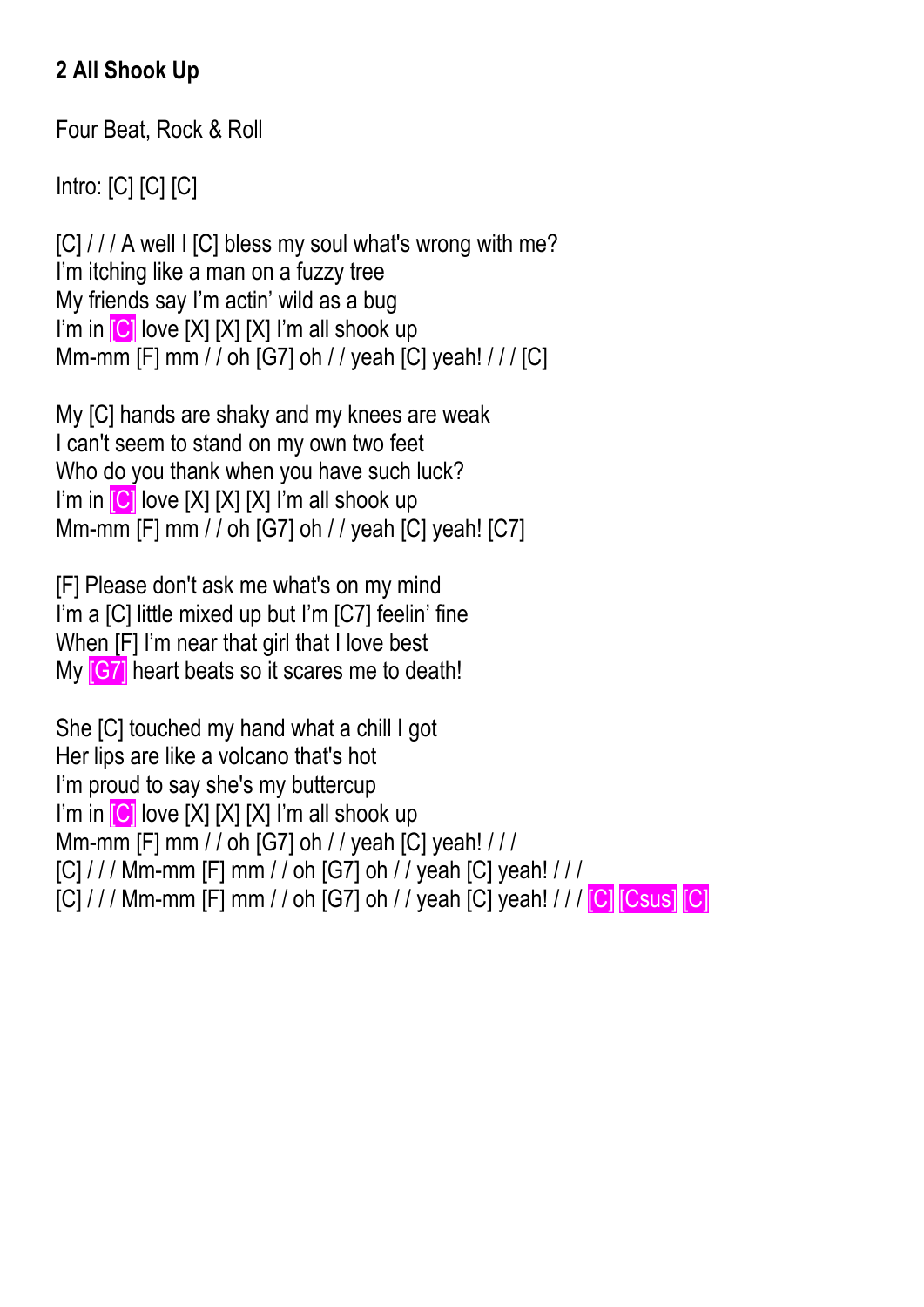## **3 Amazing Grace**

Three Beat, Gospel

Intro: [C] [G7] [C]

[G7] / / A[C]mazing [C7] grace how [F] sweet the [C] sound That saved a wretch like [G7] me / / [G7] / / I [C] once was [C7] lost but [F] now am [C] found Was blind but [G7] now I [C] see / /

[G7] / / `Twas [C] grace that [C7] taught my [F] heart to [C] fear And grace my fears re[G7]lieved / / [G7] / / How [C] precious [C7] did that [F] grace ap[C]pear The hour I [G7] first be[C]lieved / /

[G7] / / When [C] we've been [C7] there ten [F] thousand [C] years Bright shining as the [G7] sun / / [G7] / / We've [C] no less [C7] days to [F] sing God's [C] praise Than when we [G7] first be[C]qun / /

[G7] / / Through [C] many [C7] dangers [F] toils and [C] snares I have already [G7] come / / [G7] / / `Tis [C] grace hath [C7] brought me [F] safe thus [C] far And grace will [G7] lead me [C] home / /

[G7] / / A[C]mazing [C7] grace how [F] sweet the [C] sound That saved a wretch [G7] like me / / [G7] / / I [C] once was [C7] lost but [F] now am [C] found Was blind but [G7] now I [C] see / / [C] / / Was blind but [G7] now I [C] see / / [C] / / Was **[C]** blind but **[G7]** now I [C] see / / **[TC]**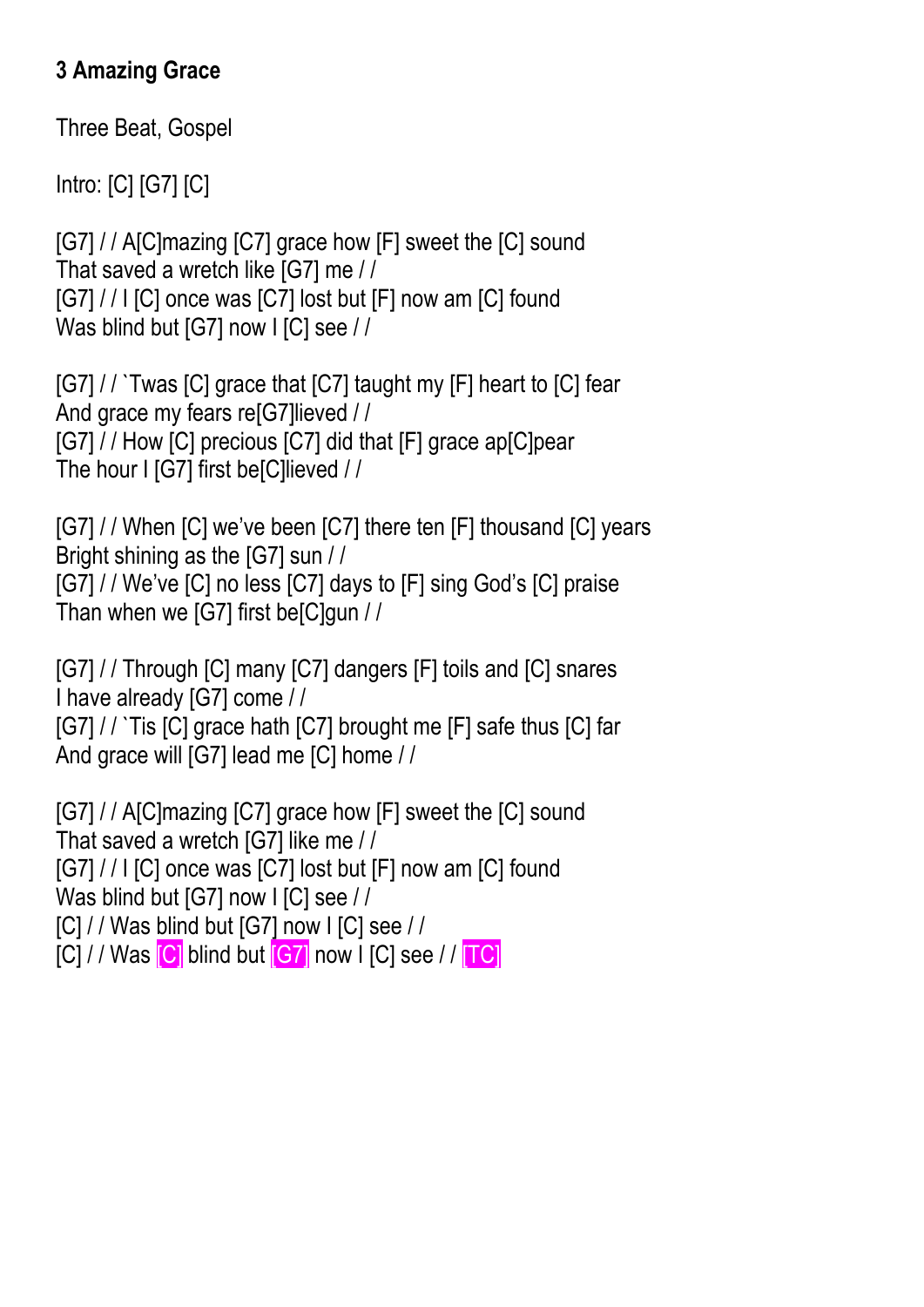## **4 Auld Lang Syne**

Four Beat, Scottish/Traditional

Intro: [C] / / / / [G7] / / / / [F] / / [G7] / / [C] / /

[G7] / Should [C] auld acquaintance [G7] be forgot and [C] Never brought to [F] mind? / / Should [C] auld acquaintance [G7] be forgot And **[F] days of [G7] auld lang [C] syne?** /

[G7] / For [C] auld lang [G7] syne my dear For **[C] auld [C7] lang** [F] syne // We'll [C] tak' a cup of [G7] kindness yet For [F] auld [G7] lang [C] syne /

**[G7] / We** [C] twa hae run a[G7]boot the braes And [C] pu'd the gowans [F] fine / / We've [C] wandered mony a [G7] weary foot Sin' [F] auld [G7] lang [C] syne /

**[G7] / For** [C] auld lang [G7] syne my dear For [C] auld [C7] lang [F] syne // We'll [C] tak' a cup of [G7] kindness yet For [F] auld [G7] lang [C] syne /

**[G7] / We** [C] twa hae sported [G7] i' the burn From [C] morning sun till [F] dine / / But [C] seas between us [G7] braid hae roared Sin' **[F] auld [G7] lang [C] syne /** 

**[G7] / For** [C] auld lang [G7] syne my dear For [C] auld [C7] lang [F] syne // We'll [C] tak' a cup of [G7] kindness vet For [F] auld [G7] lang [C] syne /

**[G7] / And** [C] there's a hand my [G7] trusty friend And [C] gie's a hand o' [F] thine / / We'll [C] tak' a cup o' [G7] kindness yet For [F] auld [G7] lang [C] syne /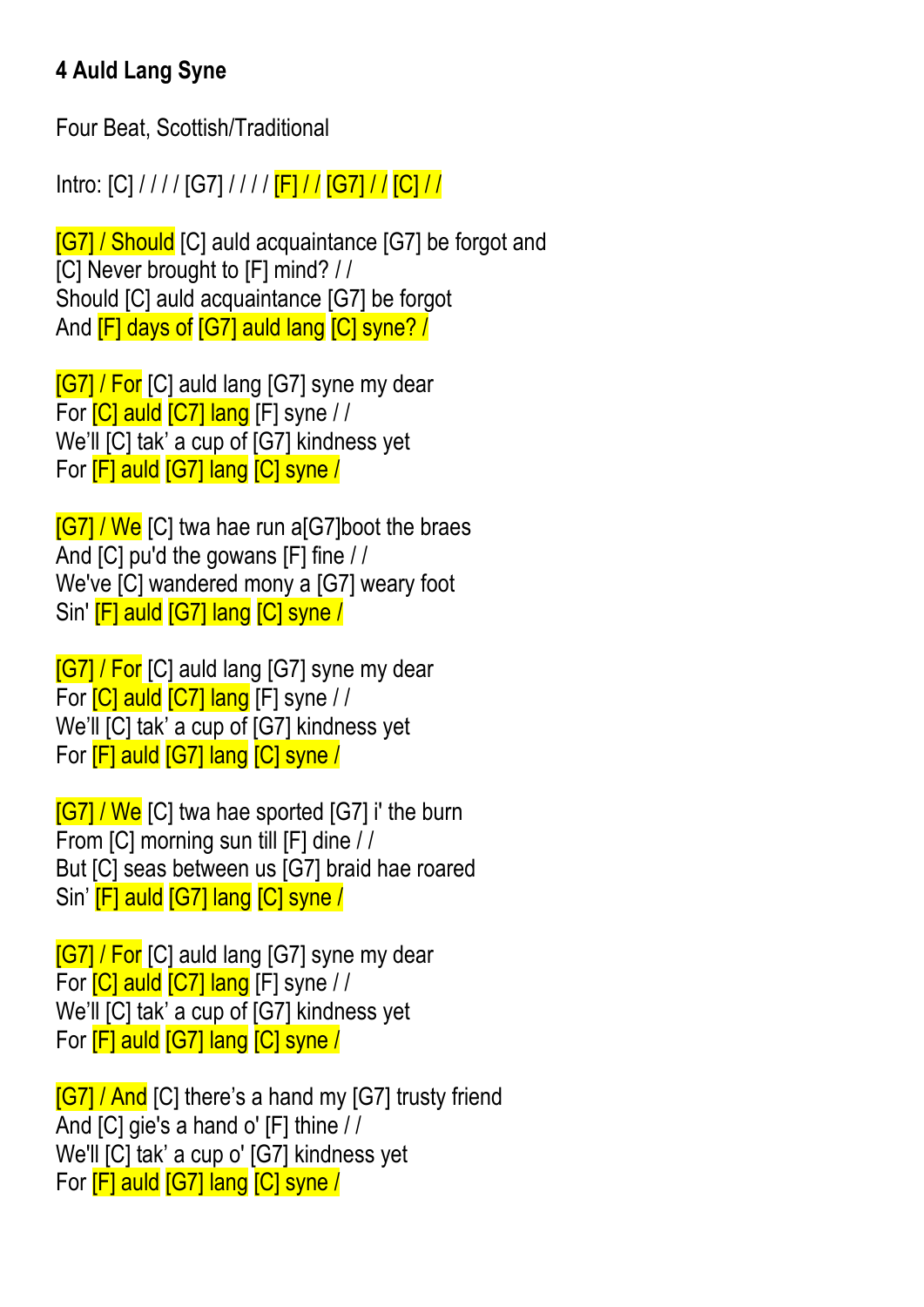[G7] / For [C] auld lang [G7] syne my dear For [C] auld [C7] lang [F] syne / / We'll [C] tak' a cup of [G7] kindness yet For [F] auld [G7] lang [C] syne /

[G7] / For [C] auld lang [G7] syne my dear For [C] auld [C7] lang [F] syne // We'll [C] tak' a cup of [G7] kindness yet For [F] auld [G7] lang [C] syne /  $[F]/\overline{We'll}$  [C] tak' a cup of [G7] kindness yet For [F] auld [G7] lang [C] syne / [F] / We'll [C] tak' a cup of [G7] kindness yet For [F] auld [G7] lang [TC] syne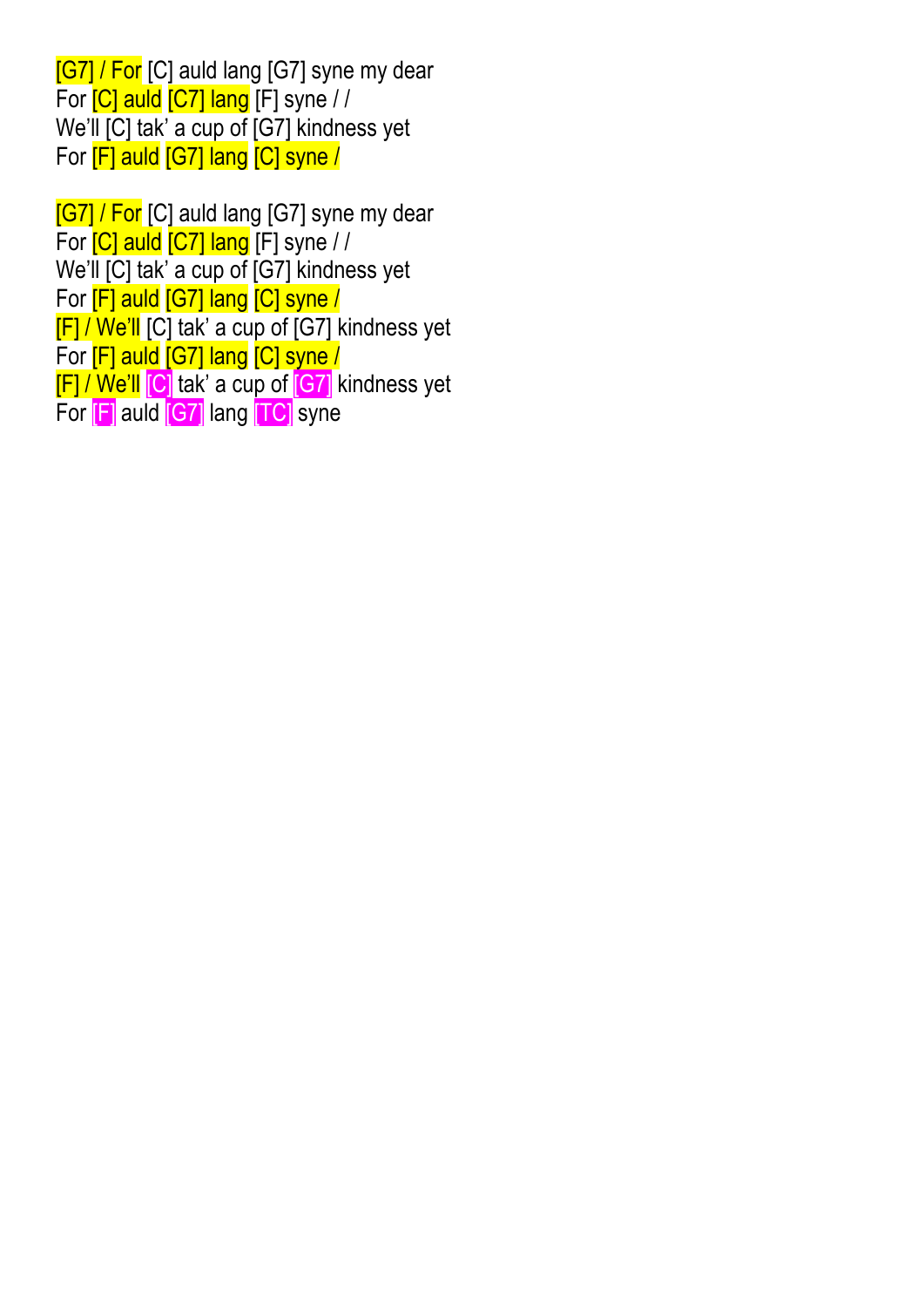## **5 Bachelor Boy**

Three Beat, Pop

Intro:

[C] [C] [F] [F] [G7] [G7] [C] [G7]

[C] When I was young my [F] father said / / [G7] 'Son I've got something to [C] sa-ay' / [G7] [C] And what he told me I'll [F] never forget / Un[G7]til my dying [C] day / /

[G7] He-e said [C] 'Son / / you are a [F] bachelor boy / And [G7] that's the way to [C] sta-ay / [G7] [C] Son / / you'll be a [F] bachelor boy / Un[G7]til your dying [C] day' / / [G7] [C] [G7]

[C] When I was sixteen I [F] fell in love With a [G7] girl as sweet as can [C] be-ee / [G7] [C] But I remembered [F] just in time What my [G7] daddy said to [C] me / /

[G7] He-e said [C] 'Son / / you are a [F] bachelor boy / And [G7] that's the way to [C] sta-ay / [G7] [C] Son / / you'll be a [F] bachelor boy / Un[G7]til your dying [C] day' / / [G7] [C] [G7]

[C] As time goes by I [F] probably will [G7] Meet a girl and [C] fa-all in [G7] love / / [C] Then I'll get married have [F] a wife and kids And then [G7] they'll be my turtle [C] doves / /

[G7] But until [C] then yeah / I'll be a [F] bachelor boy / And [G7] that's the way I'll [C] sta-ay / [G7] [C] Happy to be a [F] bachelor boy / Un[G7]til my dying [C] day / / [G7] Yeah / /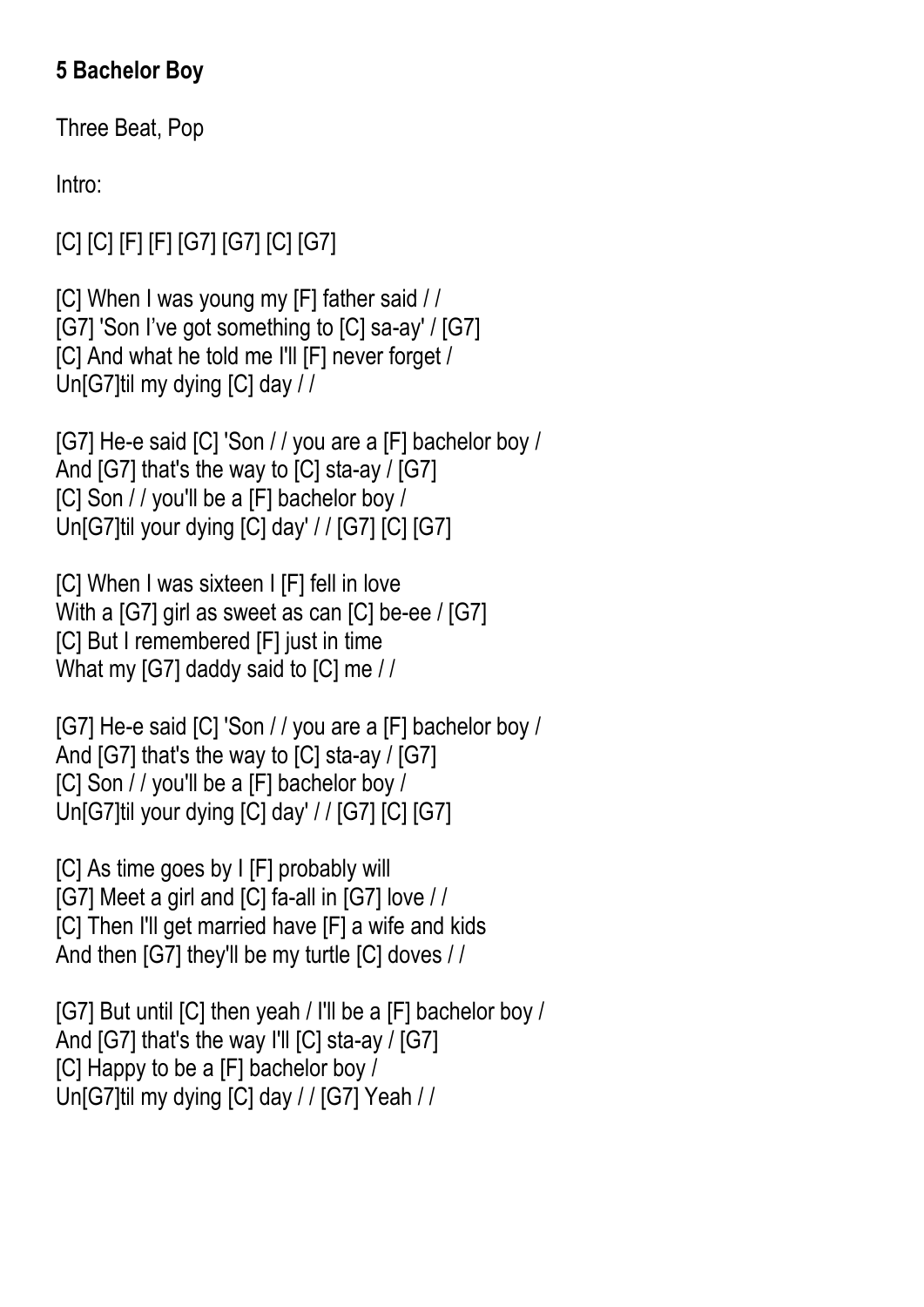[C] I'll / / be a [F] bachelor boy / And [G7] that's the way I'll [C] stay / ay [G7] ay / / [C] Happy to be a [F] bachelor boy Un[G7]til my dying [C] day / / [F] / / Un[G7]til my dying [C] day / /  $[$  F]  $\frac{1}{2}$  /  $\frac{1}{2}$  Un $[$  G7 $]$  til my  $[$  G7 $]$  dying  $[$  C] day  $\frac{1}{2}$   $[$  C]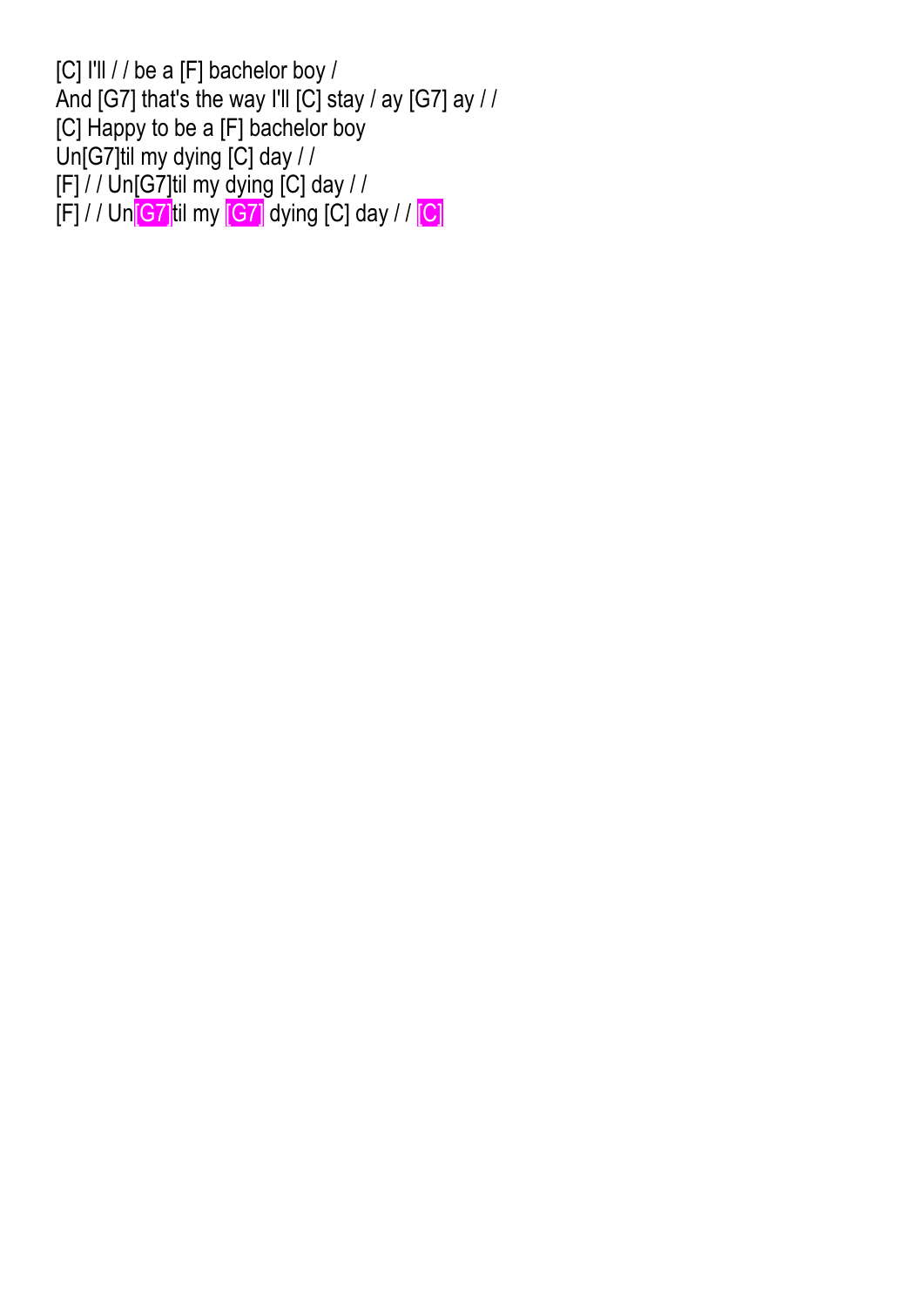## **6 Banana Boat Song**

Four Beat, Calypso

Intro:

```
[C] / / / / [G7] / / [C] / / [C] / / / / [G7] / / [C] / /
[C] / / / / [G7] / / [C] / / [C] / / / / [G7] / / [C] / /
```
- [C] Dayo **[G7] Dayayay [C] o /**
- [C] Daylight come an' me [G7] wan' go [C] home /
- [C] Dayo [G7] Dayayay [C] o /
- [C] Daylight come an' me [G7] wan' go [C] home /
- [C] Work all night on a drink a' rum /
- [C] Daylight come an' me [G7] wan' go [C] home /
- [C] Stack banana till de mornin' come /
- [C] Daylight come an' me **[G7] wan' go [C] home /**
- [C] Come Mister tally man [G7] tally me banana
- [C] Daylight come an' me [G7] wan' go [C] home /
- [C] Come Mister tally man [G7] tally me banana
- [C] Daylight come an' me [G7] wan' go [C] home /
- [C] Six foot seven foot eight foot bunch /
- [C] Daylight come an' me [G7] wan' go [C] home /
- [C] Six foot seven foot eight foot bunch /
- [C] Daylight come an' me [G7] wan' go [C] home /
- [C] Dayo **[G7] Dayayay [C] o /**
- [C] Daylight come an' me [G7] wan' go [C] home /
- [C] Dayo [G7] Dayayay [C] o /
- [C] Daylight come an' me [G7] wan' go [C] home /
- [C] Beautiful bunch of ripe banana /
- [C] Daylight come an' me [G7] wan' go [C] home /
- [C] Hide the deadly black 'taran-chla' /
- [C] Daylight come an' me **[G7] wan' go [C] home /**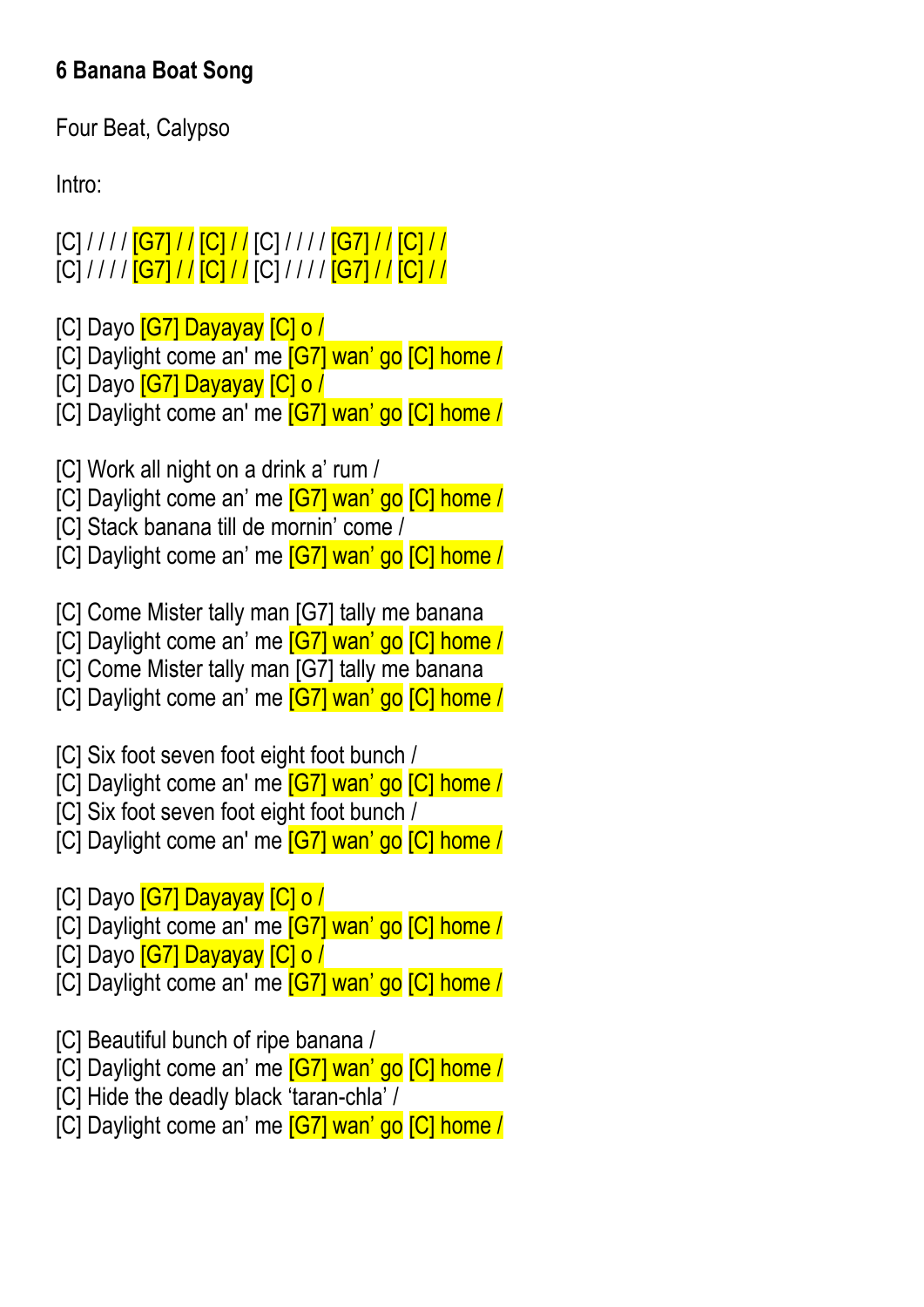- [C] Six foot seven foot eight foot bunch /
- [C] Daylight come an' me [G7] wan' go [C] home /
- [C] Six foot seven foot eight foot bunch /
- [C] Daylight come an' me **[G7] wan' go [C] home /**
- [C] Dayo [G7] Dayayay [C] o /
- [C] Daylight come an' me [G7] wan' go [C] home /
- [C] Dayo [G7] Dayayay [C] o /
- [C] Daylight come an' me [G7] wan' go [C] home /
- [C] Come Mister tally man [G7] tally me banana
- [C] Daylight come an' me [G7] wan' go [C] home /
- [C] Come Mister tally man [G7] tally me banana
- [C] Daylight come an' me **[G7] wan' go [C] home /**
- [C] Dayo [G7] Dayayay [C] o /
- [C] Daylight come an' me [G7] wan' go [C] home /
- [C] Dayo **[G7] Dayayay [C] o /**
- [C] Daylight come an' me [G7] wan' go [C] home /
- [C] Dayo **[G7] Dayayay [C] o /**
- [C] Daylight come an' me [G7] wan' go [C] home /
- [C] Dayo **[G7] Dayayay [C] o /**
- [C] Daylight come an' me **[G7] wan' go [C] home /**
- [C] Daylight come an' me [G7] wan' go [C] home /
- [C] Daylight come an' me [G7] wan' go [C] home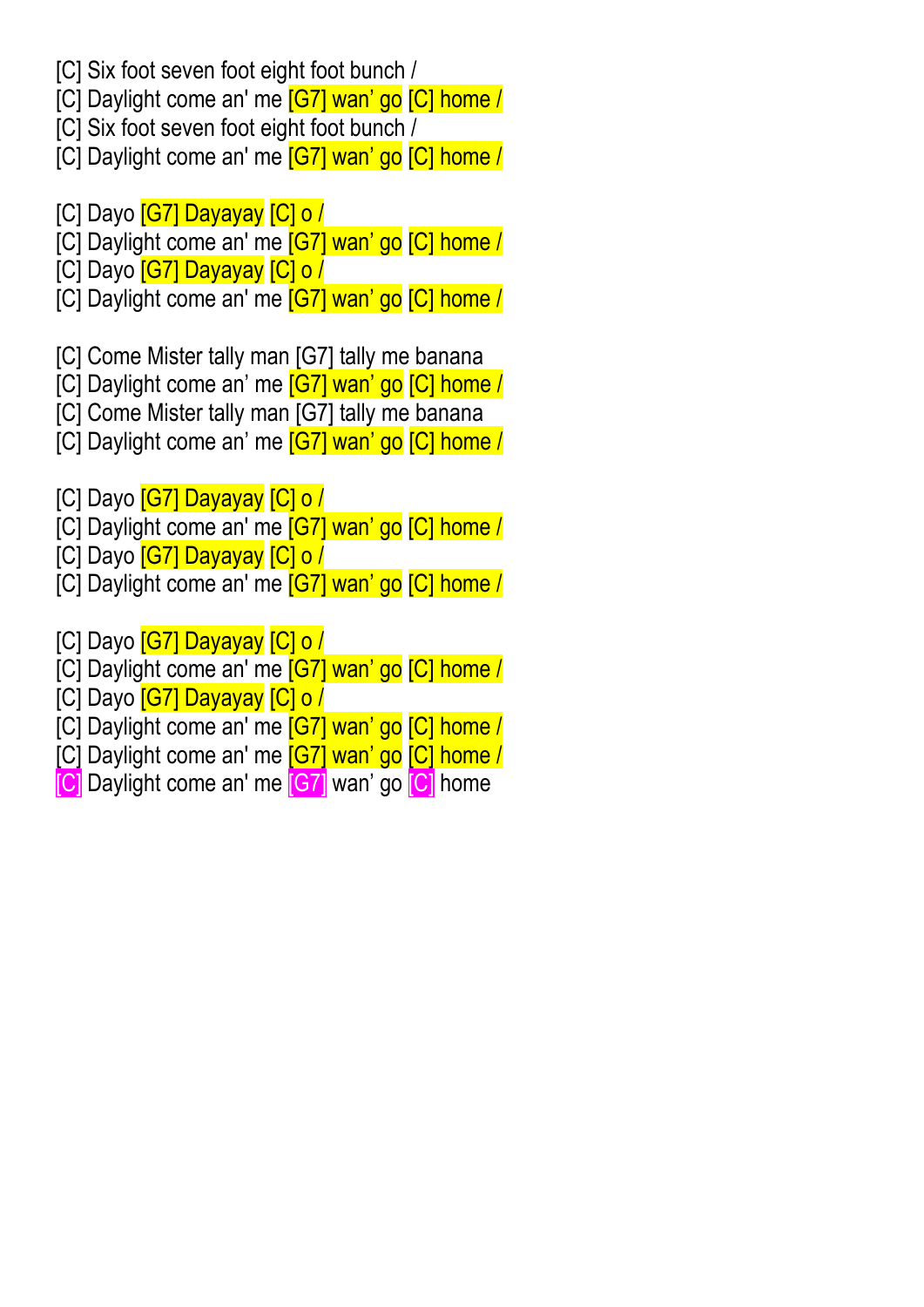## **7 Be-Bopa-Lula**

Four Beat, Rockabilly

No Intro

Well [C] Bebopalula she's my baby [C] / Bebopalula I [C7] don't mean maybe [F] / Bebopalula she's my baby [C] / Bebopalula I don't mean maybe [G7] / Bebopalula [F] she-he'-he's my baby [C] doll My baby doll my baby [G7] doll / /

Well **C** She's the gal in the red blue jeans (Opt. on [C]: UDU) [C] She's the queen of all the teens (Opt. on [C]: UDU)  $|C|$  She's the wo-o-ma-an that I know  $|X|$   $|X|$ She's the wo-o-man that [C7] love's me so

Say [F] / Bebopalula she's my baby [C] / Bebopalula I don't mean maybe [G7] / Bebopalula [F] she-he'-he's my baby [C] doll My baby doll my baby [G7] doll / / /

[C] [C] [C] [C7] [F] [F] [C] [C] [G7] [F] [C] [G7]

[C] She's the woman that's got that beat (Opt. on [C]: UDU)

[C] She's the woman with the flying feet (Opt. on [C]: UDU)

[C] She's the woman that bops around the store [X] [X]

She's the woman that gives [C7] more more more more

[F] / Bebopalula she's my baby [C] / Bebopalula I don't mean maybe [G7] / Bebopalula [F] she-he'-he's my baby [C] doll My baby doll my baby [G7] doll / / /

[C] [C] [C] [C7] [F] [F] [C] [C] [G7] [F] [C]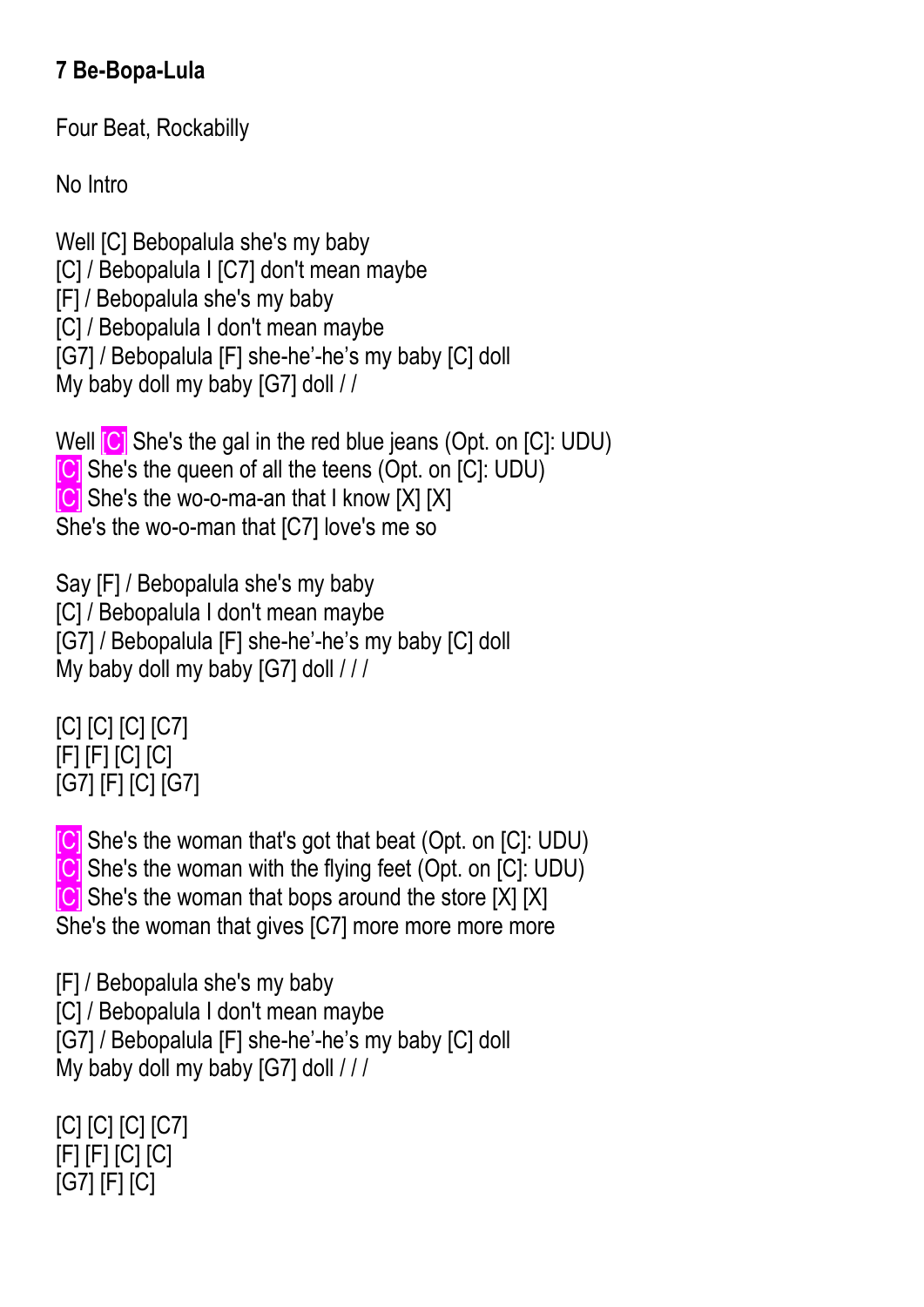[G7] / / / Well [C] Bebopalula she's my baby [C] / Bebopalula I [C7] don't mean maybe [F] / Bebopalula she's my baby [C] / Bebopalula I don't mean maybe [G7] / Bebopalula [F] she-he'-he's my baby [C] doll My baby doll my baby **[C]** doll **[G7] [C]**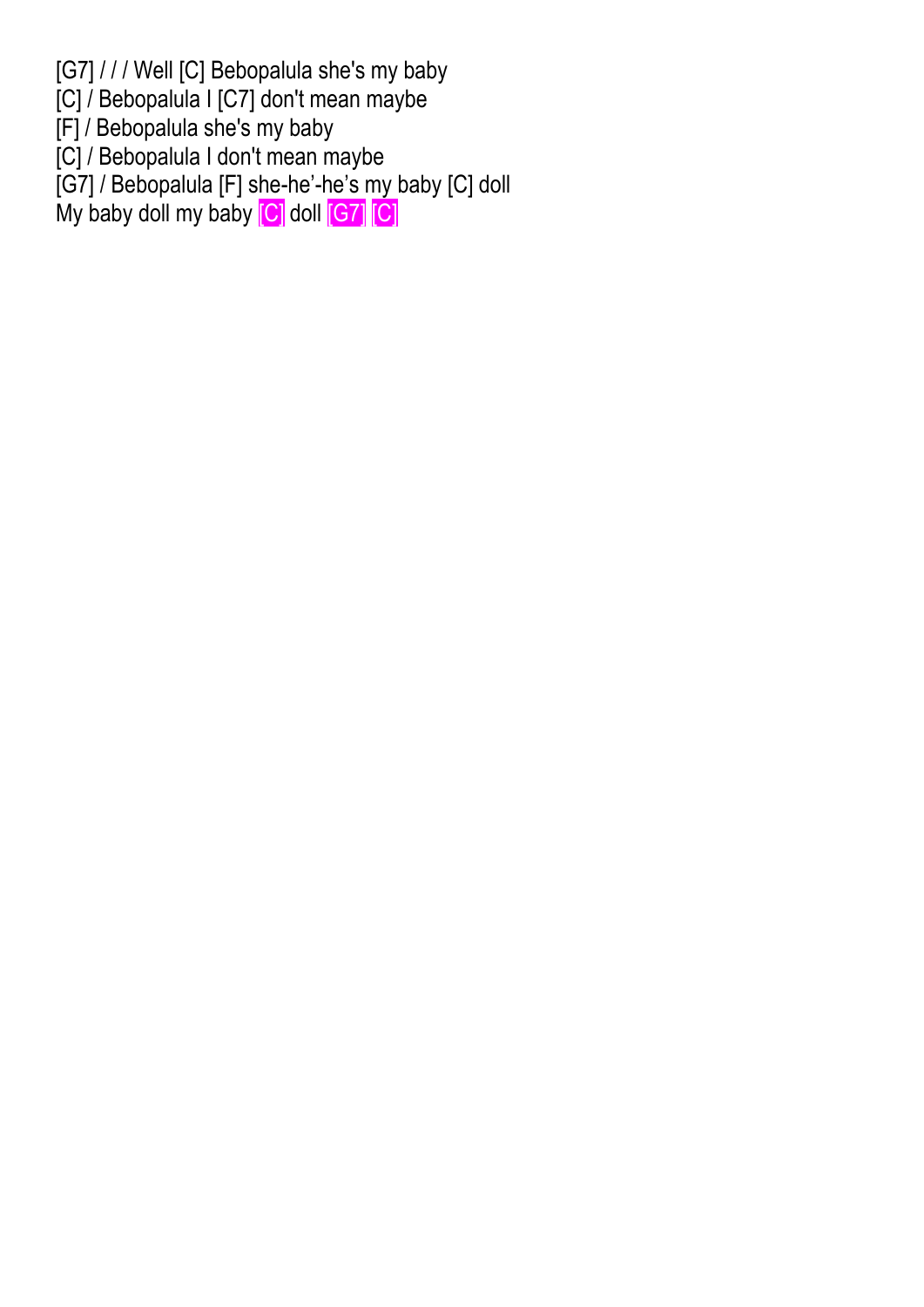## **8 Big Yellow Taxi**

Four Beat, Folk-Rock

Intro: [C] / / / [Csus] [C] / / / [Csus] [C] / / / [Csus]

[C] / / / They [F] paved paradise And put up a parking [C] lot / / / [C] / / / With a [F] pink hotel / a [G7] boutique And a swinging hot [C] spot / / / [C]

**[C]** Don't it always seem to go That you **F** don't know what you've got 'till it's **[C] gone** / They [F] paved paradise and [G7] put up a parking [C] lot Oo-oo-oo Park Park Park Park [C] / Oo-oo-oo Park Park Park Park

They [F] took all the trees And put them in a tree mu[C]seum / / / [C] / / / And they [F] charged the people A [G7] dollar and a half just to [C] see 'em / / [C]

[C] Don't it always seem to go That you **F** don't know what you've got 'till it's **[C] gone** / They [F] paved paradise and [G7] put up a parking [C] lot Oo-oo-oo Park Park Park Park [C] / Oo-oo-oo Park Park Park

Hey [F] farmer farmer Put away that DDT [C] now / / / [C] / / / Give me [F] spots on my apples But [G7] leave me the birds and the [C] bees / / / / [C] Please!

[C] Don't it always seem to go That you [F] don't know what you've got 'till it's [C] gone / They [F] paved paradise and [G7] put up a parking [C] lot Oo-oo-oo Park Park Park Park [C] / Oo-oo-oo Park Park Park Park

[F] Late last night I heard the screen door [C] slam / / / [C] / / / And a [F] big yellow taxi [G7] Took away my old [C] man / / / [C]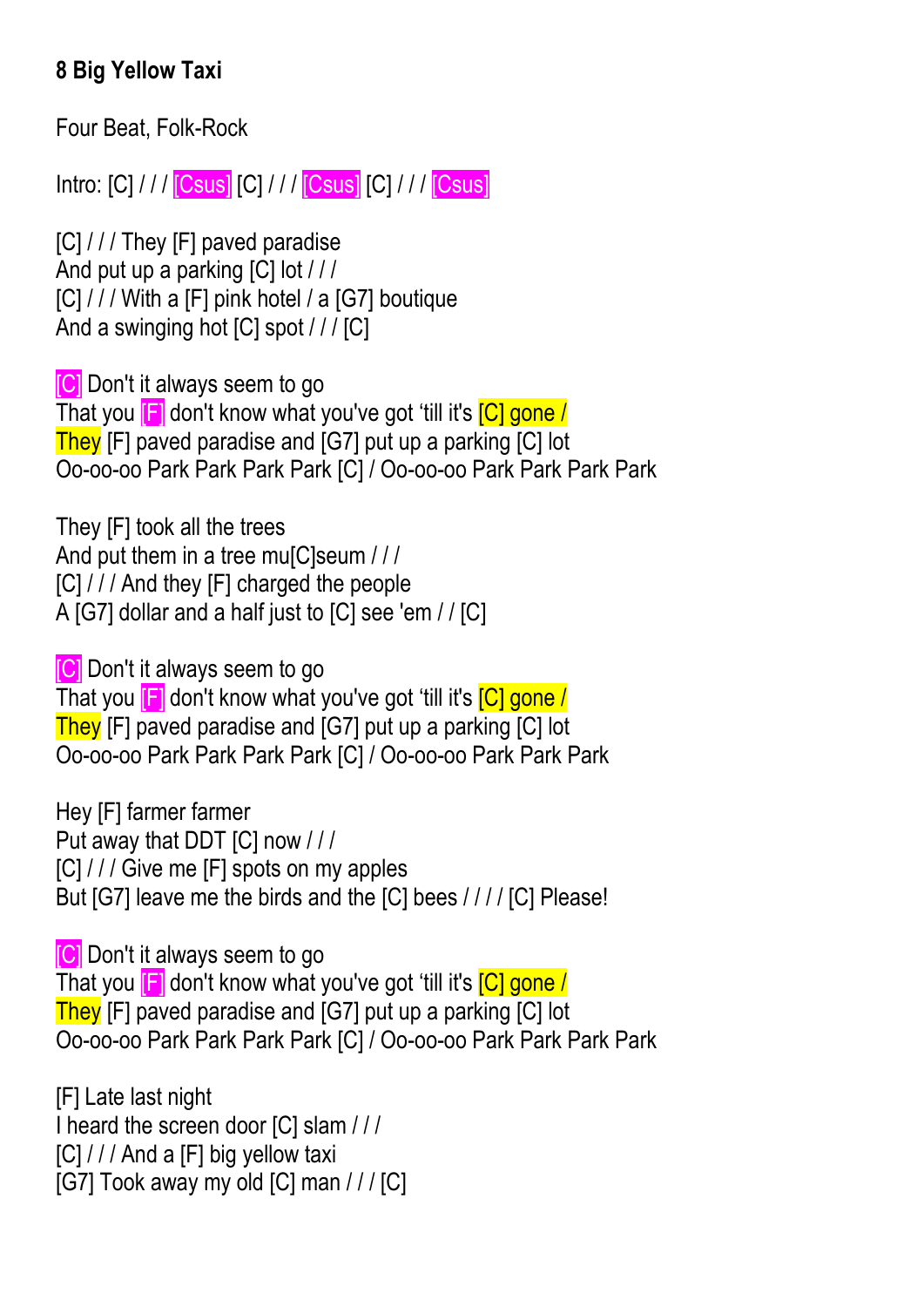[C] Don't it always seem to go

That you **F** don't know what you've got 'till it's **[C] gone /** They [F] paved paradise and [G7] put up a parking [C] lot Oo-oo-oo Park Park Park Park [C] / Oo-oo-oo Park Park Park Park

[C] Don't it always seem to go

That you [F] don't know what you've got 'till it's [C] gone (Pause)

They [F] paved paradise and [G7] put up a parking [C] lot

Oo-oo-oo Park Park Park Park

They [F] paved paradise and [G7] put up a parking [C] lot

Oo-oo-oo Park Park Park Park

They **F** paved paradise and **[G7]** put up a parking [C] lot / / / **[C] [Csus] [C]**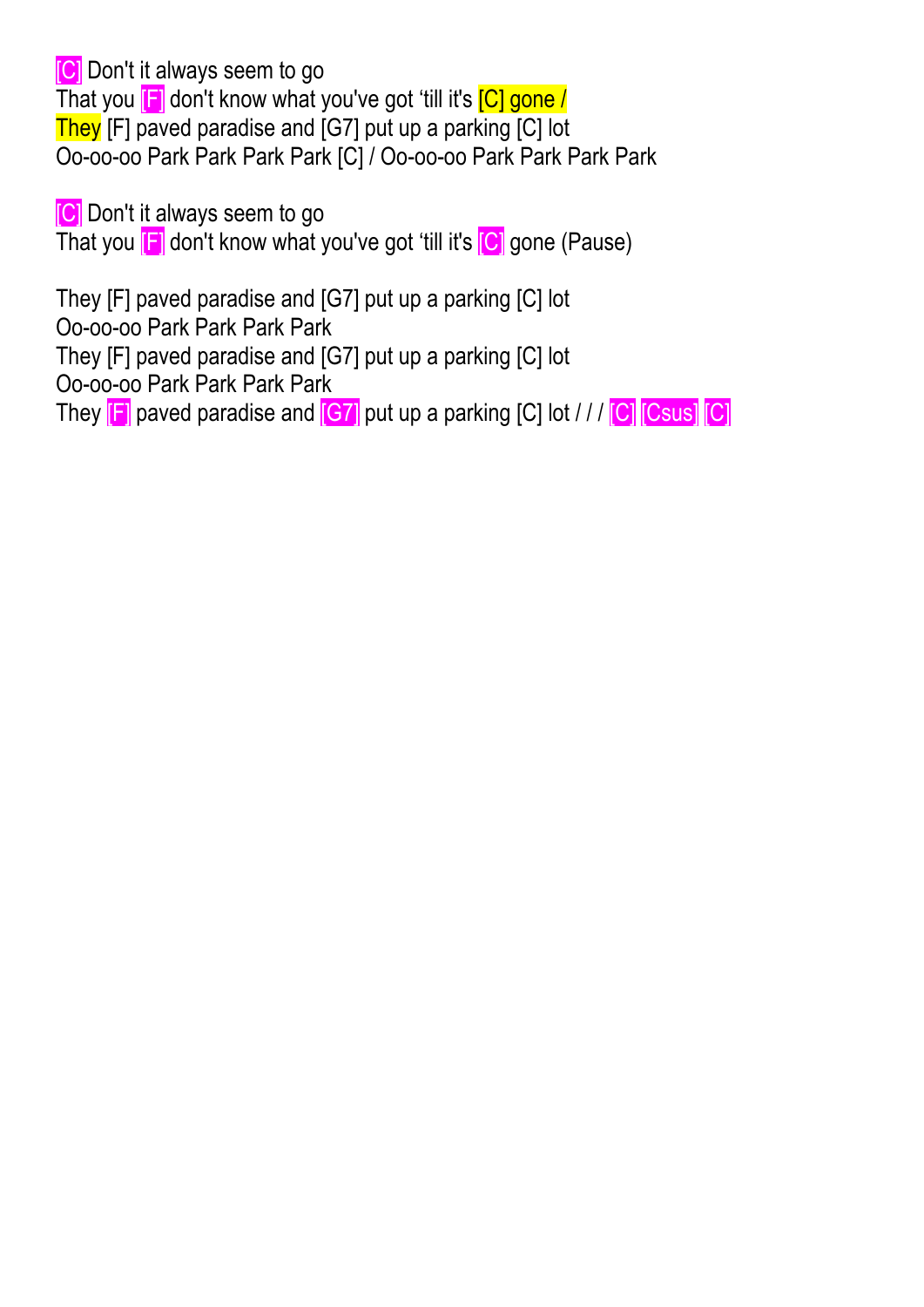#### **9 Blue Suede Shoes/Hound Dog Medley**

Four Beat, Rock & Roll

No Intro

Well it's **[C]** one for the money **[C]** two for the show **[C]** Three to get ready now [C7] go cat go

But [F] don't you step on my blue suede [C] shoes Well you can [G7] do anything But lay [F] off of my blue suede [C] shoes

Well you can **[C]** knock me down **[C]** step in my face **[C]** Slander my name all **[C]** over the place Well **[C]** do anything that you **[C]** want to do But [C7] uh-uh honey lay off of my shoes

And [F] don't you step on my blue suede [C] shoes Well you can [G7] do anything But lay [F] off of my blue suede [C] shoes

Well you can **[C]** burn my house **[C]** steal my car **[C]** Drink my liquor from an **[C]** old fruit jar **[C]** Do anything that you **[C]** want to do But [C7] uh-uh honey lay off of my shoes

[F] Don't you step on my blue suede [C] shoes Well you can [G7] do anything But lay [F] off of my blue suede [C] shoes Well you can [G7] do anything But lay [F] off of my blue suede [C] shoes Well you can **[G7]** do anything But lay **F** off of my blue suede **[C]** shoes [X] [X] [X]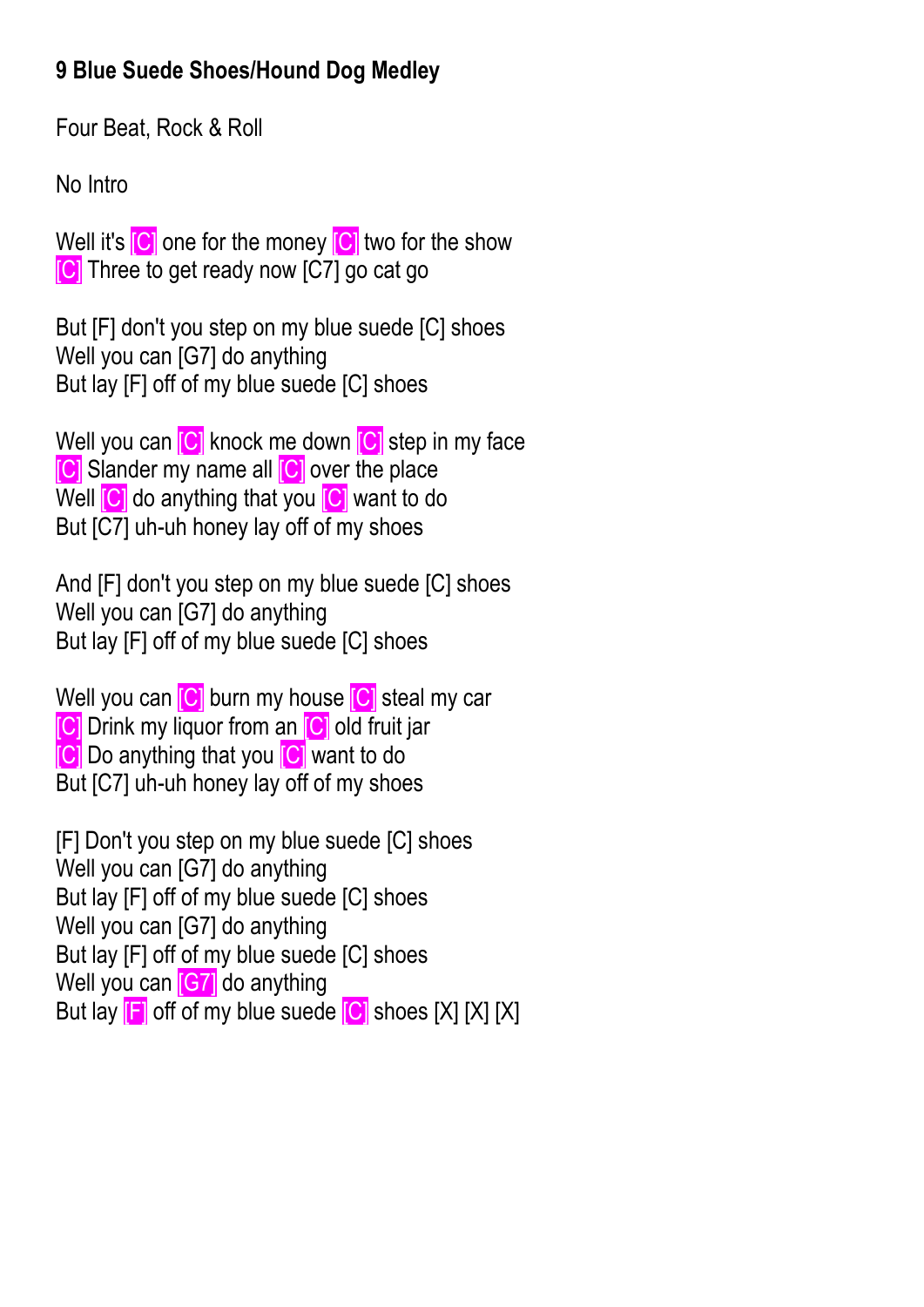[X] You ain't nothin' but a [C] hound dog Cryin' all the time [C7] / You ain't nothin' but a [F] hound dog Cryin' all the [C] time Well you ain't [G7] never caught a rabbit And you [F] ain't no friend of [C] mine

Well they said you was [C] high-classed Well that was just a lie [C7] / Yeah they said you was [F] high-classed Well that was just a [C] lie Well you ain't [G7] never caught a rabbit And you [F] ain't no friend of  $\overline{C}$  mine [X] [X] [X]

[X] You ain't nothin' but a [C] hound dog Cryin' all the time [C7] / You ain't nothin' but a [F] hound dog Cryin' all the [C] time Well you ain't [G7] never caught a rabbit And you [F] ain't no friend of [C] mine

Well they said you was [C] high-classed Well that was just a lie [C7] / Yeah they said you was [F] high-classed Well that was just a [C] lie Well you ain't [G7] never caught a rabbit And you [F] ain't no friend of [C] mine Well you ain't [G7] never caught a rabbit And you [F] ain't no friend of [C] mine Well you ain't G<sub>7</sub> never caught a rabbit And you **F** ain't no friend of [C] mine /// **[C] [Csus] [C]**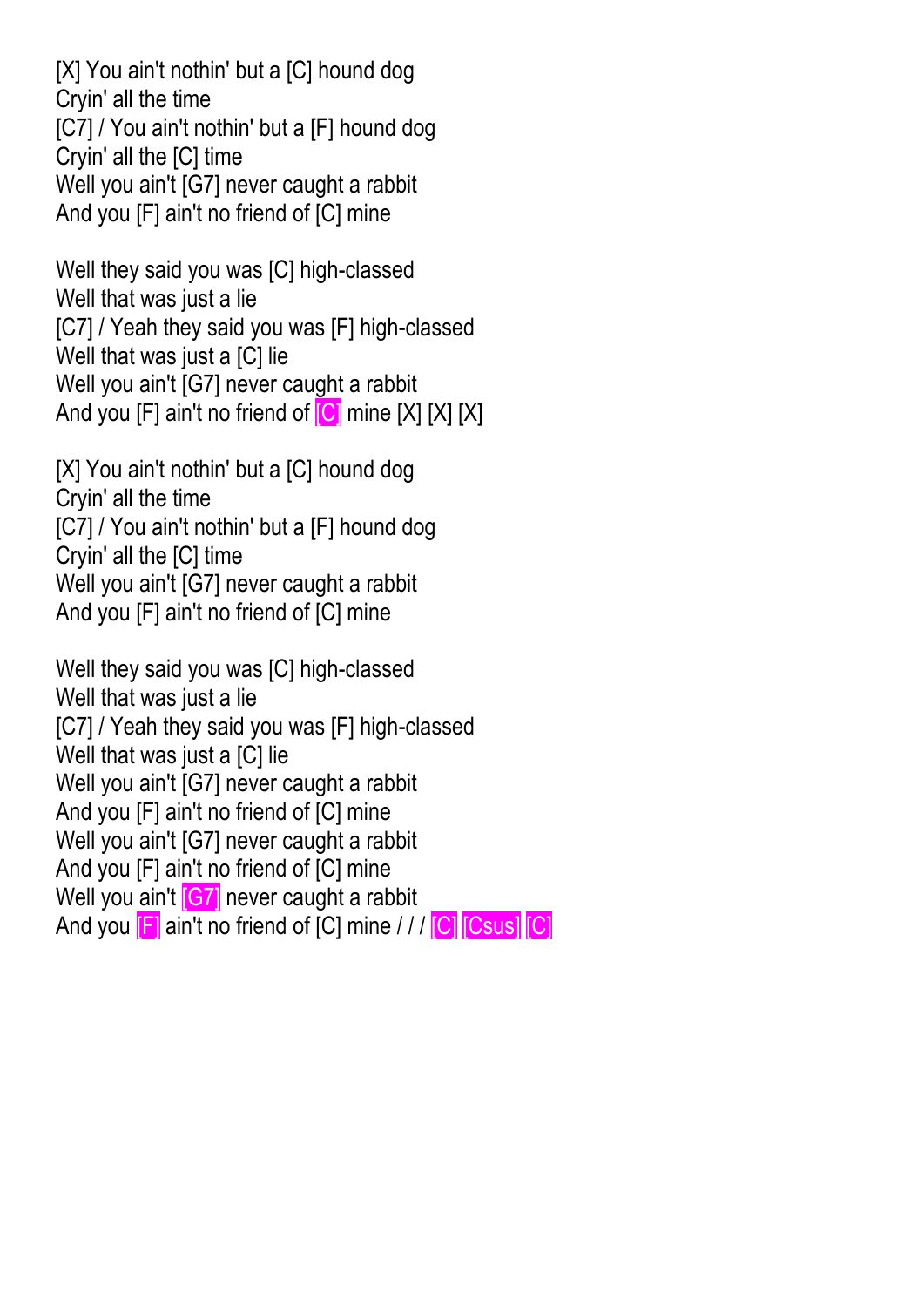# **10 Boogie Woogie Bugle Boy**

Four Beat, Swing

Intro: [C] [C] [C]

[C] / / / He was a [C] famous trumpet man from out Chicago way He had a boogie style that no one [C7] else could play He was the [F] top man at his craft / / But then his [C] number came up and he was gone with the draft He's in the [G7] army now he's blowin' [F] reveille He's the [C] boogie [Am] woogie [C] bugle [Am] boy of [C] compa [Am] ny [C] B

A [C] toot a toot a toodlie-ada-toot He blows it eight to the bar / [C7] / in boogie rhythm He [F] can't blow a note unless a bass and guitar is playin' [C] with him And the **[G7]** company jumps when he plays **[F]** reveille He's the **[C]** boogie **[Am]** woogie **[C]** bugle **[Am]** boy of **[C]** compa **[Am]** ny **[C] B** 

**They** [C] made him blow a bugle for his Uncle Sam It really brought him down because he [C7] could not jam The captain [F] seemed to understand Because the [C] next day the cap' went out and drafted the band And the **[G7]** company jumps when he plays **[F]** reveille He's the [C] boogie [Am] woogie [C] bugle [Am] boy of [C] compa [Am] ny [C] B

A [C] toot a toot a toodlie-ada-toot He blows it eight to the bar / [C7] / in boogie rhythm He [F] can't blow a note unless a bass and guitar is playin' [C] with him And the **[G7]** company jumps when he plays **[F]** reveille He's the [C] boogie [Am] woogie [C] bugle [Am] boy of [C] compa [Am] ny [C] B

He [C] puts the boys to sleep with boogie every night And wakes 'em up the same way in the [C7] early bright They clap their [F] hands and stamp their feet 'Cause they [C] know how it goes when someone gives him a beat Woa – oah he  $\boxed{G7}$  wakes 'em up when he plays  $\boxed{F}$  reveille He's the **[C]** boogie **[Am]** woogie **[C]** bugle **[Am]** boy of **[C]** compa **[Am]** ny **[C] B**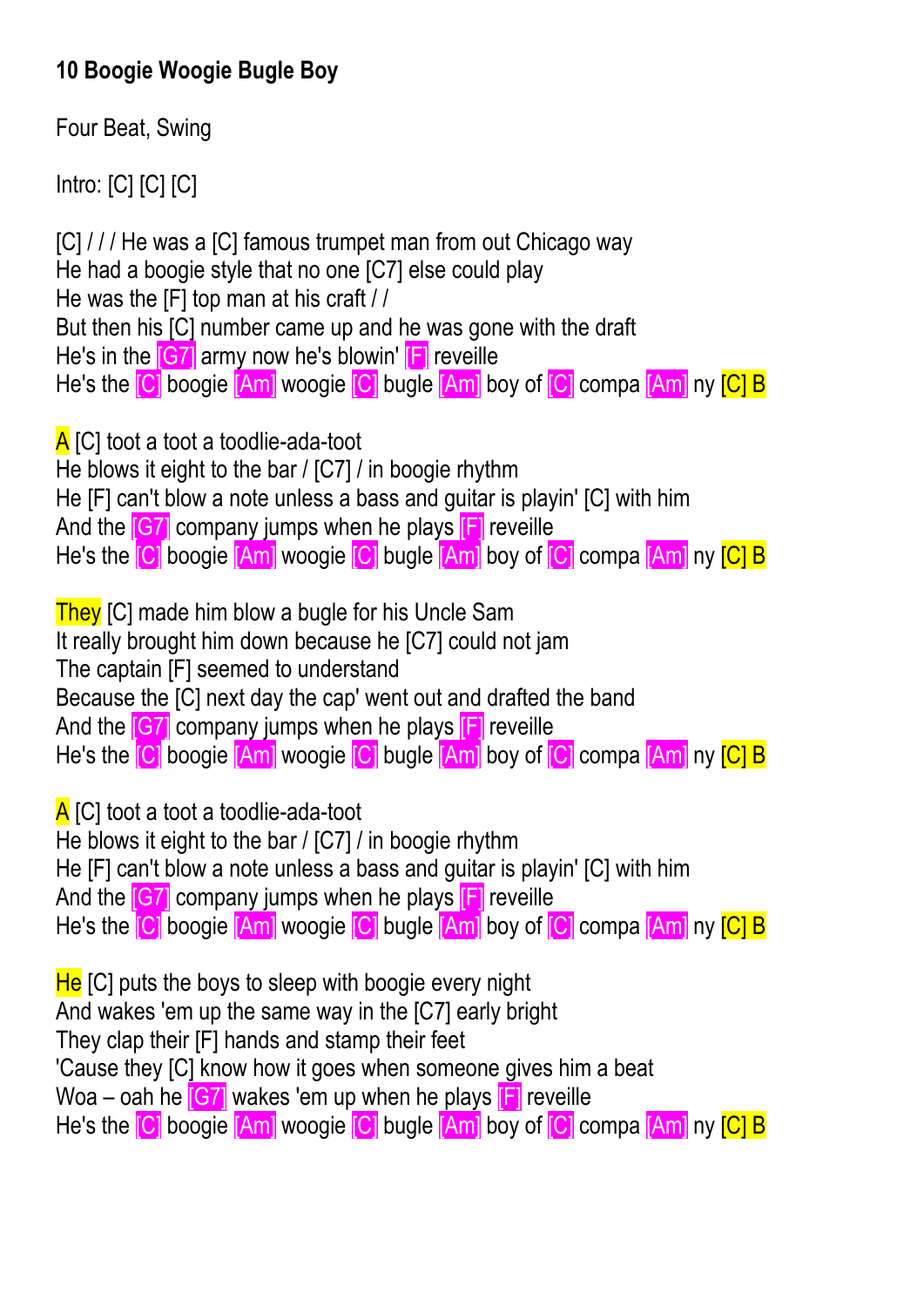A [C] toot a toot a toodlie-ada-toot

He blows it eight to the bar / [C7] / in boogie rhythm

He [F] can't blow a note unless a bass and guitar is playin' [C] with him

And the [G7] company jumps when he plays [F] reveille

He's the C] boogie [Am] woogie [C] bugle [Am] boy of [C] compa [Am] ny [C] B

And the [G7] company jumps when he plays [F] reveille

He's the C] boogie [Am] woogie [C] bugle [Am] boy of [C] compa [Am] ny [C] B And the **[G7]** company jumps when he plays **[F]** reveille

Slowing:

He was the [C] boogie [Am] woogie [C] bugle [Am] boy of [C] compa [Am] ny [C] B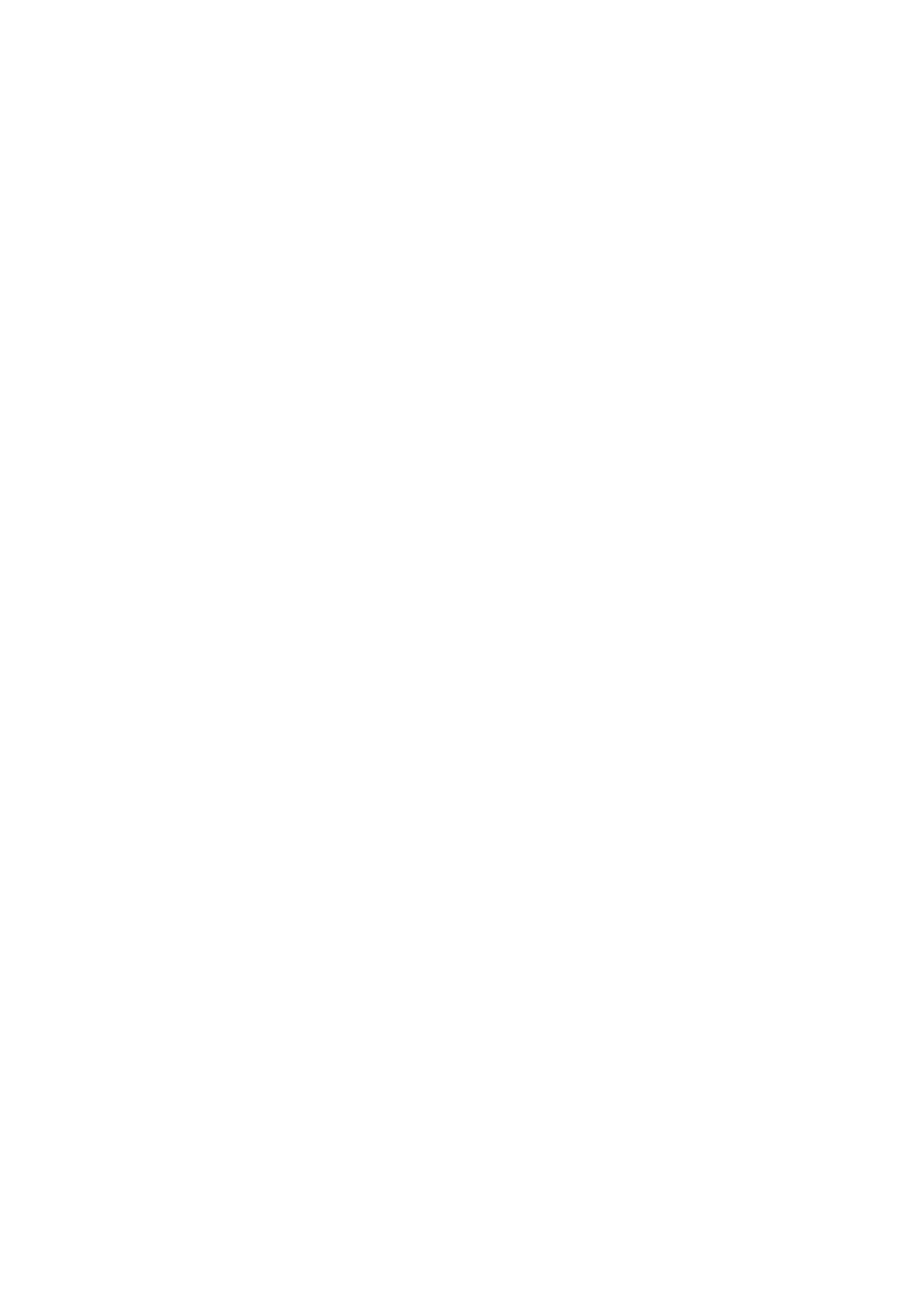# **11 Brown Eyed Girl**

Four Beat, Pop/Rock

Intro: [C] [F] [C] [G7] [C] [F] [C] [G7]

[C] / / Hey where did [F] we go / / [C] / / days when the [G7] rains came / /

 $\left[\frac{C}{I}\right]$  / / Down in the  $\left[\frac{F}{I}\right]$  hollow / /  $\left[\frac{C}{I}\right]$  / / playing a  $\left[\frac{G}{I}\right]$  new game / /

[C] / / Laughing and a [F] running hey hey [C] / / skipping and a [G7] jumping / /

[C] / In the misty [F] morning fog with [C] / our / / our [G7] hearts a thumpin' and

[F] You  $11$  [G7]  $11$  my brown eyed [C] girl  $111$  [Am]

[F] / You / my [G7] / / my brown eyed [C] girl / / / [G7]

[C] / / Whatever [F] happened / / [C] / / to Tuesday and [G7] so slow / /

[C] / Going down to the [F] old mine with a [C] / transistor [G7] radio / /

[C] / / Standing in the [F] sunlight laughing [C] / / hidin b'hind a [G7] rainbow's wall / /

[C] / / Slipping and a [F] sliding / / [C] / All along the [G7] waterfall with

[F] You  $11$  [G7]  $1$  my brown eyed [C] girl  $11$  [Am]

 $[F]/$  You / my  $[G7]$  / / brown eyed  $[G]$  girl / / /

[G7] / Do you re[G7]member when / [G7] / / we used to [C] sing Sha la la [F] la la la la [C] la la la la te [G7] da / (Just like that )  $[C]$  / Sha la la  $[F]$  la la la la  $[C]$  la la la la te  $[G]$  da  $/$  la te  $[C]$  da  $/$   $/$   $/G$  $]$   $[C]$   $[C]$ 

[C] [F] [C] [G7]

[C] / / So hard to [F] find my way / / [C] / / Now that I'm all [G7] on my own /

[C] / / I saw you just the [F] other day-ay [C] / / my how [G7] you have grown /

[C] / / Cast my memory [F] back there Lo-ord /

[C] / Sometimes I'm [G7] overcome thinkin' 'bout it

[C] / Makin' love in the [F] green grass / / [C] / behind the [G7] stadium with

[F] You  $11$  [G7]  $1$  my brown eyed [C] girl  $11$  [Am]

 $[F] / You / my [G7] / / brown eved [C] girl / / /$ 

[G7] / Do you re[G7]member when / [G7] / / we used to [C] sing

Sha la la [F] la la la la [C] la la la la te [G7] da / / /

[C] / Sha la la [F] la la la la [C] la la la la te [G7] dah / / /

[C] / Sha la la [F] la la la la [C] la la la la te [G7] da / / /

[C] / Sha la la [F] la la la la [C] la la la la te [G7] da / la te **[C]** da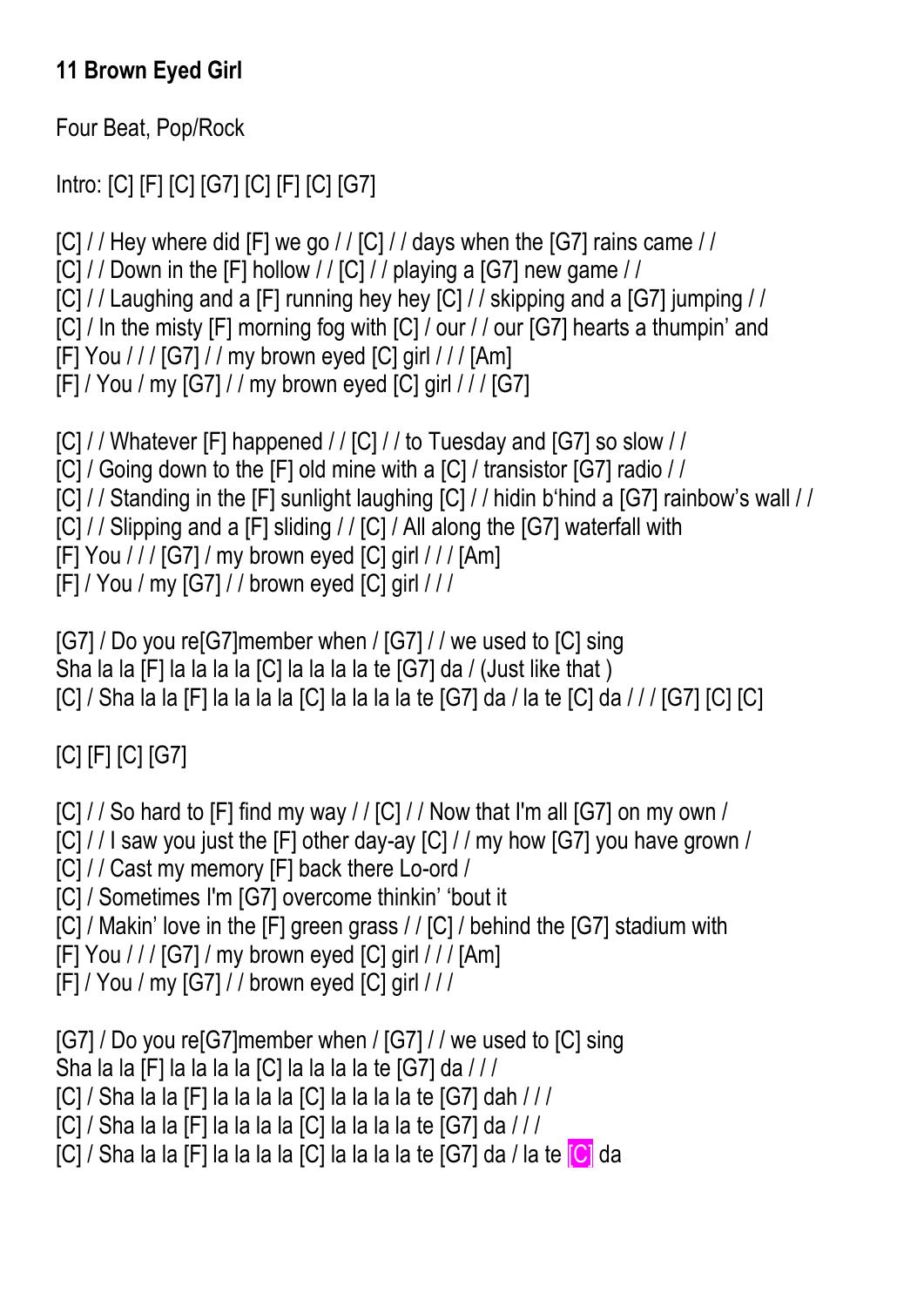## **12 Brown Girl in the Ring**

Four Beat, Reggae

[C] [C] [G7] [G7] [C] [C] [C] / / [G7] / / [C]

[C] Brown girl in the ring [C] Tra la la la la There's a [G7] brown girl in the ring [G7] Tra la la la la la [C] Brown girl in the ring [C] Tra la la la la She [C] looks like a [G7] sugar in a [C] plum plum plum

[C] Show me your motion [C] Tra la la la la Come on [G7] show me your motion [G7] Tra la la la la la [C] Show me your motion [C] Tra la la la la She **[C] looks like a [G7] sugar in a** [C] plum plum plum

[C] All had water [G7] run dry / / [G7] Got nowhere to wash my [C] clothes / / / [C] All had water [G7] run dry / / [G7] Got nowhere to wash my [C] clothes / / I re[C]member one Satur[G7]day night / / We had [G7] fried fish and Johnny [C] cakes / / I re[C]member one Satur[G7]day night / / We had [G7] fried fish and Johnny [C] cakes beng-a-deng / / [C] / beng-a-deng / /

[C] Brown girl in the ring [C] Tra la la la la There's a [G7] brown girl in the ring [G7] Tra la la la la la [C] Brown girl in the ring [C] Tra la la la la She **[C] looks like a [G7] sugar in a** [C] plum plum plum

[C] Show me your motion [C] Tra la la la la Come on [G7] show me your motion [G7] Tra la la la la la [C] Show me your motion [C] Tra la la la la She **[C] looks like a [G7] sugar in a** [C] plum plum plum

[C] All had water [G7] run dry / / [G7] Got nowhere to wash my [C] clothes / / / [C] All had water [G7] run dry / / [G7] Got nowhere to wash my [C] clothes / / I re[C]member one Satur[G7]day night / / We had [G7] fried fish and Johnny [C] cakes / / I re[C]member one Satur[G7]day night / / We had [G7] fried fish and Johnny [C] cakes beng-a-deng / / [C] / beng-a-deng / /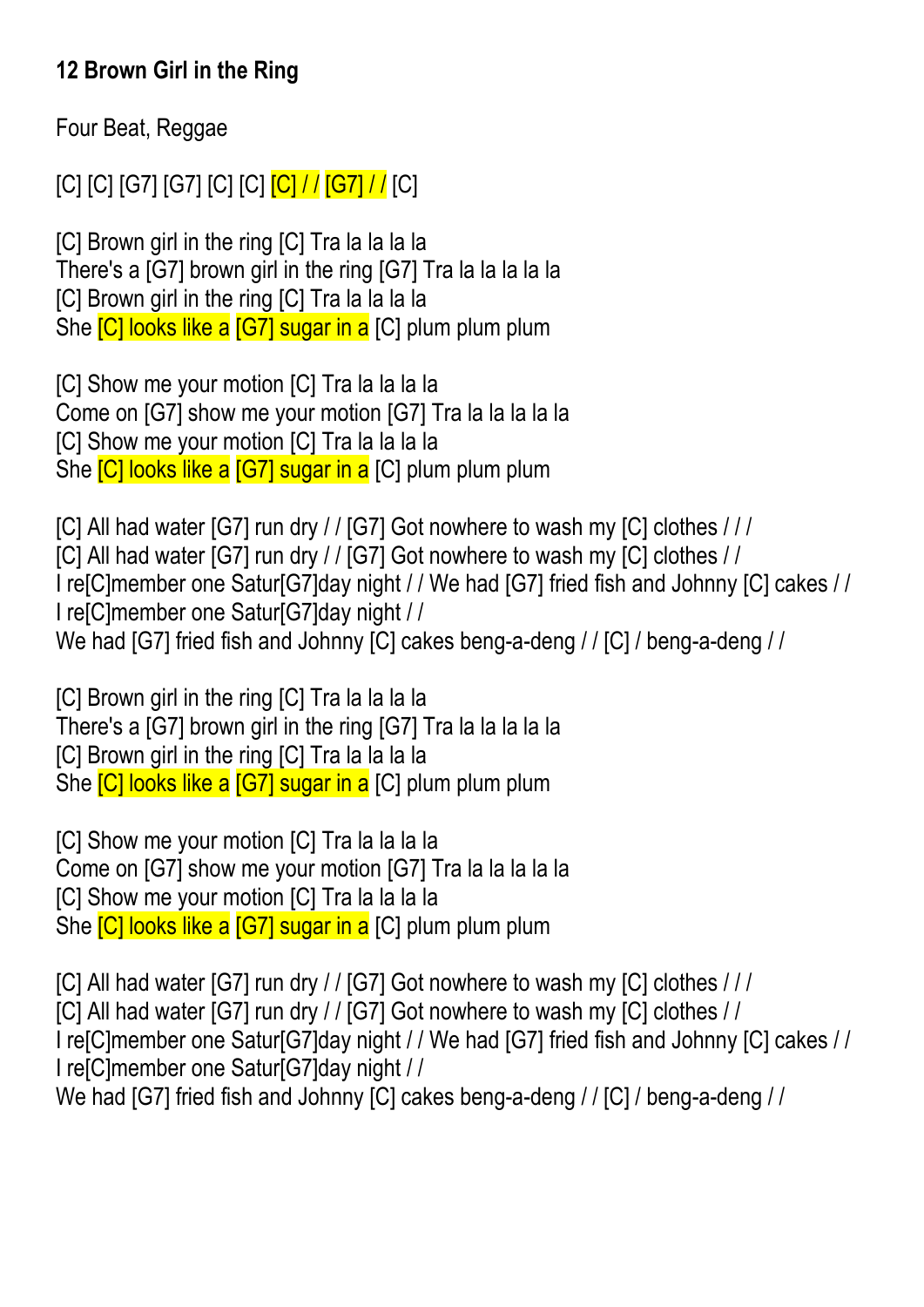[C] Brown girl in the ring [C] Tra la la la la There's a [G7] brown girl in the ring [G7] Tra la la la la la [C] Brown girl in the ring [C] Tra la la la la She [C] looks like a [G7] sugar in a [C] plum plum plum

[C] [G7] [G7] [C] [C] [G7] [G7] [C] [C] [G7] [G7] [C] [C] [G7] [G7] [C] [C]

[C] All had water [G7] run dry / / [G7] Got nowhere to wash my [C] clothes / / / [C] All had water [G7] run dry / / [G7] Got nowhere to wash my [C] clothes / / /

[C] Brown girl in the ring [C] Tra la la la la There's a [G7] brown girl in the ring [G7] Tra la la la la la [C] Brown girl in the ring [C] Tra la la la la She [C] looks like a [G7] sugar in a [C] plum [C] plum [C] plum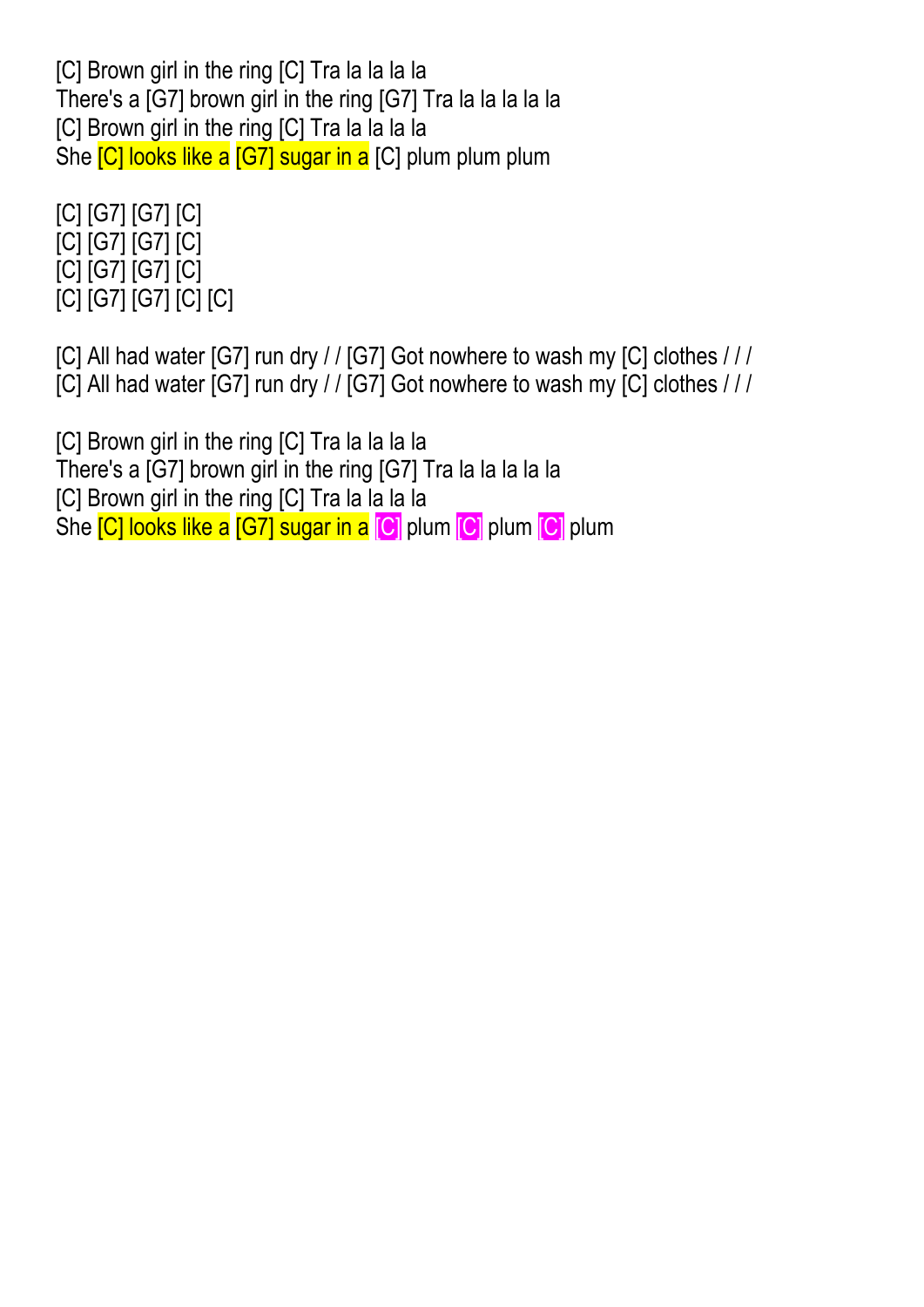## **13 Budapest**

Four Beat, Folk-Pop

Intro: [C] [C] [C] [C]

[C] / My house in Budapest my / my hidden treasure chest [C] / Golden grand piano / my beautiful Castillo [F] You / ooh / you / ooh I'd leave it [C] all / / / [C]

[C] / My acres of a land / I have achieved [C] / It may be hard for you to / stop and believe But for [F] you / ooh / you / ooh I'd leave it [C] all / / / [C] / / / Oh for [F] you / ooh / you / ooh I'd leave it [C] all / / / [C]

[G7] Give me one more reason why [F] I should never make a [C] change / / /  $[C]///And [G7]$  baby if you hold me then  $[F]$  all of this will go  $[C]$  away  $// [C]$ 

[C] / My many artefacts / the list goes on [C] / If you just say the words I / I'll up and run Oh to [F] you / ooh / you / ooh I'd leave it [C] all / / / [C] / / / Oh for [F] you / ooh / you / ooh I'd leave it [C] all / / / [C]

[G7] Give me one more reason why [F] I should never make a [C] change / / / [C] / / / / And [G7] baby if you hold me then [F] all of this will go [C] away / / / [C] [G7] Give me one more reason why [F] I should never make a [C] change / / / [C] / / / / And [G7] baby if you hold me then [F] all of this will go [C] away / / / [C]

[C] [C] [C] [C] [F] [F] [C] [C]

[C] / My friends and family they / don't understand / [C] / They fear they'd lose so much if / you take my hand But for [F] you / ooh / you / ooh I'd lose it [C] all / / / [C] / / / Oh for [F] you / ooh / you / ooh I'd lose it [C] all / / / [C]

[G7] Give me one more reason why [F] I should never make a [C] change / / /  $[C]///And [G7]$  baby if you hold me then  $[F]$  all of this will go  $[C]$  away  $// [C]$ [G7] Give me one more reason why [F] I should never make a [C] change / / /  $[C]///And [G7]$  baby if you hold me then  $[F]$  all of this will go  $[C]$  away  $// [C]$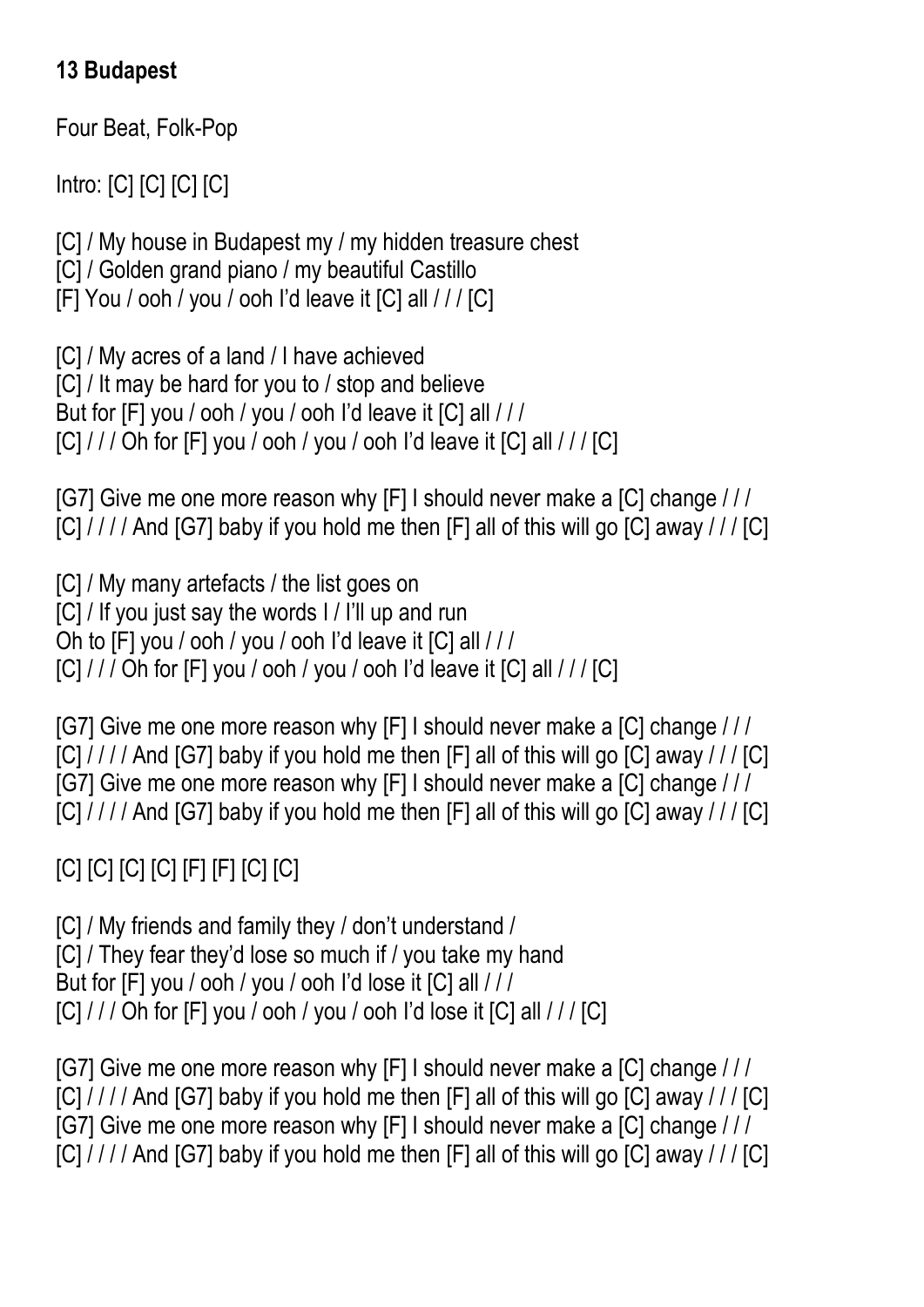[C] / My house in Budapest my / my hidden treasure chest [C] / Golden grand piano / my beautiful Castillo [F] You / ooh / you / ooh I'd leave it [C] all / / /  $[\text{C}]$  / / / Oh for  $[\text{F}]$  you / ooh / you / ooh I'd leave it  $[\text{C}]$  all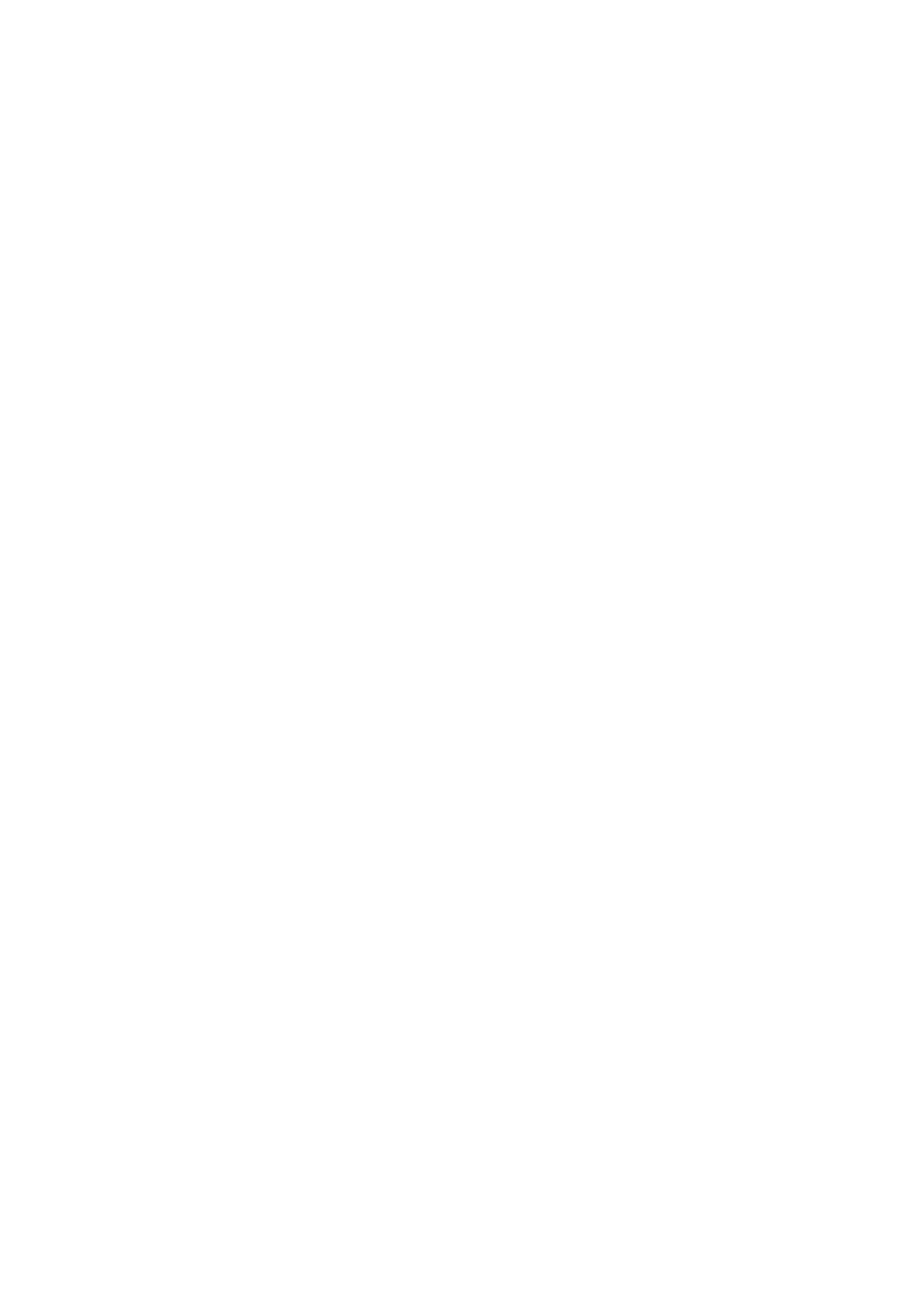## **14 Bye Bye Love**

Four Beat, Country-Rock

Intro: [F] [C] [F] [C] [F] [C] [F] [C]

[F] / Bye bye [C] love [F] / bye bye [C] happiness [F] / Hello [C] loneliness I [C] think I'm [G7] gonna [C] cry / [C7] / / [F] / Bye bye [C] love [F] / bye bye [C] sweet caress [F] / Hello [C] emptiness I **[C] feel like [G7] I could** [C] die / / Bye **[C] bye my [G7] love good** [C] bye ///

 $|C|$  There goes my [G7] ba-a-by // with someone [C] new /// [C] / She sure looks [G7] ha-ap-py / / I sure am [C] blue / / / [C7] / She was my [F] ba-a-by / / till he stepped [G7] in / / / [G7] / Goodbye to ro-o-mance // that might have [C] been /// [C7]

[F] / Bye bye [C] love [F] / bye bye [C] happiness [F] / Hello [C] loneliness I [C] think I'm [G7] gonna [C] cry / [C7] / / [F] / Bye bye [C] love [F] / bye bye [C] sweet caress [F] / Hello [C] emptiness I [C] feel like [G7] I could [C] die / / Bye **[C] bye my [G7] love good** [C] bye ///

 $\overline{C}$  I'm through with [G7] ro-o-mance // I'm through with [C] love /// [C] / I'm through with [G7] cou-oun-ting / / the stars al Clbove / / / [C7] / And here's the [F] rea-ea-son / / that I'm so [G7] free / / / [G7] / My lovin' ba-a-by / / is through with [C] me / / / [C7]

[F] / Bye bye [C] love [F] / bye bye [C] happiness [F] / Hello [C] loneliness I [C] think I'm [G7] gonna [C] cry / [C7] / / [F] / Bye bye [C] love [F] / bye bye [C] sweet caress [F] / Hello [C] emptiness I [C] feel like [G7] I could [C] die / / Bye **[C] bye my [G7] love good** [C] bye / / Bye **[C] bye my [G7] love good** [C] bye // Bye **[C]** bye my **[G7]** love good **[C]** bye **[Csus] [C]**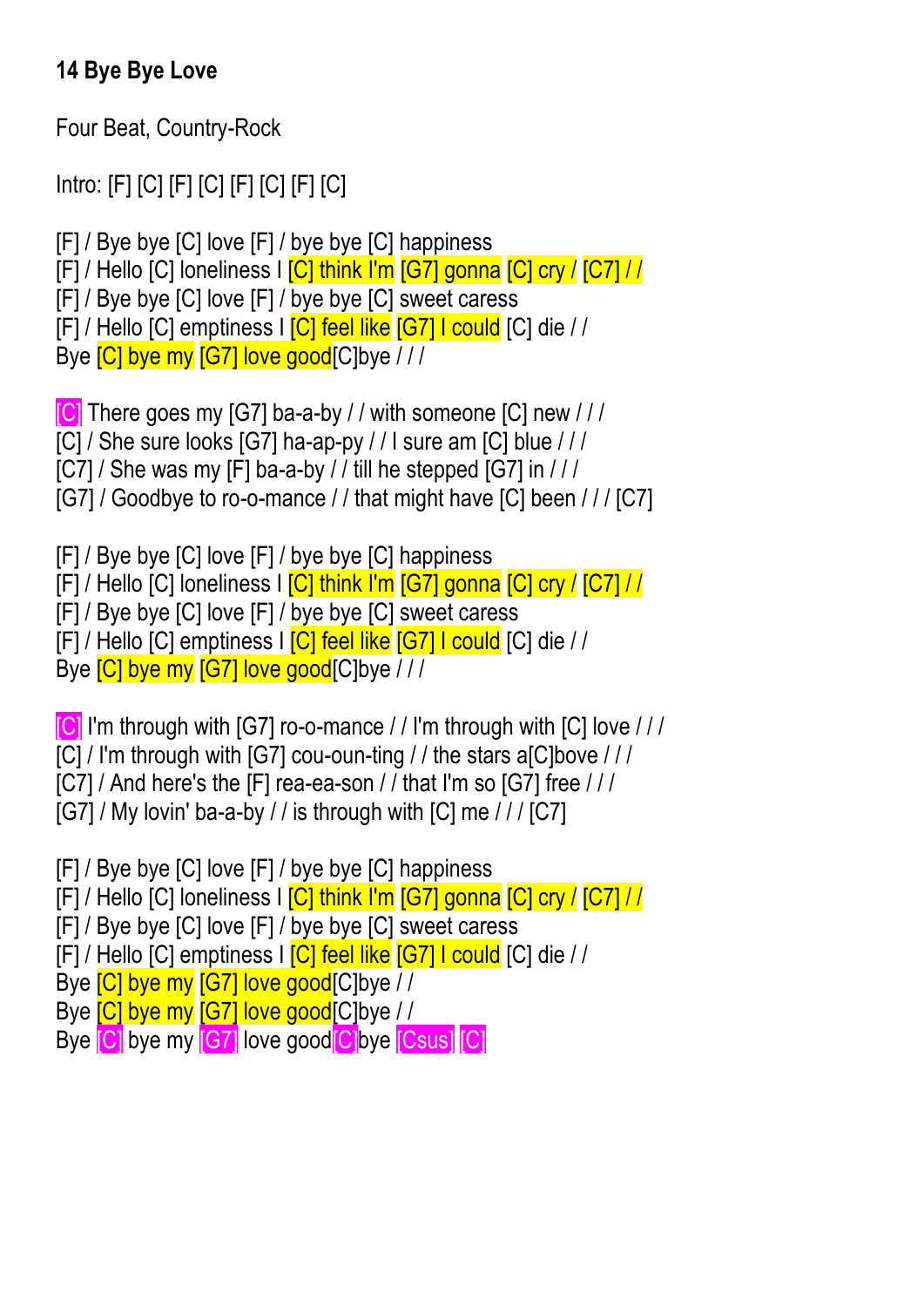## **15 Clementine**

Three Beat, Traditional

Intro: [C] [C] [C]

[C] / / In a [C] cavern in a canyon excavating for a [G7] mine / Lived a miner forty[C]niner and his [G7] daughter Clemen[C]tine /

Oh my [C] darling oh my darling oh my darling Clemen[G7]tine / Thou art lost and gone for [C] ever dreadful [G7] sorry Clemen[C]tine /

Light she [C] was and like a fairy and her shoes were number [G7] nine / Herring boxes without [C] topses sandals [G7] were for Clemen[C]tine /

Oh my [C] darling oh my darling oh my darling Clemen[G7]tine / Thou art lost and gone for [C] ever dreadful [G7] sorry Clemen[C]tine /

Walking [C] lightly as a fairy though her shoes were number [G7] nine / Sometimes tripping lightly [C] skipping lovely [G7] girl my Clemen[C]tine /

Oh my [C] darling oh my darling oh my darling Clemen[G7]tine / Thou art lost and gone for [C] ever dreadful [G7] sorry Clemen[C]tine /

Drove she [C] ducklings to the water every morning just at [G7] nine / Hit her foot against a [C] splinter fell in [G7] to the foaming [C] brine /

Oh my [C] darling oh my darling oh my darling Clemen[G7]tine / Thou art lost and gone for [C] ever dreadful [G7] sorry Clemen[C]tine /

Ruby [C] lips above the water blowing bubbles soft and [G7] fine / But alas I was no [C] swimmer so I [G7] lost my Clemen[C]tine /

Oh my [C] darling oh my darling oh my darling Clemen[G7]tine / Thou art lost and gone for [C] ever dreadful [G7] sorry Clemen[C]tine /

In my [C] dreams she still doth haunt me robed in garments soaked in [G7] brine / Though in life I used to [C] hug her now she's [G7] dead I draw the [C] line! /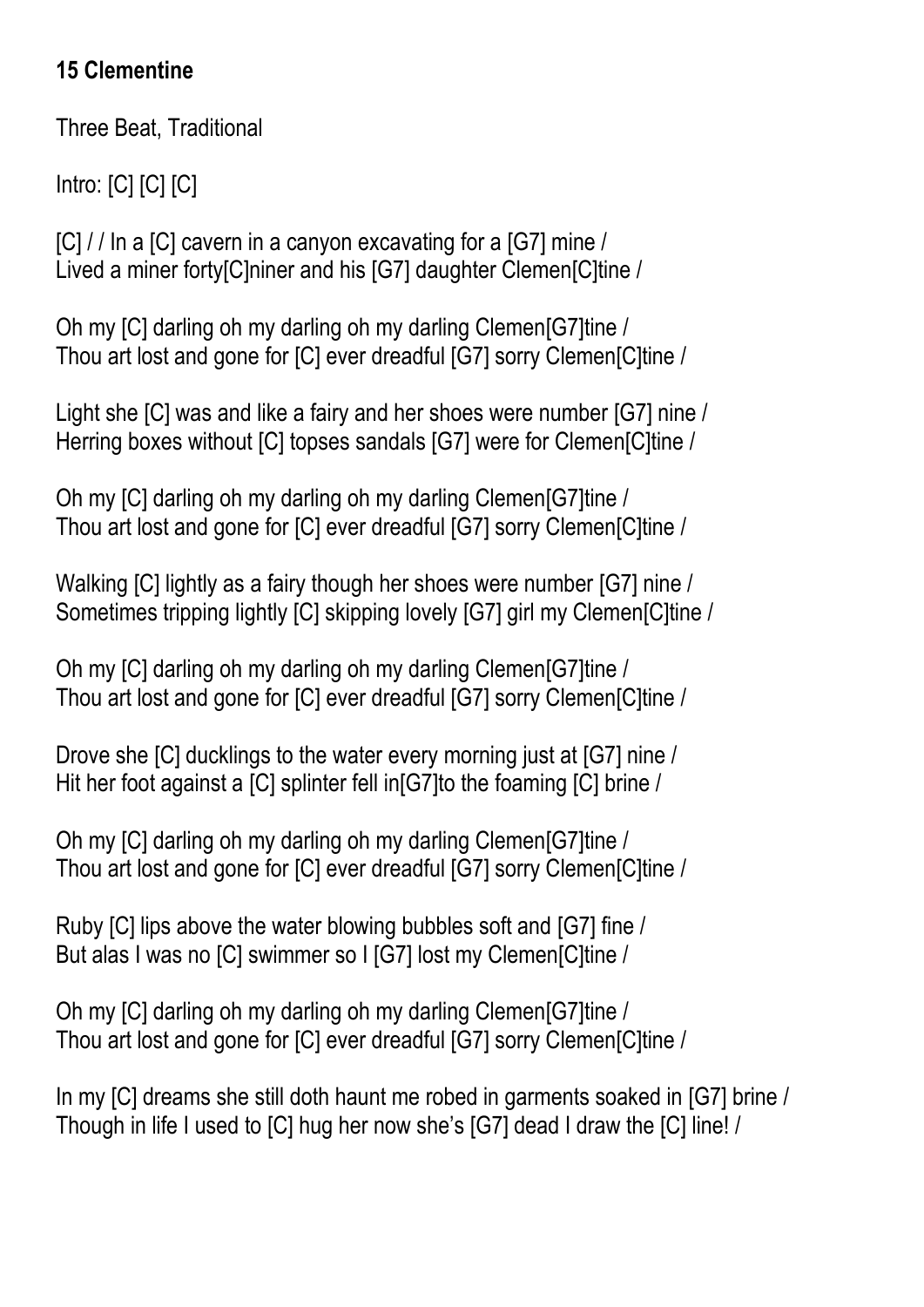Oh my [C] darling oh my darling oh my darling Clemen[G7]tine / Thou art lost and gone for [C] ever dreadful [G7] sorry Clemen[C]tine / Dreadful [G7] sorry Clemen[C]tine / dreadful **[G7]** sorry Clemen **[TC]** tine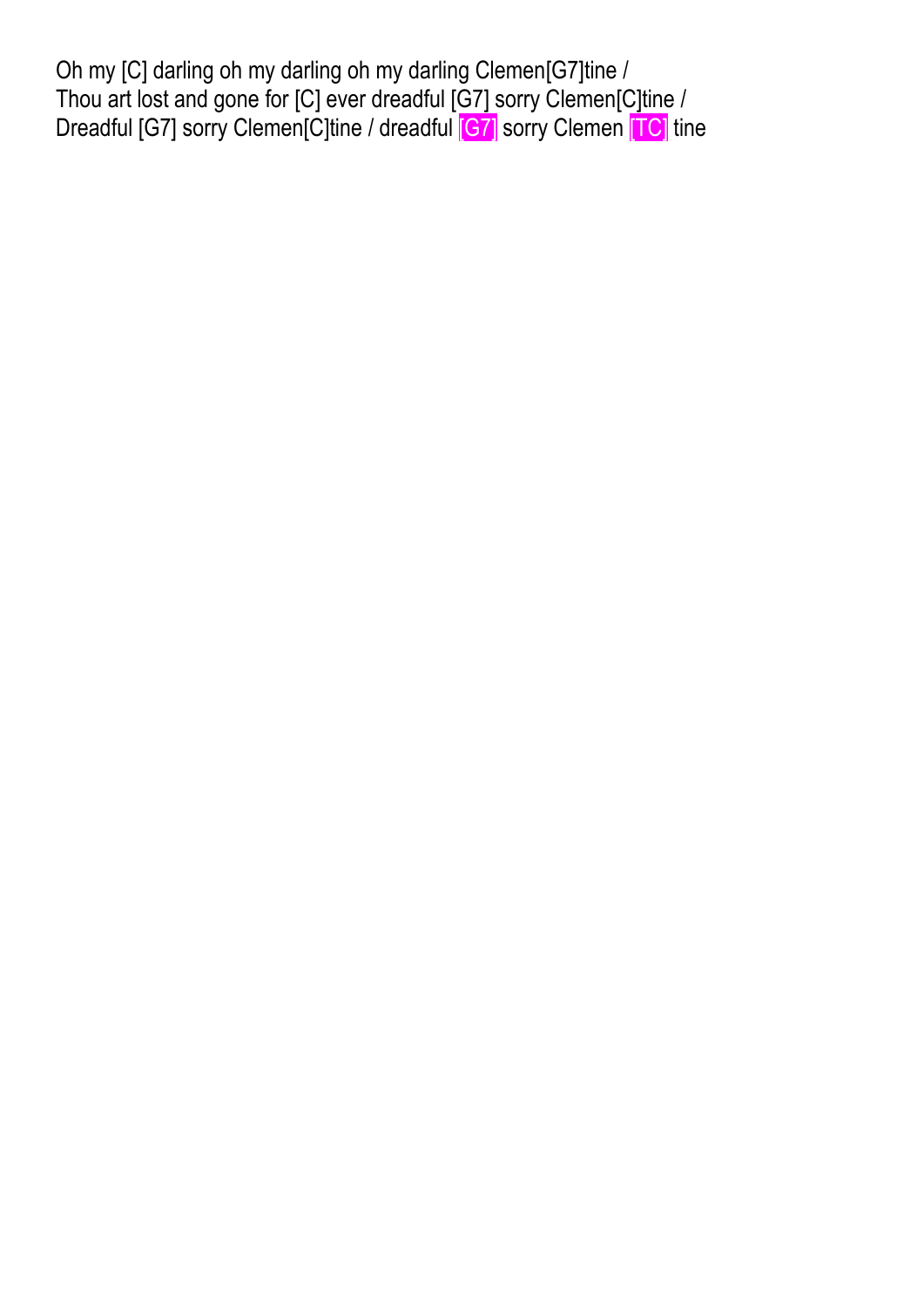## **16 Cottonfields**

Four Beat, Country Rock

Intro: [C] [C] [F] [C] [C] [G7] [C]

[G7] / / Whe-en [C] I was a little bitty baby My mama done [F] rock me in the [C] cradle In them old cotton fields back [G7] home / / / [G7] / / It was [C] back in Louis[C7]iana Just about a [F] mile from Texar[C]kana In them old / / / [G7] cotton fields back [C] home / / /

[C7] / Oh when them [F] cotton balls get rotten You can't [C] pick very much cotton In them old cotton fields back [G7] home / / / [G7] / / It was [C] down in Louis[C7]iana Just about a [F] mile from Texar[C]kana In them old / / / [G7] cotton fields back [C] home / / /

[G7] / / Whe-en [C] I was a little bitty baby My mama done [F] rock me in the [C] cradle In them old cotton fields back [G7] home / / / [G7] / / It was [C] back in Louis[C7]iana Just about a [F] mile from Texar[C]kana In them old / / / [G7] cotton fields back [C] home / / / [G7]

[C] [C] [F] [C] [C] [C] [G7] [G7] [C] [C7] [F] [C] [C] [G7] [C]

[C7] / Oh when them [F] cotton balls get rotten You can't [C] pick very much cotton In them old cotton fields back [G7] home / / / [G7] / / It was [C] down in Louis[C7]iana Just about a [F] mile from Texar[C]kana In them old / / / [G7] cotton fields back [C] home / / / [C] / / In them old / / / [G7] cotton fields back [C] home / / /  $[C]$  / / In them  $[C]$  old  $[X]$   $[G7]$  cotton  $[X]$  fields back  $[C]$  home / / /  $[C]$   $[C]$   $[C]$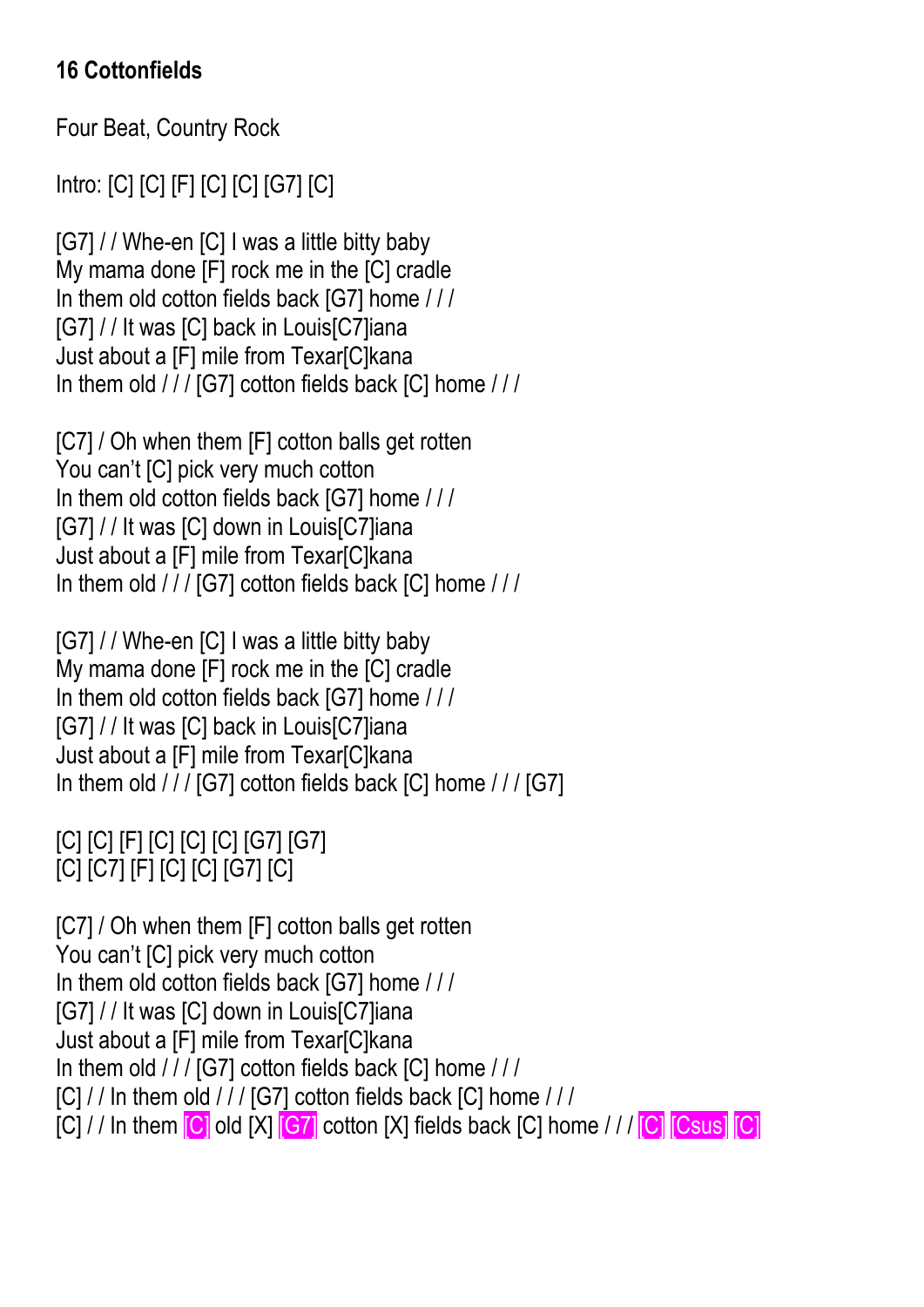## **17 Da Doo Ron Ron**

Four Beat, Pop

Intro: [C] [F] [G7] [C] [C] [F] [G7] [C]

I [C] met him on a Monday and my [F] heart stood still Da [G7] doo ron ron ron da [C] doo ron ron Somebody told me that his [F] name was Bill Da [G7] doo ron ron ron da [C] doo ron ron [C] / Yes my [F] heart stood still [C] / yes his [G7] name was Bill [C] / And when he [F] walked me home Da [G7] doo ron ron ron da [C] doo ron ron

[C] [F] [G7] [C] [C] [F] [G7] [C]

I [C] knew what he was thinkin' when he [F] caught my eye Da [G7] doo ron ron ron da [C] doo ron ron He looked so quiet but [F] my oh my Da [G7] doo ron ron ron da [C] doo ron ron [C] / Yes he [F] caught my eye [C] / yes but [G7] my oh my [C] / And when he [F] walked me home Da [G7] doo ron ron ron da [C] doo ron ron

[C] [F] [G7] [C] [C] [F] [G7] [C]

He [C] picked me up at seven and he [F] looked so fine Da [G7] doo ron ron ron da [C] doo ron ron Someday soon I'm gonna [F] make him mine Da [G7] doo ron ron ron da [C] doo ron ron [C] / Yes he [F] looked so fine [C] / yes gonna [G7] make him mine [C] / And when he [F] walked me home Da [G7] doo ron ron ron da [C] doo ron ron Da [G7] doo ron ron ron da [C] doo ron ron Da **[G7]** doo ron ron ron da **[C]** doo ron **[C]** ron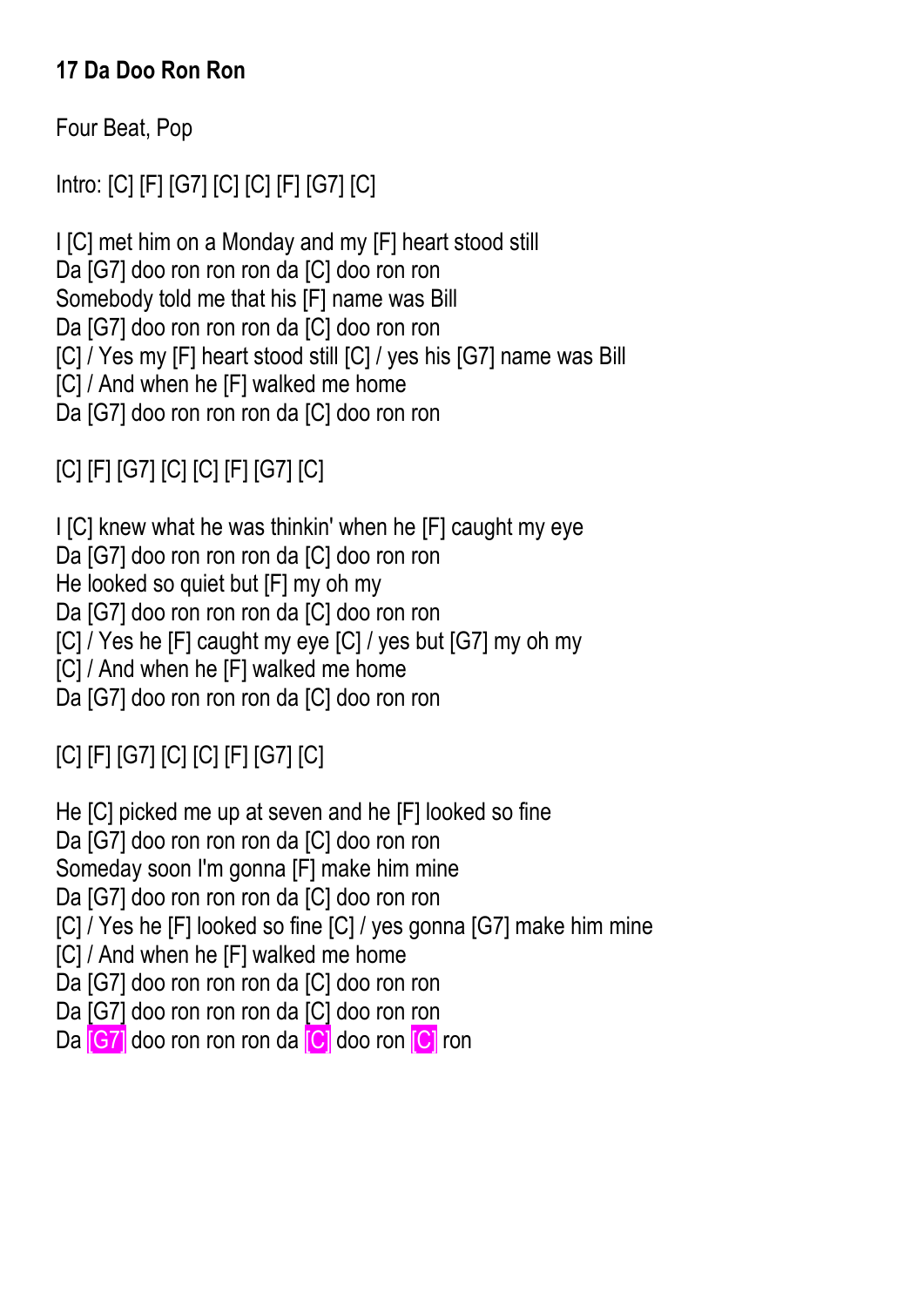#### **18 Doo Wah Diddy**

Four Beat, Rock/Pop

No Intro

There she was just a walkin' down the street Singin' [C] doo wah diddy diddy [F] dum diddy [C] doo / [C] Snappin' her fingers and **[F] shufflin' her [C] feet** Singin' [C] doo wah diddy diddy **[F] dum diddy [C] doo** 

She looked [C] good [looked good] she looked fine [looked fine] She looked [C] good she looked fine and I nearly lost my mind

Be[C]fore I knew it she was [F] walkin' next to [C] me Singin' [C] doo wah diddy diddy [F] dum diddy [C] doo / [C] Holdin' my hand just as **[F] natural as can [C] be** Singin' [C] doo wah diddy diddy **[F] dum diddy [C] doo** 

We walked [C] on [walked on] to my door [my door] We walked [C] on to my door then we kissed a little more

[C] / / Whoa [C7] whoa / / / I [Am] knew we were falling in [Am] love / / / [F] / / / Yes I [F] did / / And so I [G7] told her all the things I'd been dreamin' of

Now [C] we're together nearly **[F] every single [C] day** Singin' [C] doo wah diddy diddy **[F] dum diddy [C] doo** Oh ICI we're so happy and that's **IFI how we're gonna ICI stay** Singin' [C] doo wah diddy diddy [F] dum diddy [C] doo

I'm [C] hers II'm hers] she's mine [she's mine] I'm [C] hers she's mine wedding bells are gonna chime

[C] / / Whoa [C7] whoa / / / I [Am] knew we were falling in [Am] love / / / [F] / / / Yes I [F] did / / And so I [G7] told her all the things I'd been dreamin' of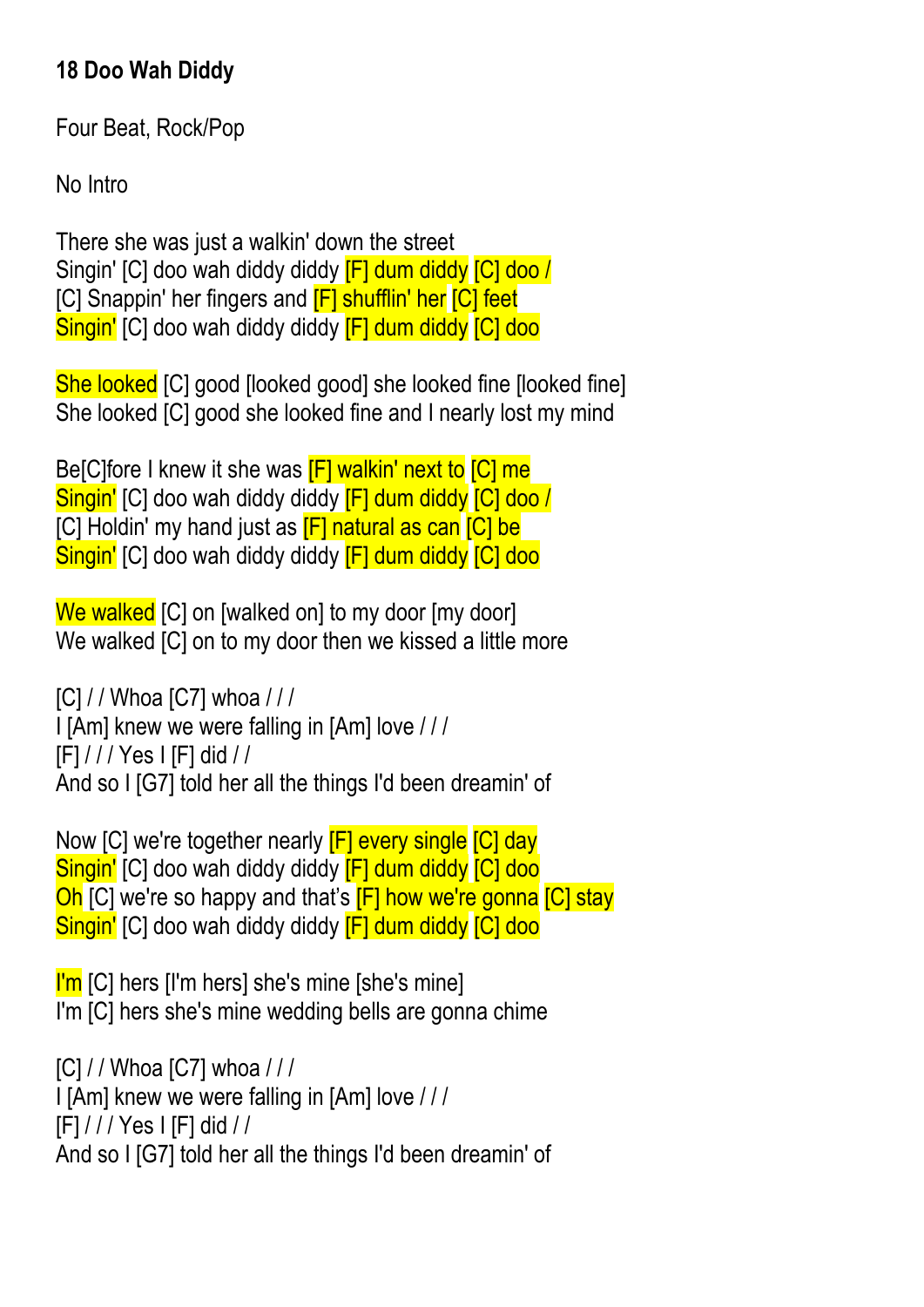Now [C] we're together nearly [F] every single [C] day Singin' [C] doo wah diddy diddy [F] dum diddy [C] doo Oh [C] we're so happy and that's **[F] how we're gonna [C] stay** Singin' [C] doo wah diddy diddy **[F] dum diddy [C] doo** 

I'm [C] hers [I'm hers] she's mine [she's mine] I'm [C] hers she's mine wedding bells are gonna chime

[C] Doo wah diddy diddy [F] dum diddy [C] doo /

[C] Doo wah diddy diddy [F] dum [G7] diddy [C] doo!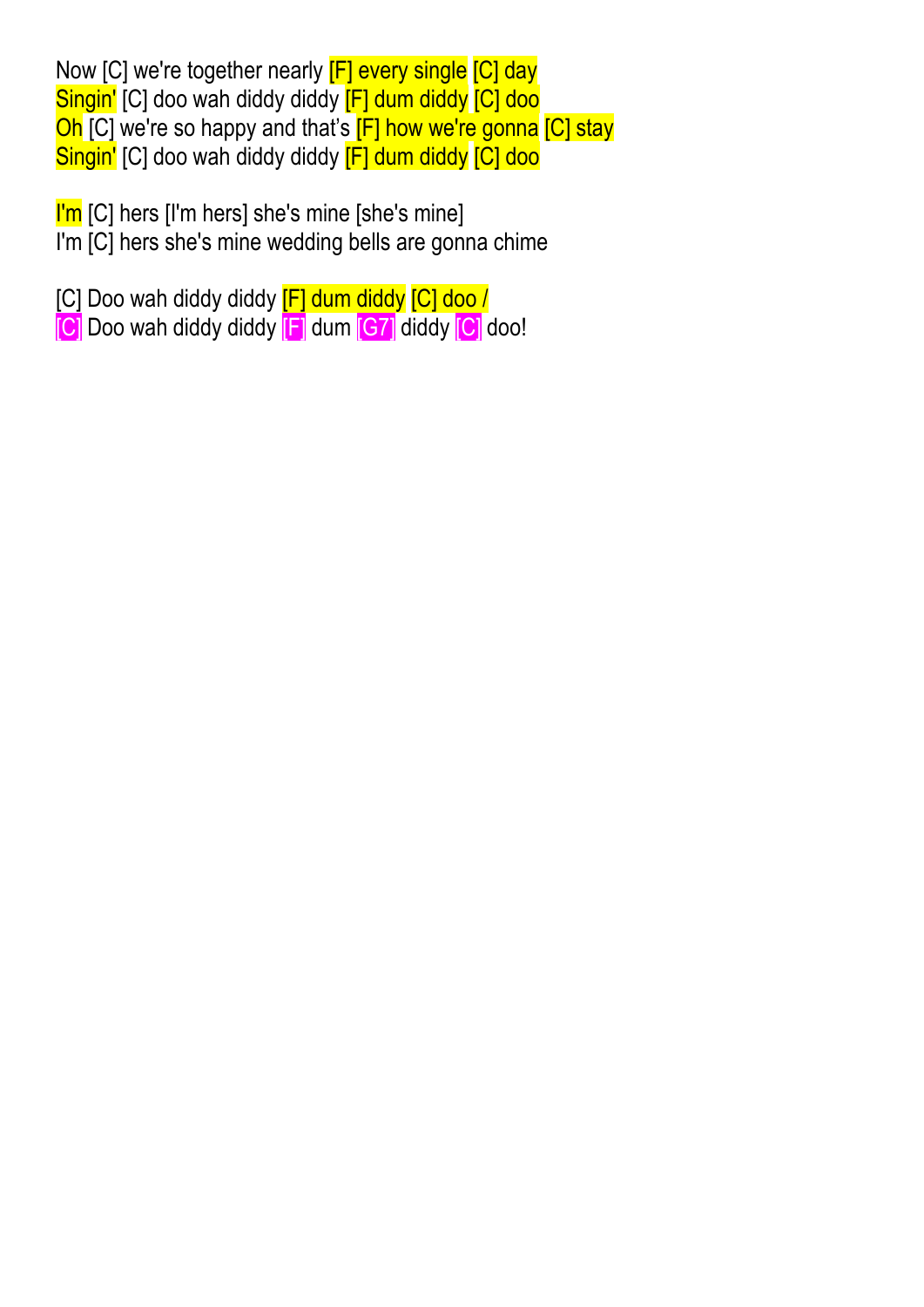## **19 Down by the Riverside**

Four Beat, Gospel

Intro: [C] [C] [C]

 $|C|$  [X] [X] I'm gonna [C] lay down my bur / den / / down by the riverside / [G7] / Down by the riverside / [C] / down by the riverside I'm gonna [C] lay down my bur / den / / down by the riverside / [G7] Ain't gonna study war no [C] more / / /

[C7] / I Ain't gonna [F] study war no more I ain't gonna [C] study war no more / / / [G7] Study / / / war / no / [C] more / / / [C7] / I Ain't gonna [F] study war no more I ain't gonna [C] study war no more / / / [G7] Study / / war / no / [C] more / [F] / /

 $|C|$  [X] [X] I'm gonna [C] lay down my sword & shield // down by the riverside / [G7] / Down by the riverside / [C] / down by the riverside I'm gonna [C] lay down my sword & shield / / down by the riverside / [G7] Ain't gonna study war no [C] more / / /

[C7] / I Ain't gonna [F] study war no more I ain't gonna [C] study war no more / / / [G7] Study / / / war / no / [C] more / / / [C7] / I Ain't gonna [F] study war no more I ain't gonna [C] study war no more / / / [G7] Study / / war / no / [C] more / [F] / /

[C] [X] [X] I'm gonna [C] meet my dear father Lord / / down by the riverside / [G7] / Down by the riverside / [C] / down by the riverside I'm gonna [C] meet my dear father Lord / / down by the riverside / [G7] Ain't gonna study war no [C] more / / /

[C7] / I Ain't gonna [F] study war no more I ain't gonna [C] study war no more / / / [G7] Study / / / war / no / [C] more / / / [C7] / I Ain't gonna [F] study war no more I ain't gonna [C] study war no more / / / [G7] Study // war / no /  $|C|$  more /  $|F|$  //

 $|C|$  [X] [X] (Softly) I'm gonna [C] meet my dear mother Lord // down by the riverside / [G7] / Down by the riverside / [C] / down by the riverside I'm gonna [C] meet my dear mother Lord / / down by the riverside / [G7] Ain't gonna study war no [C] more / / /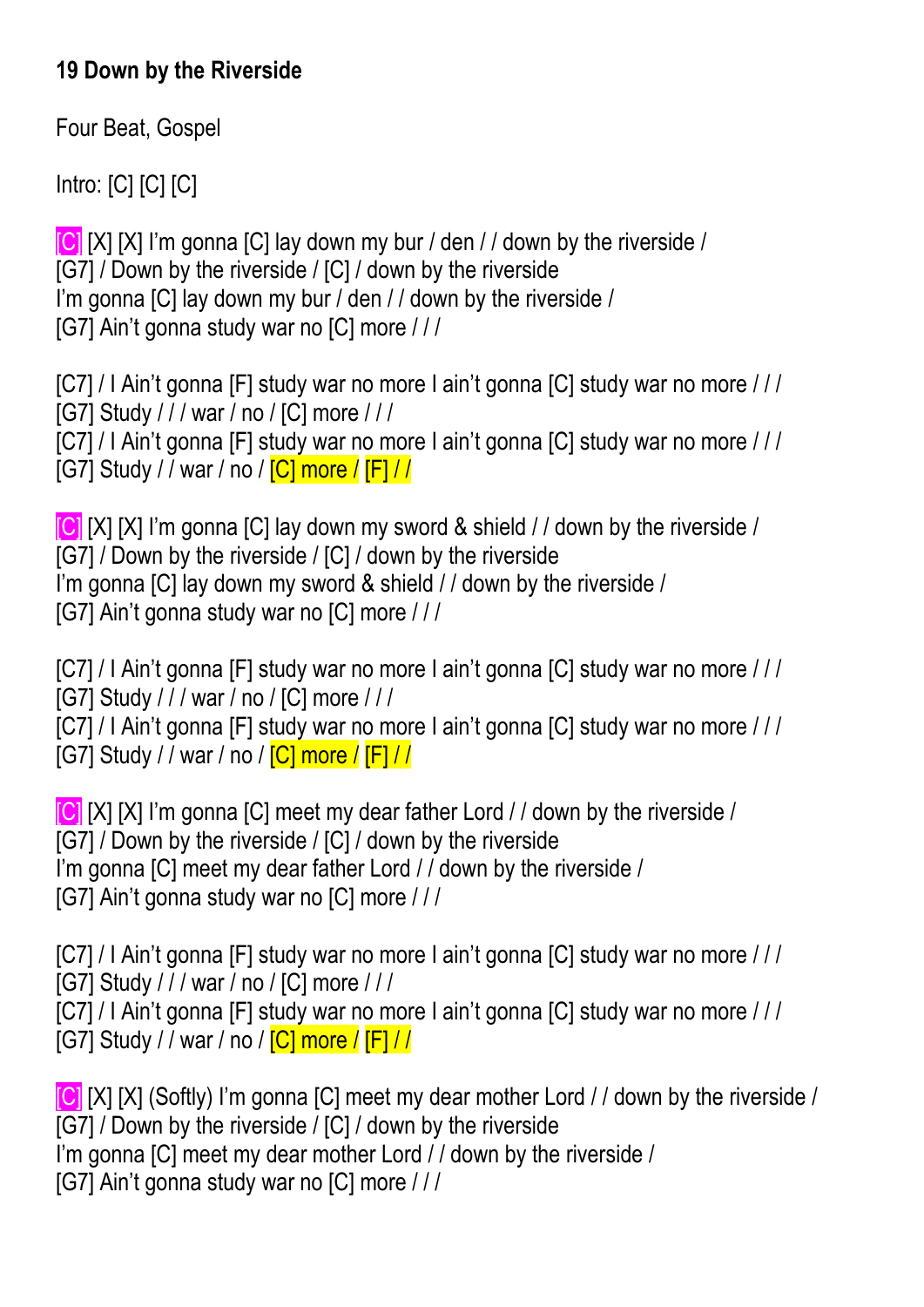[C7] / I Ain't gonna [F] study war no more I ain't gonna [C] study war no more / / / [G7] Study / / / war / no / [C] more / / /

[C7] / I Ain't gonna [F] study war no more I ain't gonna [C] study war no more / / / [G7] Study // war / no /  $|C|$  more /  $|F|$  //

 $\left| \mathbf{C} \right|$  [X]  $\left| \mathbf{X} \right|$  I'm gonna  $\left| \mathbf{C} \right|$  put on my starry crown // down by the riverside / [G7] / Down by the riverside / [C] / down by the riverside I'm gonna [C] put on my starry crown / / down by the riverside / [G7] Ain't gonna study war no [C] more / / /

[C7] / I Ain't gonna [F] study war no more I ain't gonna [C] study war no more / / / [G7] Study / / / war / no / [C] more / / / [C7] / I Ain't gonna [F] study war no more I ain't gonna [C] study war no more / / /

[G7] Study / / war / no / [C] more / / /

[C7] / I Ain't gonna [F] study war no more I ain't gonna [C] study war no more / / / [G7] Study / / / war / no / [C] more / / /

[C7] / I Ain't gonna [F] study war no more I ain't gonna [C] study war no more / / /

[G7] Study / / war / no / [C] more / / / [C]

[G7] Study / / war / no / [C] more / / / [C]

[G7] Study [X] [X] [X] [G7] war - no - [C] more / / / [C] [Csus] [C]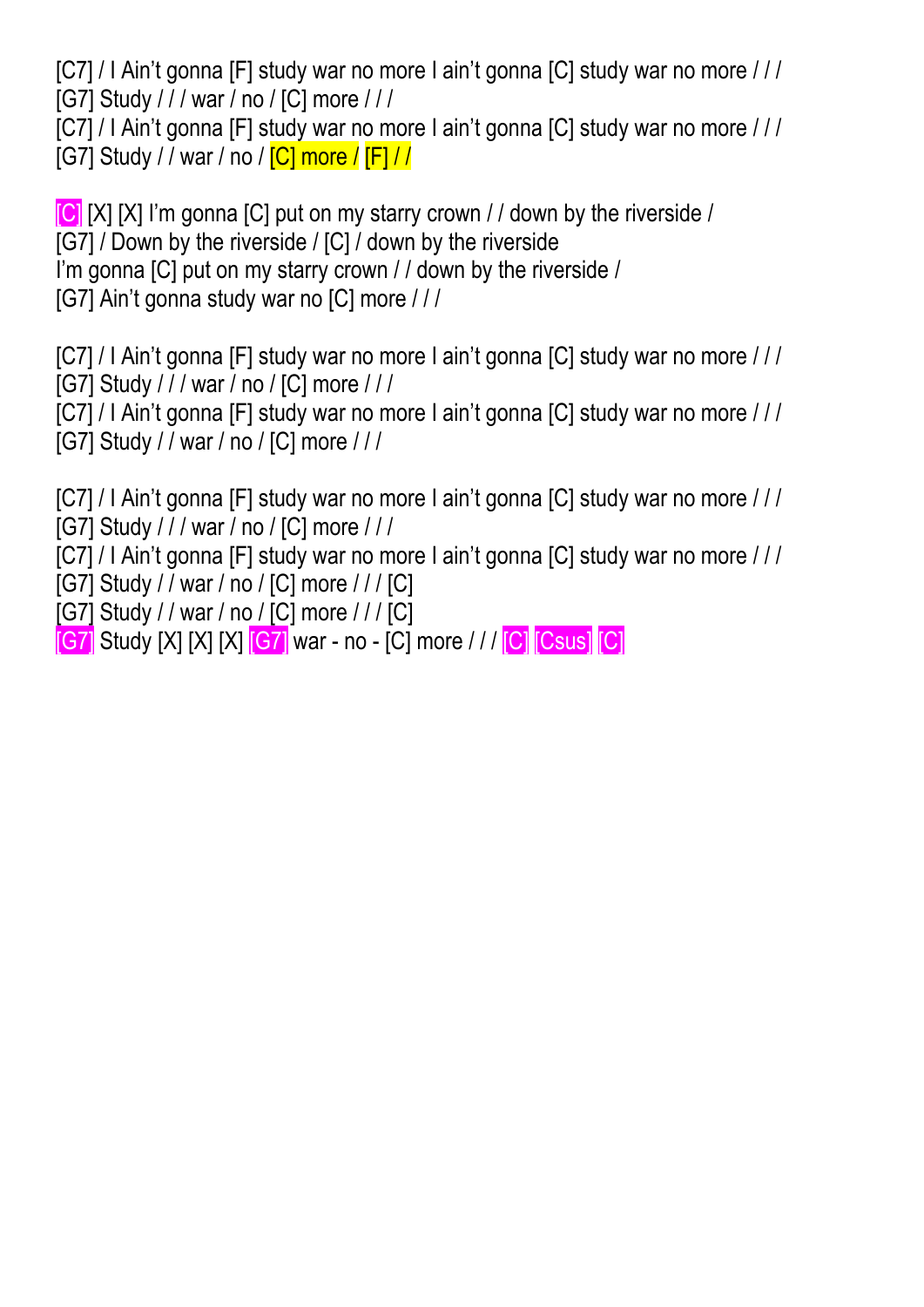#### **20 Dream Baby**

Four Beat, Rock/Pop

Intro:

[G7] [G7] [G7] [G7] [G7] [G7] [G7] [G7] [C7] [C7] [C7] [C7] [G7] [G7] [C] [C]

[G7] Sweet / / / dream / / / baby / / [G7] [G7] Sweet / / / dream / / / baby / / [G7] [C7] Sweet / / / dream / / / baby / / [C7] [G7] How / / / long / must I [C] dream / / / [C]

[G7] / Dream baby got me dreaming sweet dreams / / the whole day through / / / [G7] / Dream baby got me dreaming sweet dreams / / night time too / / / [C7] / I love you and I'm dreaming of you / / but that won't do / / / [G7] / Dream baby make me stop my dreaming You can make my dreams come [C] true / / / **[C]** [X] [X] [X]

[G7] [G7] [G7] [G7] [G7] [G7] [G7] [G7] [C7] [C7] [C7] [C7] [G7] [G7] [C] [C]

[G7] Sweet / / / dream / / / baby / / [G7]

[G7] Sweet / / / dream / / / baby / / [G7]

[C7] Sweet / / / dream / / / baby / / [C7]

[G7] How / / / long / must I [C] dream / / / [C]

[G7] / Dream baby got me dreaming sweet dreams / / the whole day through / / /

[G7] / Dream baby got me dreaming sweet dreams / / night time too / / /

[C7] / I love you and I'm dreaming of you / / but that won't do / / /

[G7] / Dream baby make me stop my dreaming

You can make my dreams come [C] true / / / **[C]** [X] [X] [X]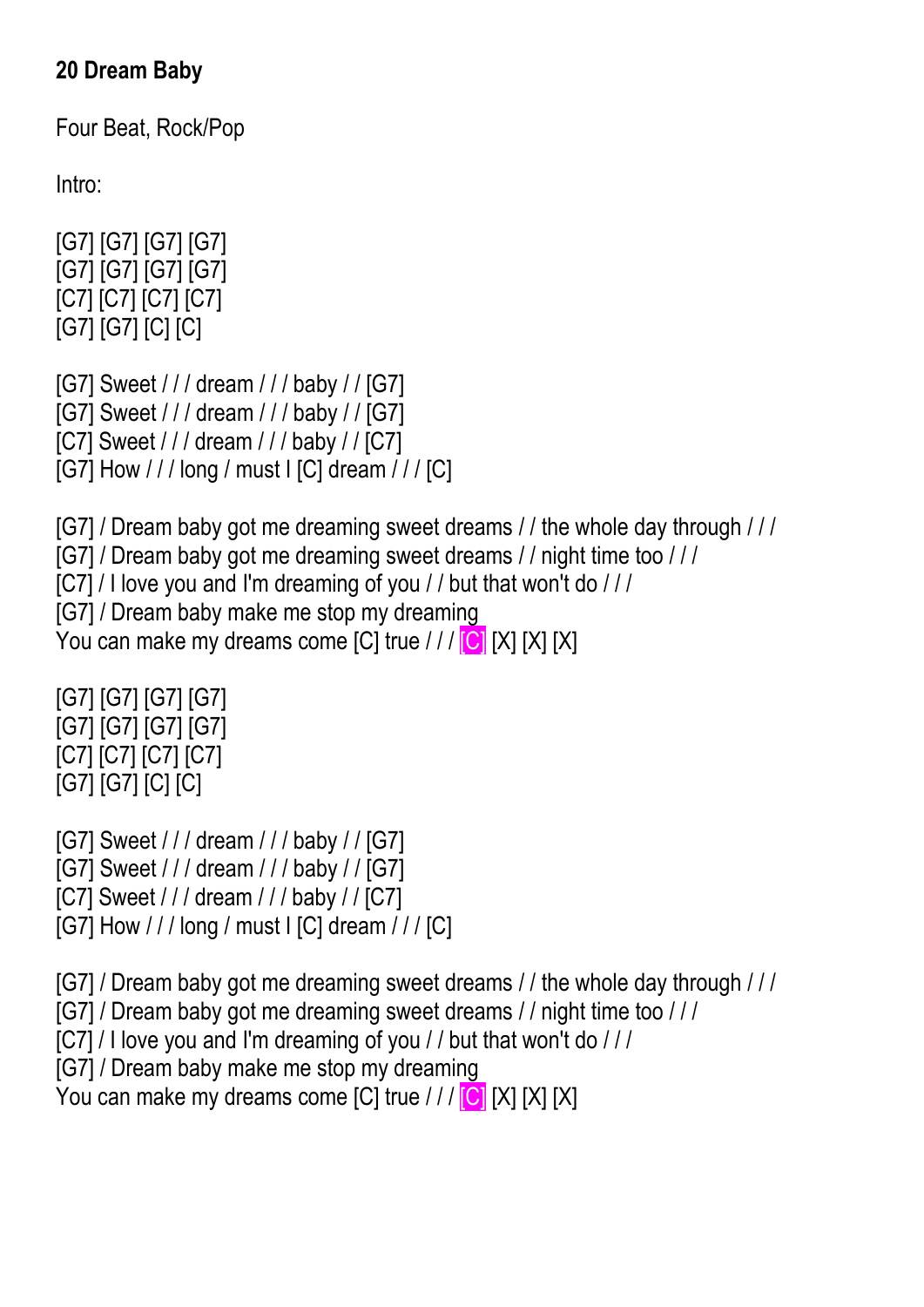- [G7] Sweet / / / dream / / / baby / / [G7]
- [G7] Sweet / / / dream / / / baby / / [G7]
- [C7] Sweet / / / dream / / / baby / / [C7]
- [G7] How / / / long / must I [C] dream / / [C]
- [G7] Sweet / / / dream / / / baby / / [G7]
- [G7] Sweet / / / dream / / / baby / / [G7]
- [C7] Sweet / / / dream / / / baby / / [C7]
- [G7] How / / / long / must I [C] dream / / [C]
- [G7] How / / / long / must I [C] dream / / [C]
- **[G7]** How (1 2 3) **[G7]** long [X] must I [C] dream / / / **[C]**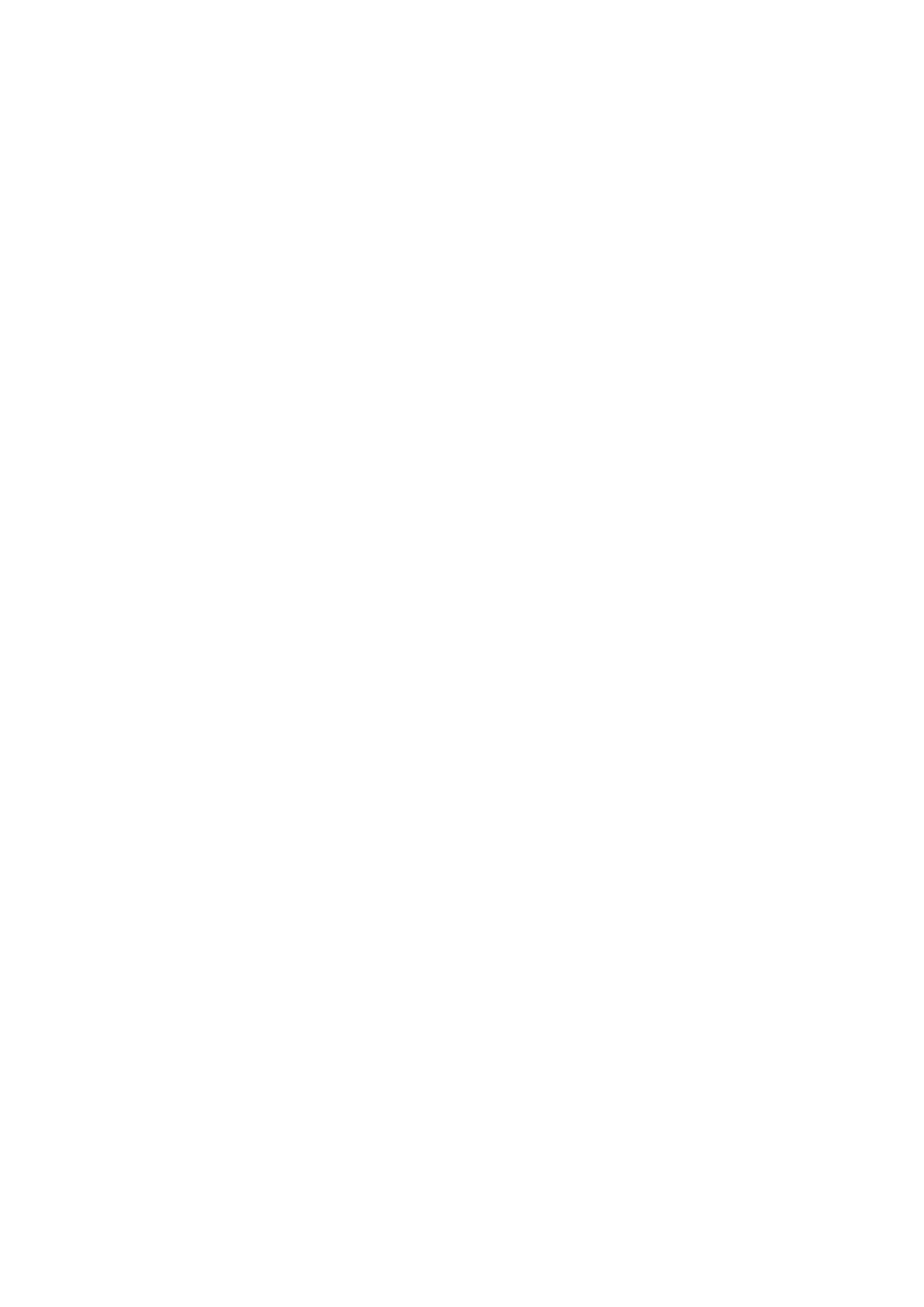## **21 Early One Morning**

Four Beat, Traditional

Intro: [C] [F] [C] / / [G7] / / [C]

[C] Early one morning just [F] as the sun was [G7] rising I [C] heard a maiden singing from the  $[**F**]$  va-al  $[**G**$ <sup>7</sup>] ley be  $[**C**]$ low ///

[G7] Oh don't de[C]ceive me [G7] Oh never [C] leave me [C] How could you [F] use a **[C] poor [G7] maiden** [C] so? //

Oh [C] gay is the garland and [F] fresh are the [G7] roses I've [C] culled from the garden to  $[**F**]$  bind up  $[**G**7]$  on thy  $[**C**]$  brow  $//$ 

[G7] Oh don't de[C]ceive me [G7] Oh never [C] leave me [C] How could you [F] use a **[C] poor [G7] maiden** [C] so? //

Re[C]member the vows that you [F] made to your [G7] Mary Resolmember the bow'r where you **[F] promised [G7] to be** [C] true ///

[G7] Oh don't de[C]ceive me [G7] Oh never [C] leave me [C] How could you [F] use a [C] poor [G7] maiden [C] so? //

Thus [C] sang the poor maid her [F] sorrows be[G7]wailing Thus [C] sang the poor maid in the **[F] va-al [G7] ley be** [C]low ///

[G7] Oh don't de[C]ceive me [G7] Oh never [C] leave me [C] How could you [F] use a [C] poor [G7] maiden [C] so?///

[G7] Oh don't de[C]ceive me [G7] Oh never [C] leave me

[C] How could you [F] use a [C] poor [G7] maiden [C] so?///

[C] How could you [F] use a  $\overline{C}$  poor  $\overline{G}$ ] maiden  $\overline{C}$  so? ///

[C] How could you [F] use a [C] poor [G7] maiden [C] so? [Csus] [C]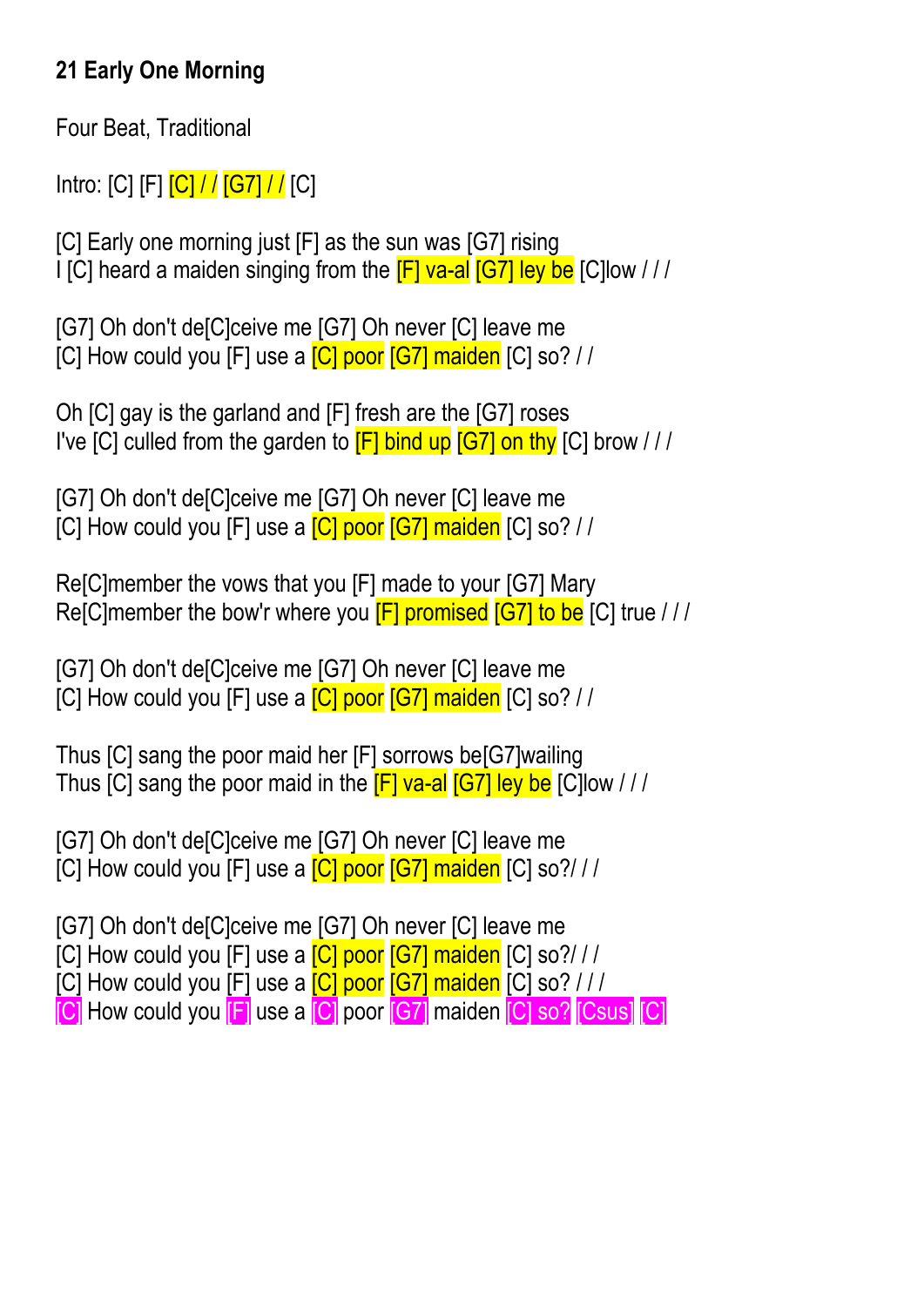## **22 End Of The Line**

Four Beat, Country

Intro: [C] [C] [C]

 $\lceil$  C] / / / Well it's  $\lceil$ C] all / / / right / / /  $\lceil$  C] riding a  $\lceil$  G7] round in the  $\lceil$  F] breeze Well it's [C] all / / / right / / / **[C] if you live the [G7] life you** [C] please Well it's [C] all /// right /// **[C] doing the [G7] best you** [F] can Well it's [C] all /// right /// as [C] long as you [G7] lend a [C] hand /// [C]

[F] / You can sit around and wait for the [C] phone to ring (at the end of the line) [F] / Waiting for someone to tell you [C] everything (at the end of the line) [F] / Sit around and wonder what to[C]morrow will bring (at the end of the line) Maybe a [G7] diamond ring /

[G7] / / / Well it's [C] all / / / right / / / **[C] even if they [G7] say you're** [F] wrong Well it's [C] all / / / right / / / **[C] sometimes you [G7] gotta be** [C] strong / / Well it's [C] all /// right /// as **[C] long as you got [G7] somewhere to** [F] lay Well it's [C] all /// right /// [C] every day is [G7] judgement [C] day /// [C]

[F] / / Maybe somewhere down the [C] road aways (at the end of the line) [F] / You'll think of me and wonder where I [C] am these days (at the end of the line) [F] / Maybe somewhere down the road when some[C]body plays (at the end of the line) [G7] Purple haze /

[G7] / / / Well it's [C] all / / / right / / / **[C] even when [G7] push comes to** [F] shove / / Well it's [C] all /// right /// [C] if you got [G7] someone to [C] love // Well it's [C] all /// right /// **[C] everything'll [G7] work out** [F] fine // Well it's [C] all /// right /// we're **[C] going to the [G7] end of the** [C] line /// [C]

[F] / Don't have to be ashamed of the [C] car I drive (at the end of the line) [F] / I'm just glad to be here happy to [C] be alive (at the end of the line) [F] / / It don't matter if you're [C] by my side (at the end of the line) I'm [G7] satisfied /

 $[G7]$  / / Well it's  $[G]$  all / / / right / /  $[G]$  even if you're  $[G7]$  old and  $[F]$  grey Well it's [C] all / / / right / / / you **[C] still got [G7] something to** [C] say / / Well it's [C] all / / / right / / / re **[C]member to [G7] live and let** [F] live Well it's [C] all / / / right / / / the **[C] best you can [G7] do is for** [C]give / /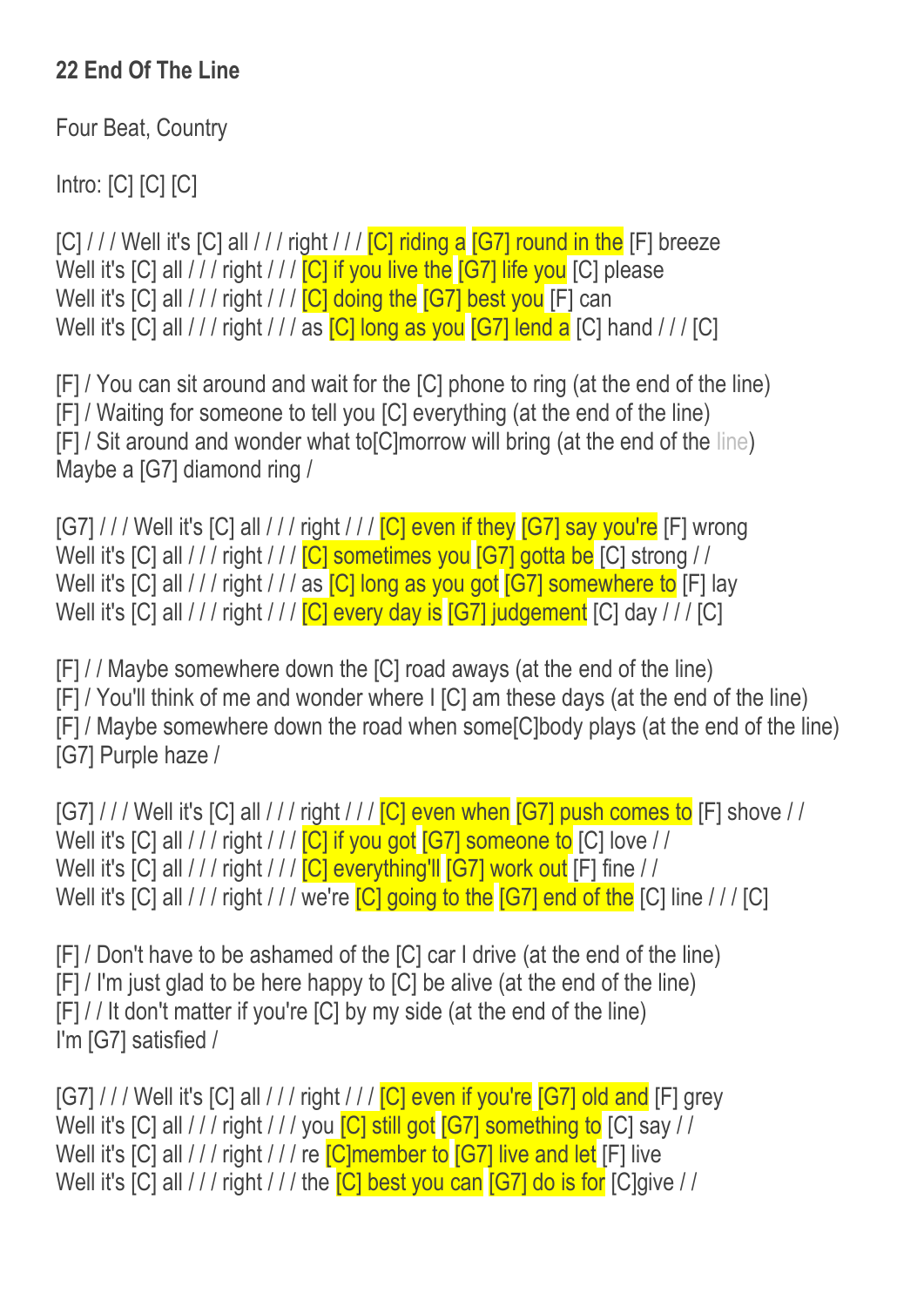Well it's [C] all / / / right / / / [C] riding a [G7]round in the [F] breeze Well it's [C] all / / / right / / / [C] if you live the [G7] life you [C] please / / Well it's [C] all /// right /// **[C] even if the [G7] sun don't** [F] shine Well it's [C] all /// right /// we're [C] going to the [G7] end of the [C] line /// We're [C] going to the [G7] end of the [C] line / / / We're [C] going to the [G7] end of the [C] line [Csus] [C]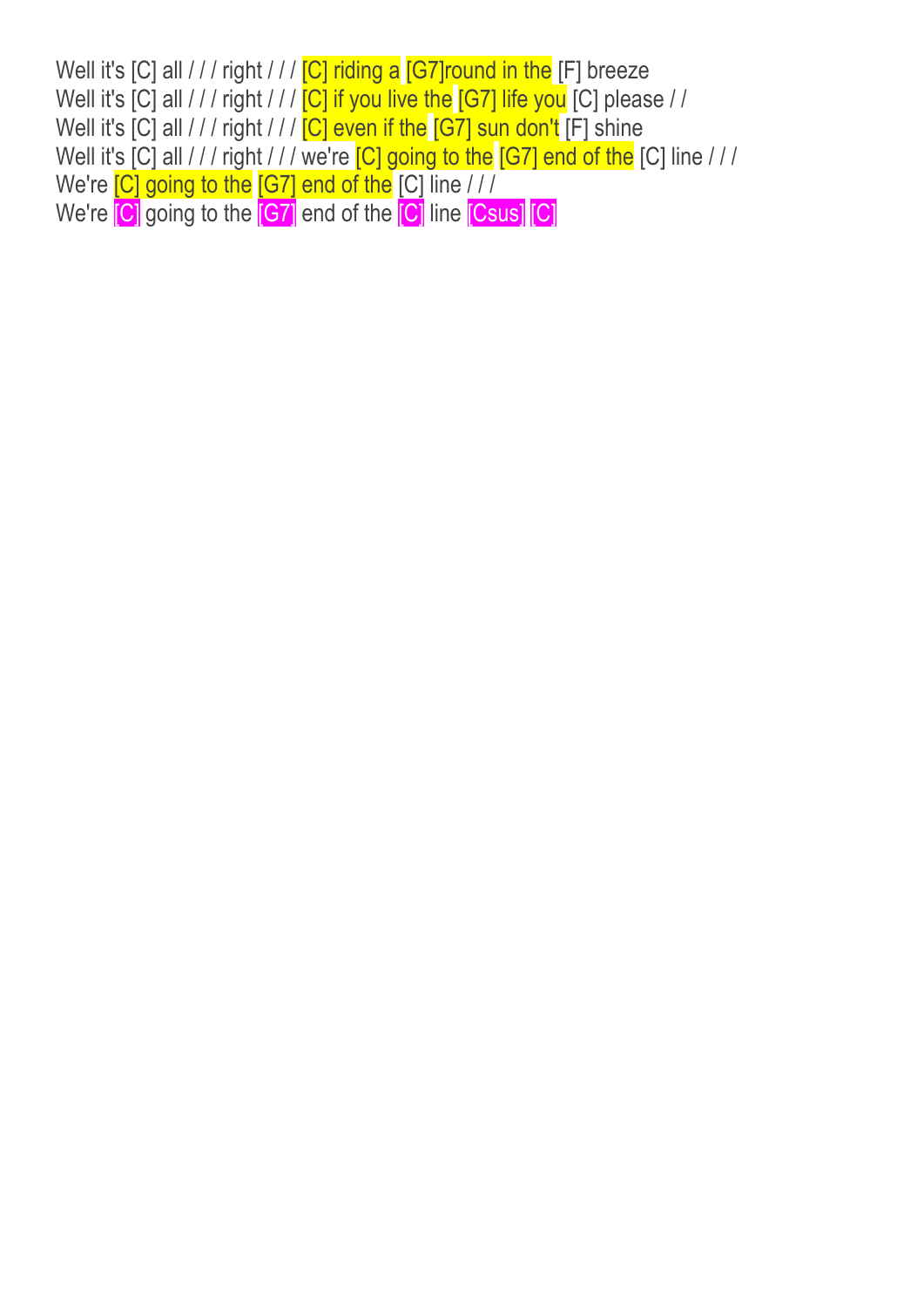#### **23 Five Hundred Miles**

Four Beat, Folk-Rock

Intro: [C] [C] [C]

[C] / / / When I [C] wake up yeah I know I'm gonna be I'm gonna **[F] be the man who [G7] wakes up next to** [C] you When I [C] go out yeah I know I'm gonna be I'm gonna  $[F]$  be the man who  $[G7]$  goes along with  $[C]$  you

If I ICI get drunk well I know I'm gonna be I'm gonna  $[**F**]$  be the man who  $[**G**7]$  gets drunk next to  $[C]$  you And if I [C] haver yeah I know I'm gonna be I'm gonna **[F] be the man who's [G7] havering to** [C] you

But [C] I would walk 500 miles And [F] I would walk five [G7] hundred more Just to [C] be the man who walked a thousand [F] Miles to fall down [G7] at your door

When I'm [C] working yeah I know I'm gonna be I'm gonna **[F] be the man who's [G7] working hard for** [C] you And when the [C] money comes in for the work I do I'll pass **[F] almost every [G7] penny on to** [C] you

When I [C] come home oh I know I'm gonna be I'm gonna **[F] be the man who [G7] comes back home to** [C] you And if I [C] grow old well I know I'm gonna be I'm gonna  $[F]$  be the man who's  $[G7]$  growing old with  $[C]$  you

But [C] I would walk 500 miles And [F] I would walk five [G7] hundred more Just to [C] be the man who walked a thousand [F] Miles to fall down [G7] at your door

[G7] La la[C]la la **[La lala la]** La lala la **[La lala la]** La la <mark>[F] La lala la lala [G7] La lala la la</mark> [C] laa La lala la **[La lala la]** La lala la **[La lala la]** La la <mark>[F] La lala la lala [G7] La lala la la</mark> [C] laa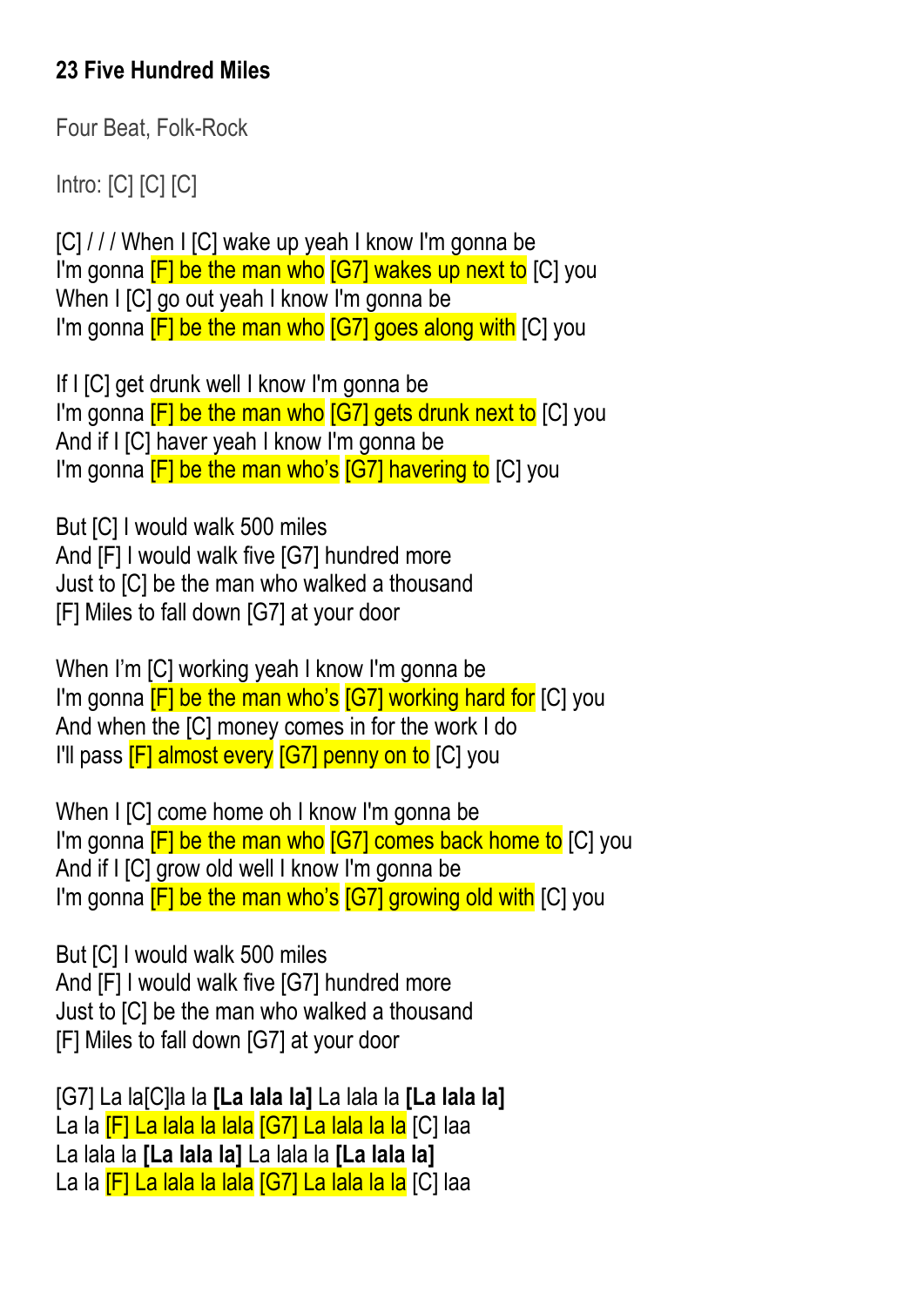When I'm [C] lonely well I know I'm gonna be I'm gonna **[F] be the man who's [G7] lonely without** [C] you And when I'm [C] dreaming well I know I'm gonna dream I'm gonna **[F] dream about the [G7] time when I'm with** [C] you

When I [C] go out well I know I'm gonna be I'm gonna  $[**F**]$  be the man who  $[**G**7]$  goes along with  $[**C**]$  you And when I [C] come home well I know I'm gonna be I'm gonna **[F] be the man who [G7] comes back home to** [C] you

But [C] I would walk 500 miles And [F] I would walk five [G7] hundred more Just to [C] be the man who walked a thousand [F] Miles to fall down [G7] at your door

[G7] La la[C]la la **[La lala la]** La lala la **[La lala la]** La la <mark>[F] La lala la lala [G7] La lala la la</mark> [C] laa La lala la **[La lala la]** La lala la **[La lala la]** La la **[F] La lala la lala [G7] La lala la la** [C] laa

But [C] I would walk 500 miles And [F] I would walk five [G7] hundred more Just to [C] be the man who walked a thousand [F] Miles to fall down [G7] at your door

[G7] La la[C]la la **[La lala la]** La lala la **[La lala la]** La la <mark>[F] La lala la lala [G7] La lala la la</mark> [C] laa La lala la **[La lala la]** La lala la **[La lala la]** La la <mark>[F] La lala la lala [G7] La lala la la</mark> [C] laa [C] La la [F] La lala la lala [G7] La lala la la [C] laa [Csus] [C]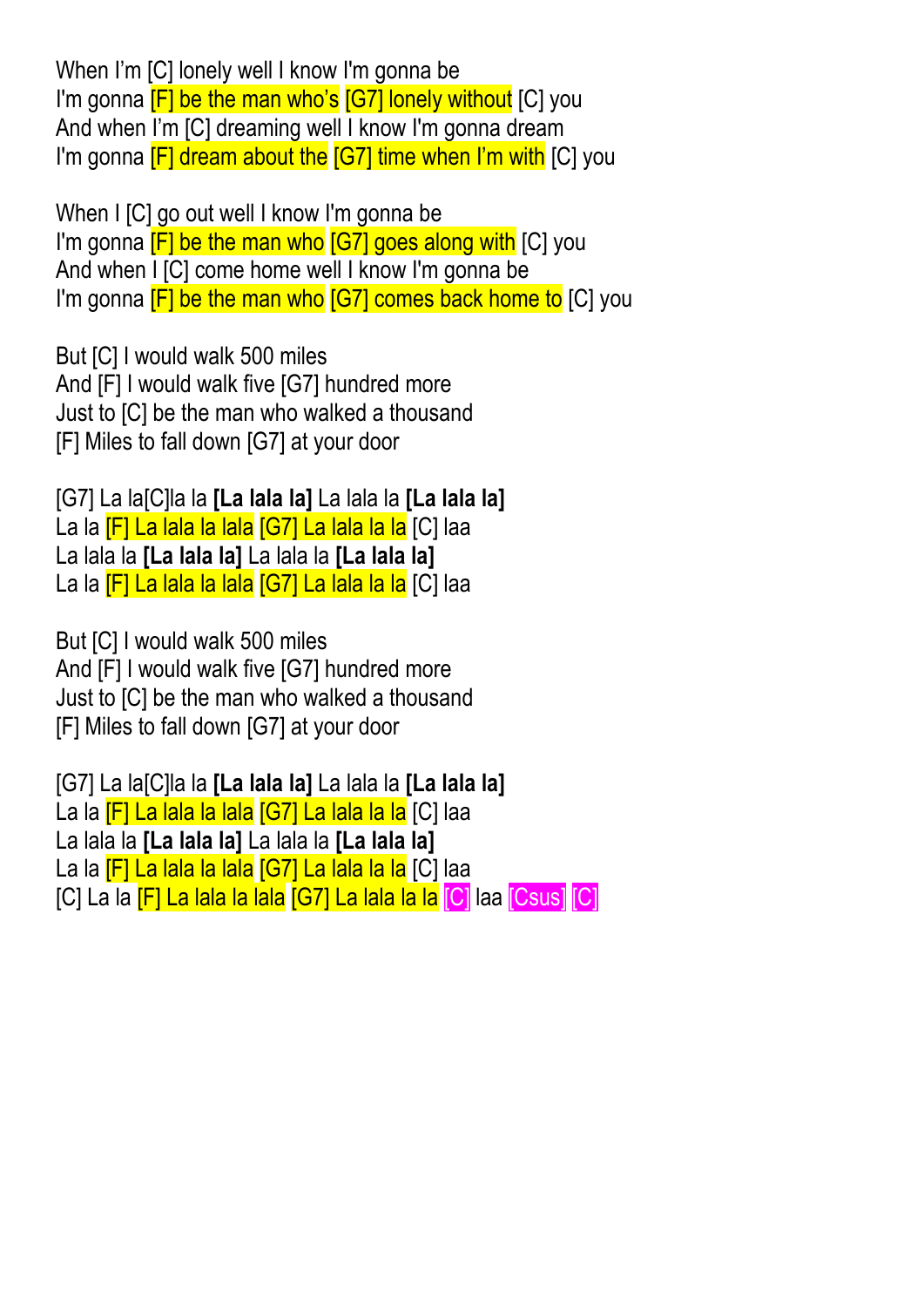## **24 Folsom Prison Blues**

Fast Four Beat, Country

Intro: [C] [C] [C]

[C] / / / I [C] hear the train a comin' / it's rolling round the bend / / And [C] I ain't seen the sunshine / since [C7] / I don't know when / / I'm [F] stuck in Folsom prison / / / and time keeps draggin' [C] on / / / [C] [C] [C] / / But that [G7] train keeps a rollin' / / / on down to San An[C]tone / / /

[C] / / / When [C] I was just a baby / my mama told me son / / / [C] Always be a good boy / don't [C7] ever play with guns / But I [F] shot a man in Reno /// just to watch him [C] die /// [C] [C] [C] / / When I [G7] hear that whistle blowin' / / / I hang my head and [C] cry / / / [C]

[C] [C] [C] [C] [C] [C] [C7] [C7] [F] [F] [F] [F] [C] [C] [C] [C] [G7] [G7] [G7] [G7] [C]

[C] / / / I [C] bet there's rich folks eating in a fancy dining car / / They're [C] probably drinkin' coffee / and [C7] smoking big cigars But I [F] know I had it coming / / / I know I can't be [C] free / / / [C] [C] [C] / / But those [G7] people keep a movin' / / / And that's what tortures [C] me / / / [C]

[C] [C] [C] [C] [C] [C] [C7] [C7] [F] [F] [F] [F] [C] [C] [C] [C] [G7] [G7] [G7] [G7] [C]

[C] / / Well if they'd [C] free me from this prison if that railroad train was mine / / I [C] bet I'd move it all a little [C7] further down the line / / / [F] Far from Folsom prison / / / that's where I want to [C] stay / / / [C] [C] [C] / / And I'd [G7] let that lonesome whistle / / / blow my blues a [C] way / / / [C] [G7] [C]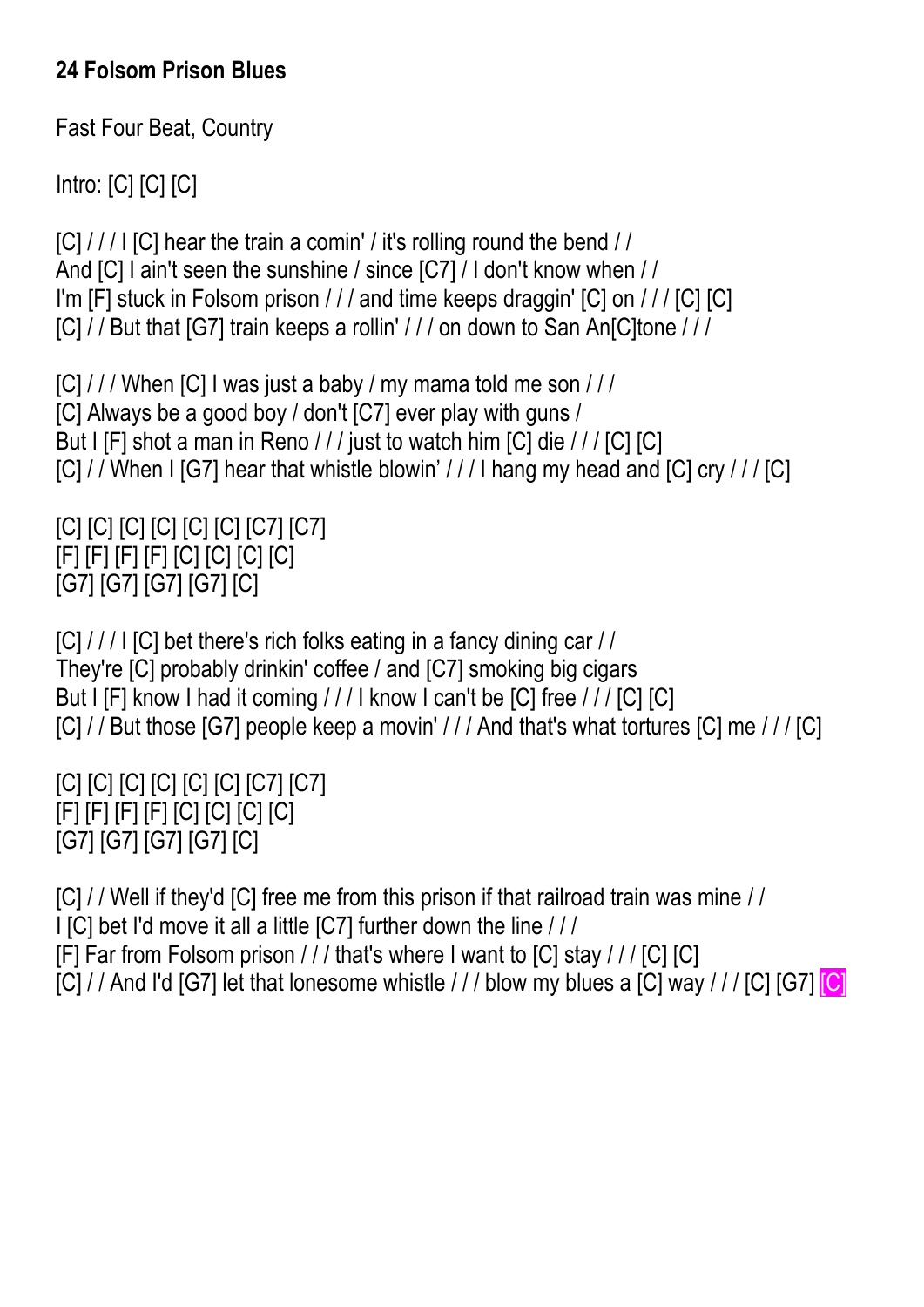## **25 Frankie and Johnny**

Four Beat, Traditional

[C] [C] [C] [C]

[C] Frankie and Johnny were lovers / / / oh how they could [C7] love / / / They [F] swore to be true to each other / / / true as the stars a[C]bove He was her [G7] man / / / **[G7]** He wouldn't do her no **[C] wrong / [F] / / [C] / / [G7] / /** 

[C] Frankie went down to the corner / / / just for a bucket of [C7] beer / / / [F] She says Mister bartender / / "has my lovin' Johnny been [C] here?" / He's my [G7] man / / /  $[G7]$  He wouldn't do me no  $[G]$  wrong /  $[F]$  / /  $[G]$  / /

[G7] / Well I [C] ain't gonna tell you no story / / / ain't gonna tell you no [C7] lie / / / He's [F] here bout' an hour ago / / with a gal named Nelly [C] Blie He was your [G7] man / / /  $[G7]$  But he's doin' you  $[G]$  wrong /  $[F]$  / /  $[G]$  / /  $[G7]$  / /

[C] Frankie went down to the hotel / / / didn't go there for [C7] fun / / Under [F] neath her red kimono / she was packin' a 44 [C] gun To shoot her [G7] man / / / [G7] Cause he's doin' her [C] wrong / [F] / / [C] / / [G7] / /

[C] Johnny took off his hat / / / said "Baby please don't [C7] shoot!" / / She put her [F] finger on the trigger / / and the gun went Blooty [C] Toot! She killed her [G7] man / / / [G7] Cause he was doin' her [C] wrong / [F] / / [C] / / [G7] / /

[C] That's the end of my story / / / that's the end of my [C7] song / / They got [F] Frankie in the county jail / / and the gal's been there so [C] long She killed her [G7] man / / / [G7] Cause he was doin' her [C] wrong / / / [C] / She killed her [G7] man / / / **[G7]** Cause he was doin' her [C] wrong / / / [C] She killed her [G7] man / / / [G7] Cause he was doin' her [C] wrong / [F] / / [C] [G7] [C]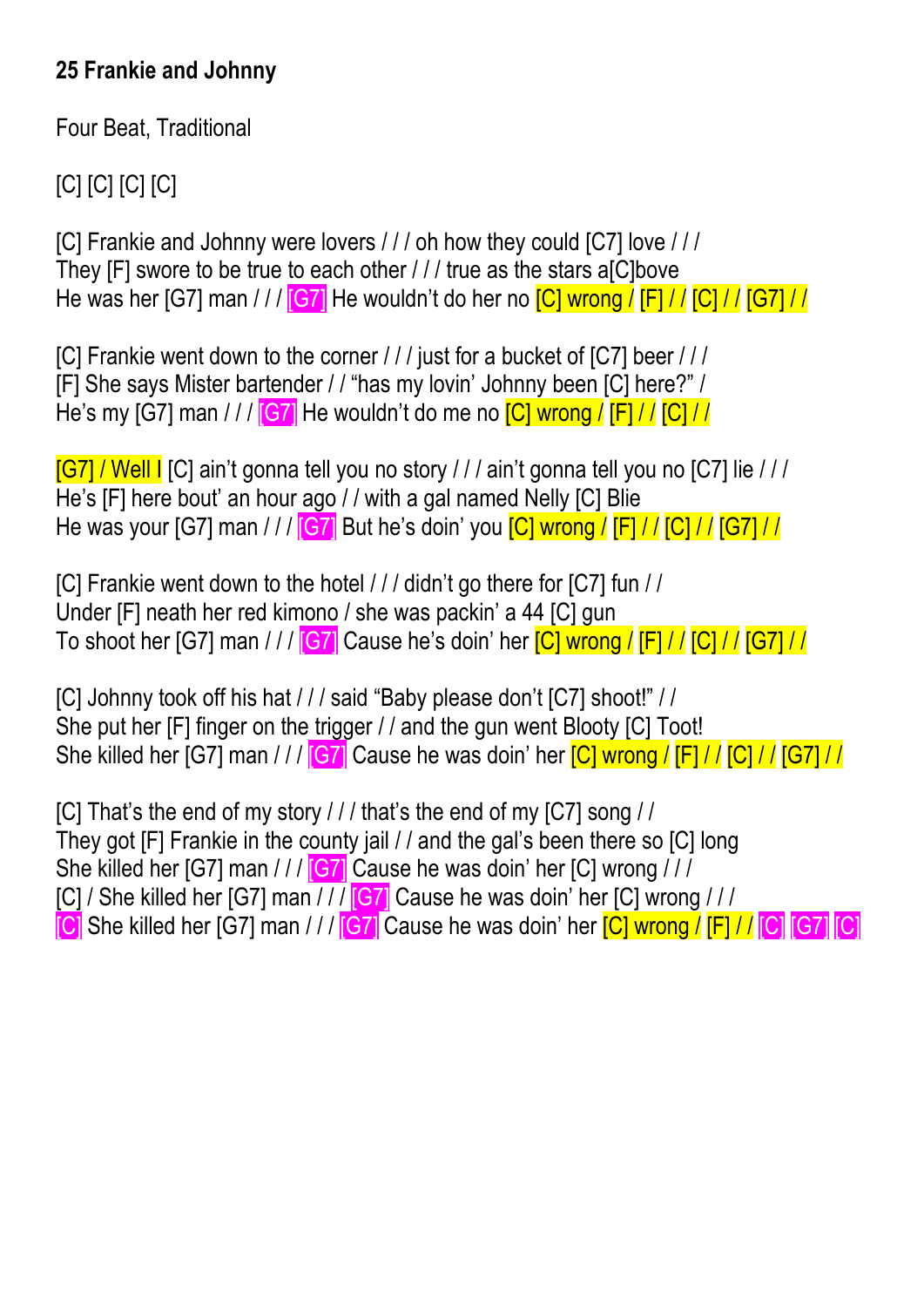## **26 Friday I'm In Love**

Four Beat, Pop

Intro: [C] [F] [C] [G7] [Am] [F] [C] [G7]

[C] I don't care if [F] Monday's blue [C] Tuesday's grey and [G7] Wednesday too [Am] Thursday I don't [F] care about you it's [C] Friday I'm in [G7] love / / /

[C] Monday you can [F] fall apart [C] Tuesday Wednesday [G7] break my heart [Am] Thursday doesn't [F] even start It's [C] Friday I'm in [G7] love / / /

[F] Saturday / /  $[G7]$  wait [X] [X] [X] And [Am] Sunday always [F] comes too late But [C] Friday never [G7] hesitate

[C] I don't care if [F] Monday's black [C] Tuesday Wednesday [G7] heart attack [Am] Thursday never [F] looking back It's [C] Friday I'm in [G7] love / / /

[C] Monday you can [F] hold your head [C] Tuesday Wednesday [G7] stay in bed Or [Am] Thursday watch the [F] walls instead It's [C] Friday I'm in [G7] love / / /

[Am] / Dressed up to the [F] eyes it's a wonderful sur[C]prise / To see your [G7] shoes and your spirits [Am] rise Throwing out your [F] frown and just smiling at the [C] sound And as sleek as a [G7] shriek spinning round and [Am] round Always take a big [F] bite it's such a gorgeous [C] sight To see you [G7] eat in the middle of the [Am] night You can never get e[F]nough / enough of this [C] stuff It's Friday [G7] I'm in love /

[F] Saturday  $1/\sqrt{G7}$  wait [X] [X] [X] And [Am] Sunday always [F] comes too late But [C] Friday never [G7] hesitate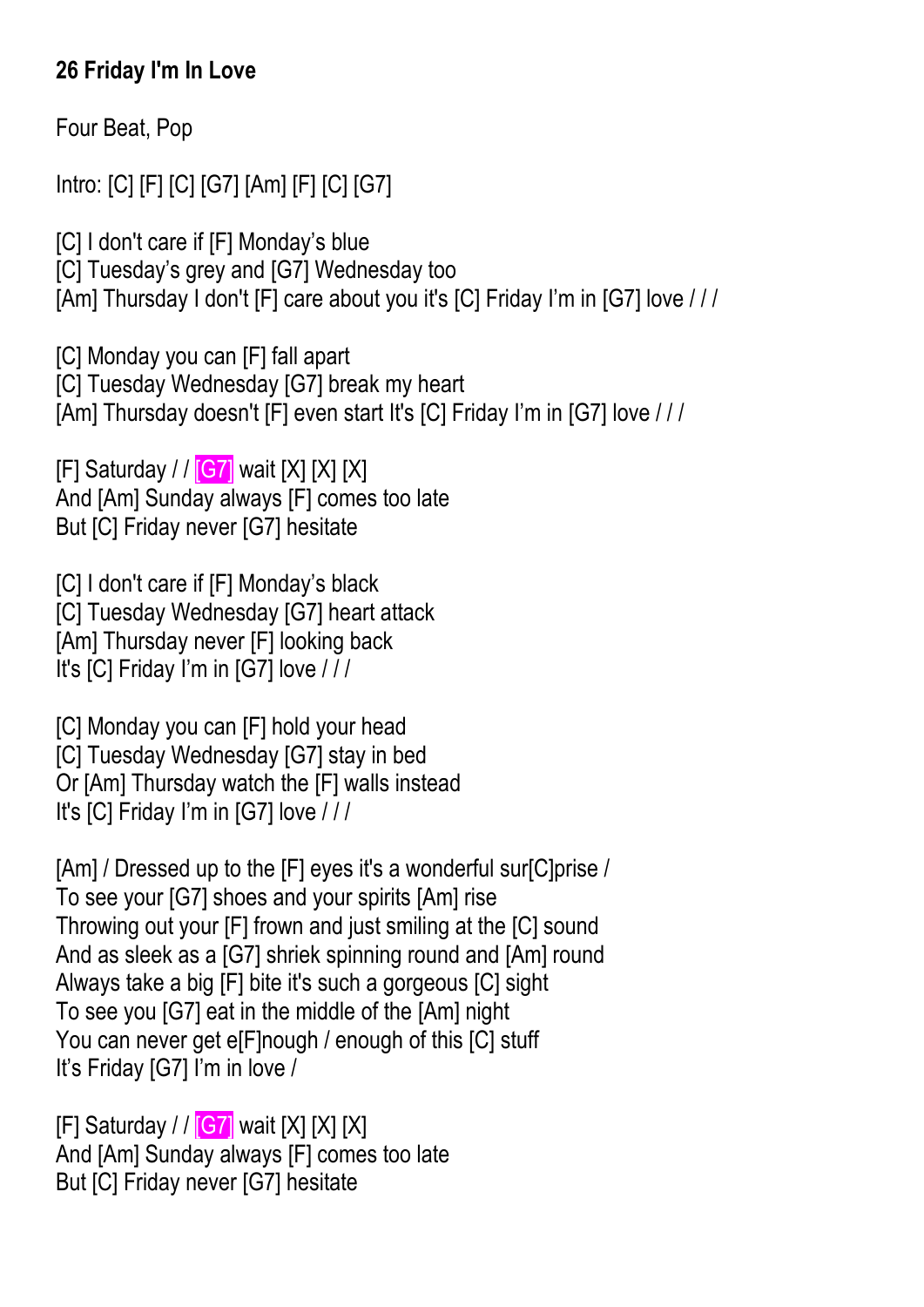[C] I don't care if [F] Monday's blue

[C] Tuesday's grey and [G7] Wednesday too

[Am] Thursday I don't [F] care about you it's [C] Friday I'm in [G7] love / / /

[C] Monday you can [F] fall apart

[C] Tuesday Wednesday [G7] break my heart

[Am] Thursday doesn't [F] even start it's [C] Friday I'm in [G7] love / / /

[C] [F] [C] [G7] [Am] [F] [C] [G7] [C]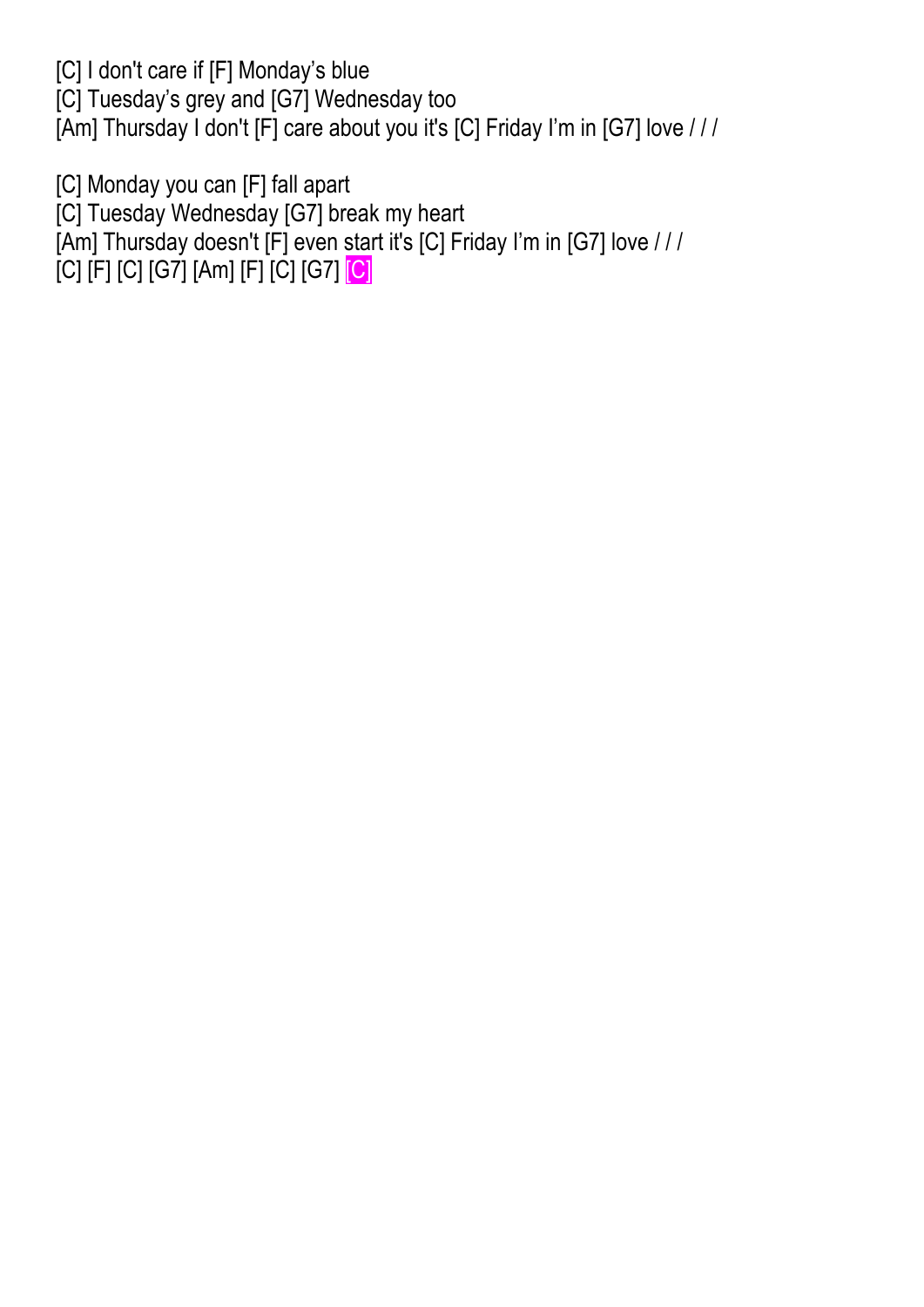## **27 Great Balls Of Fire**

Four Beat, Rock & Roll

No Intro

- **C** You shake my nerves and you rattle my brain
- **[F]** Too much love drives a man insane
- **[G7]** You broke my will
- **F** But what a thrill
- **C** Goodness gracious great balls of **C** fire!

[C] / I laughed at love cause I [C7] thought it was funny

[F] / You came along and moved me honey

[G7] / I've changed my mind

- [F] / This love is fine
- **[C]** Goodness gracious great balls of **[C] fire!**
- [F] / Kiss me baby [F]
- [C] / Mmmm it feels [C7] good / / /
- [F] / Hold me baby [F]
- **[G7]** I want to love you like a lover should
- **[G7] G7]** You're fine
- [G7] [G7] So kind
- **[G7] Got to tell this world that you're [G7] mine mine mine mine**

[C] / I chew my nails and I [C7] twiddle my thumbs

[F] / I'm real nervous but it sure is fun

[G7] / C'mon baby

[F] / You drive me crazy

**[C]** Goodness gracious great balls of **[C] fire!** 

[C] [C7] [F] [F] [G7] [F] [C] [C] [C] [C7] [F] [F] [G7] [F] [C] [C]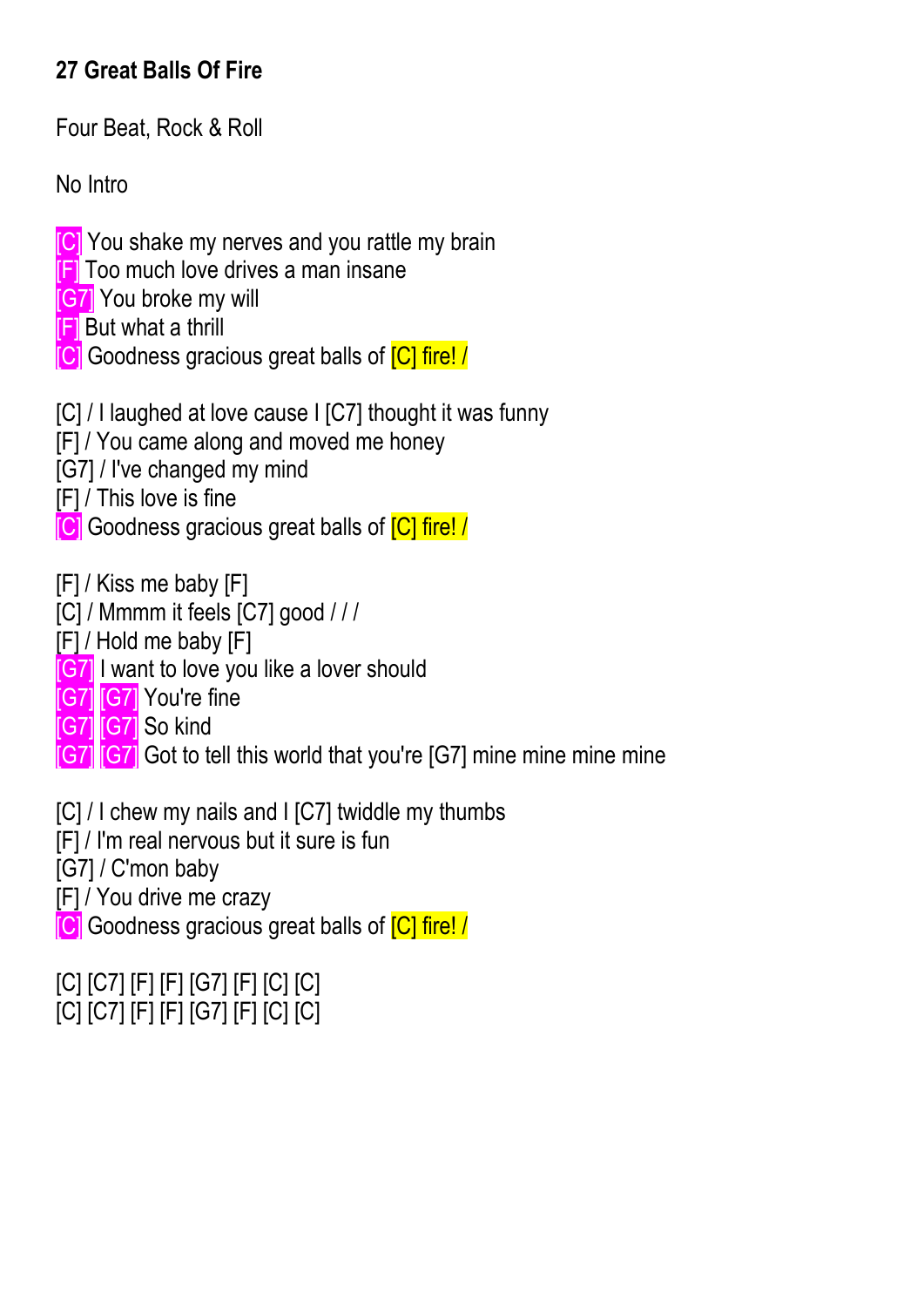[F] / Kiss me baby [F]

[C] / Mmmm it feels [C7] good / / /

[F] / Hold me baby [F]

[G7] I want to love you like a lover should

- **[G7] G7]** You're fine
- [G7] **[G7]** So kind
- [G7] [G7] Got to tell this world that you're [G7] mine mine mine mine

[C] / I chew my nails and I [C7] twiddle my thumbs

[F] / I'm real nervous but it sure is fun

[G7] / C'mon baby

[F] / You drive me crazy

[C] Goodness gracious great balls of [C] fire! /

[G7] / C'mon baby

- [F] / You drive me crazy
- [C] Goodness gracious great balls of [C] fire! /
- [G7] / C'mon baby
- [F] / You drive me crazy
- **C** Goodness gracious great balls of **C** fire!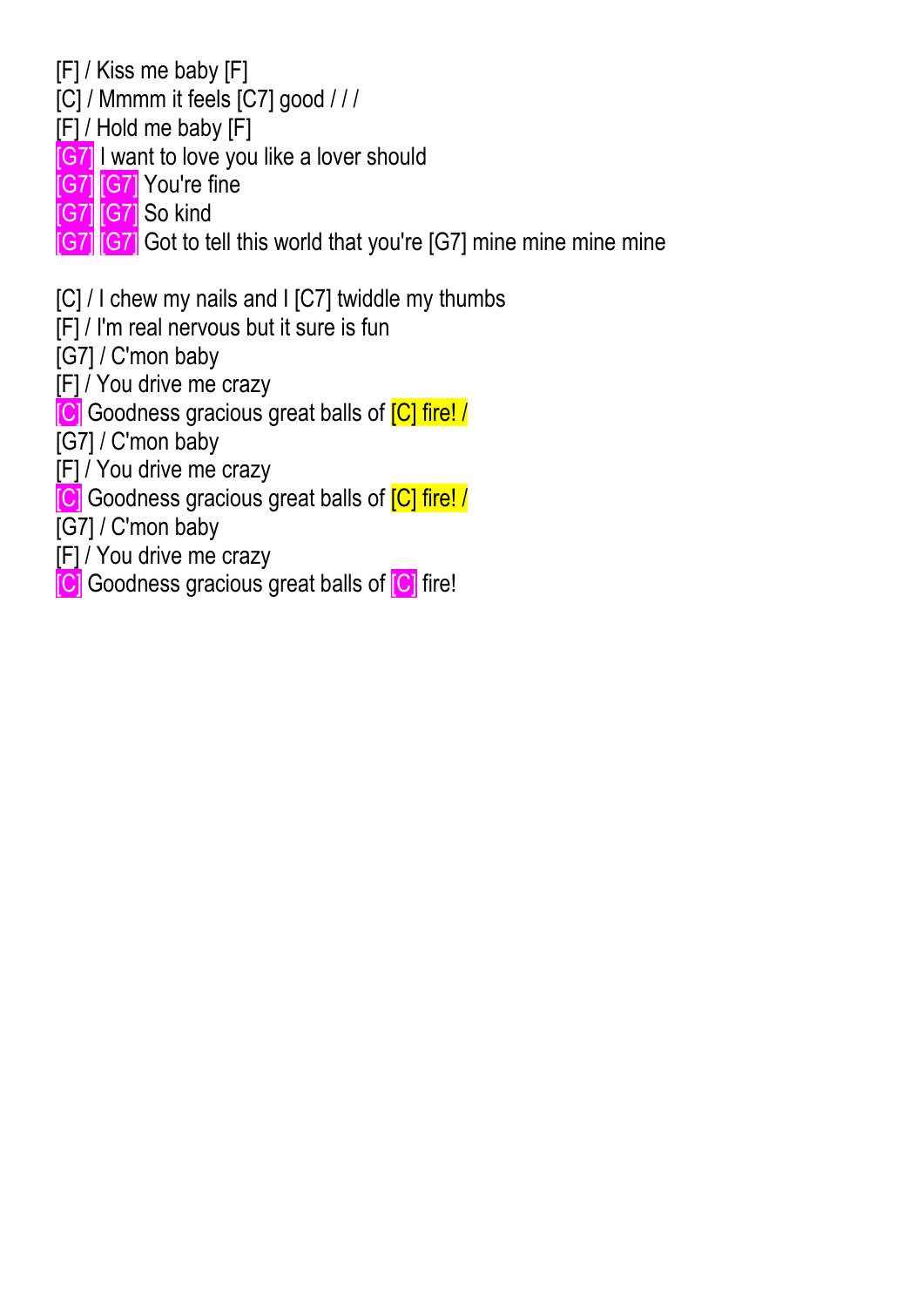## **28 Green, Green, Grass of Home**

Four Beat, Country/Pop

Intro: [C] [C7] [F] [F] [C] [G7] [C]

[G7] / / / / The [C] old hometown / looks the [C7] same / / As I [F] step down / from the [C] train / / And there to meet me / is my mama and [G7] papa / / [G7] / / / Down the [C] road I look and [C7] there runs Mary [F] / Hair of gold and lips like cherries It's [C] good to touch the [G7] green green grass of [C] home / / /

[G7] / / / Yes they'll [C] all come to [C7] meet me / Arms [F] reaching / smiling sweetly / It's [C] good to touch the [G7] green green grass of [C] home / / /

[G7] / / / / The [C] old house / is still [C7] standing / / Though the [F] paint is cracked and [C] dry / / And there's that old oak tree / that I used to [G7] play on / / [G7] / / / Down the [C] lane I walk with [C7] my sweet Mary [F] / Hair of gold and lips like cherries It's [C] good to touch the [G7] green green grass of [C] home / / /

[C] / / / Then I awake / / and look a[C7] round me / at the [F] Four grey walls that sur[C]round me / And I realize / / yes I was only [G7] dreaming / / [G7] / / / For there's a [C] guard / / and there's a [C7] sad old padre [F] / Arm and arm we'll walk at daybreak A[C]gain I'll touch the [G7] green green grass of  $|C|$  home /  $|F|$  /  $|C|$  / /

[G7] Yes they'll [C] all come to [C7] see me / in the [F] shade / / of that old oak tree

(Slowing)

As they [C] lay me 'neath the [G7] green green grass of  $[Cl]$  home  $/$   $[Fl / / [Cl] / / [TC]$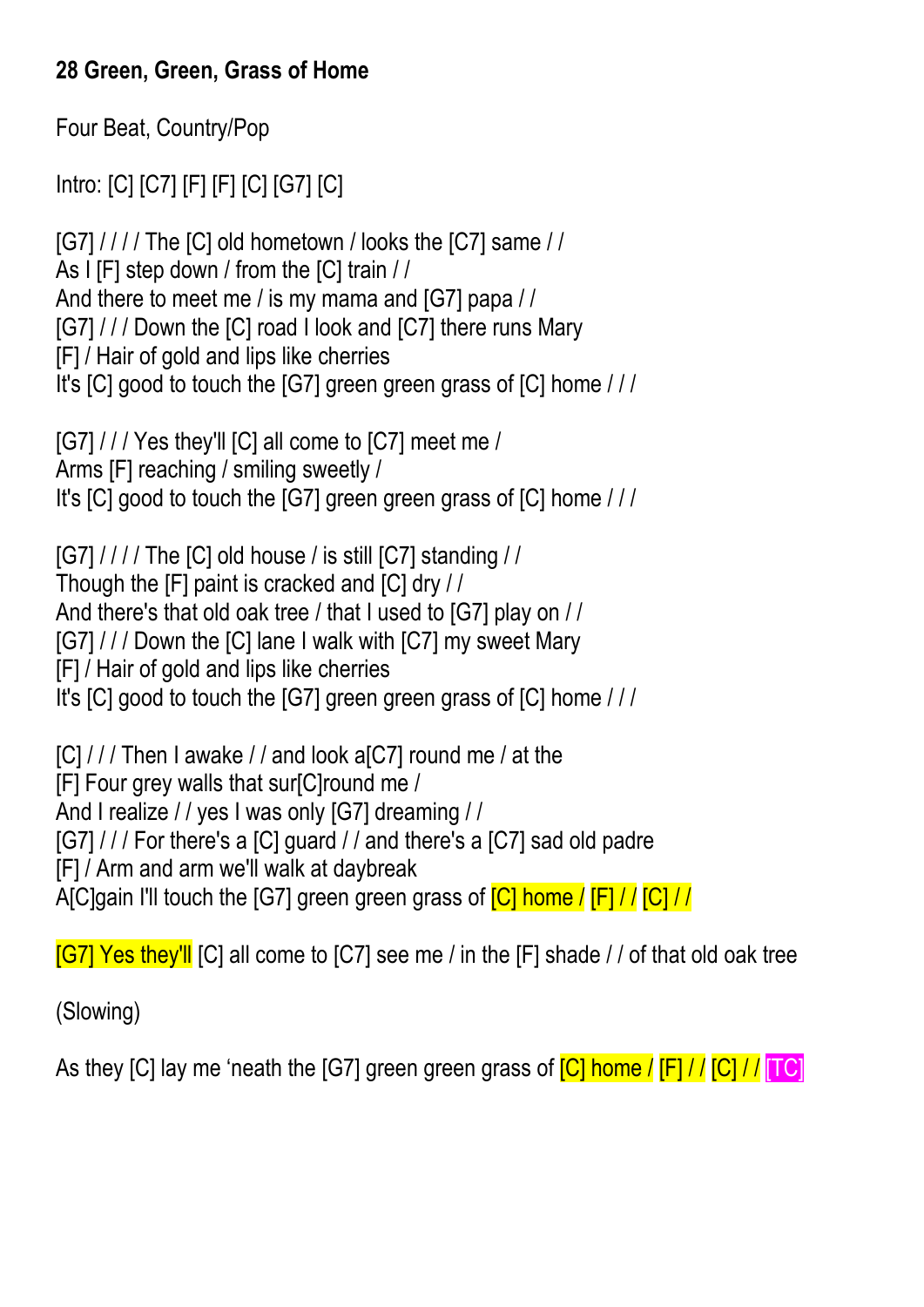#### **29 Heartbeat**

Four Beat, Rock/Pop

Intro: [C] [C] [F] [G7] [C] [C]

[C] Heartbeat / / why do you [F] miss When my [G7] baby kisses [C] me? /// [C]

[C] Heartbeat / / why does a [F] love kiss Stay [G7] in my memo[C]ry? /// [C]

[G7] Riddle-dee-pat I [F] know that new love [C] thrills me / [C] [G7] / I know that [F] tru / u - ue love [C] will be [G7]

[C] Heartbeat // why do you [F] miss When my [G7] baby kisses [C] me? /// [C]

[C] Heartbeat / / why do you [F] skip When my [G7] baby's lips meet [C] mine? /// [C]

[C] Heartbeat / / why do you [F] flip Then give [G7] me a skip-beat [C] sign? / / / [C]

[G7] Riddle-dee-pat And [F] sing to me love's [C] story / [C]  $[G7]$  / I know that  $[F]$  tru / u – ue love  $[C]$  will be  $[G7]$ 

[C] Heartbeat / / why do you [F] miss When my [G7] baby kisses [C] me /// [G7] Baby kisses [C] me / / / [G7] Baby kisses [C] me / / / [C] [Csus] [C]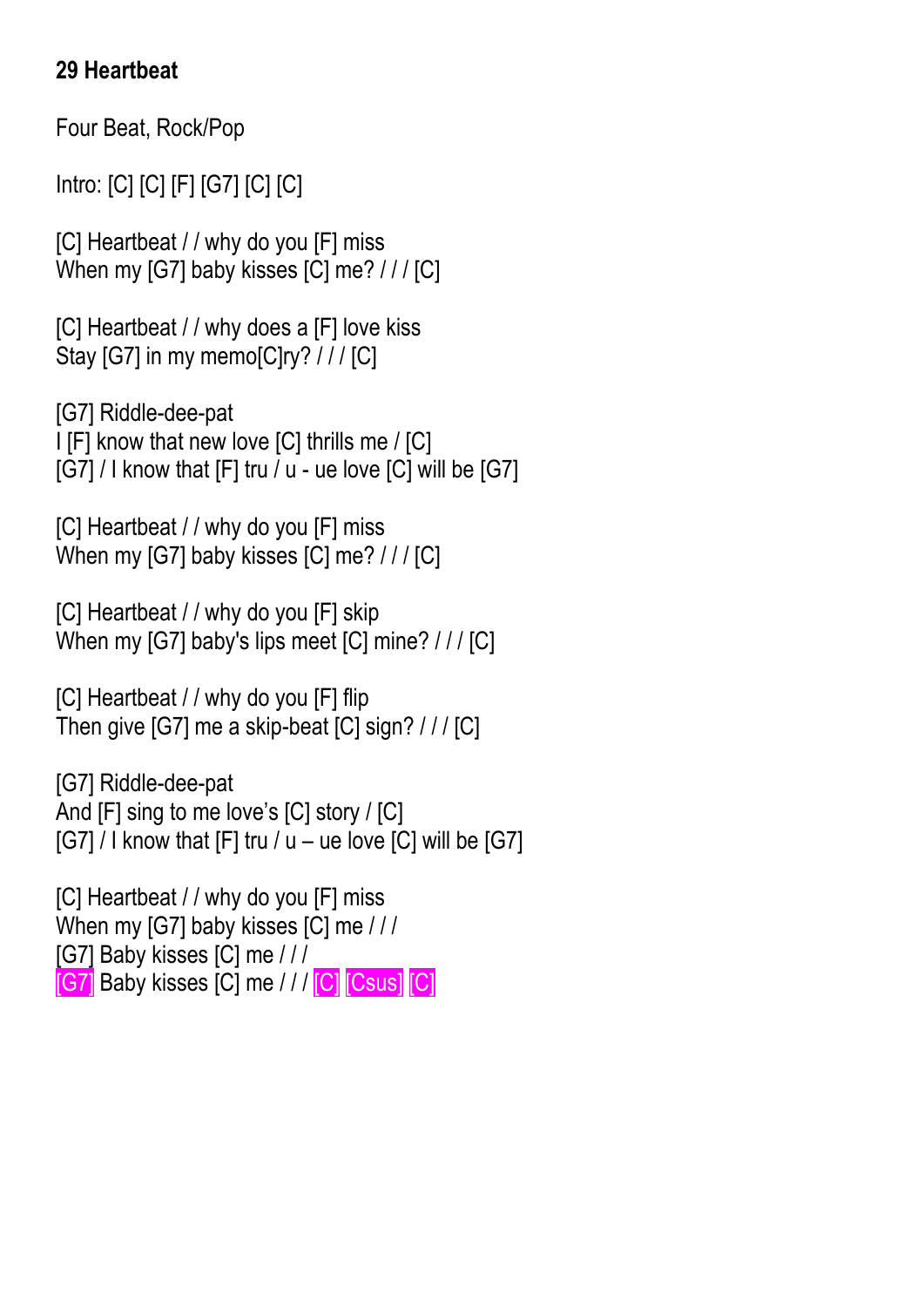### **30 I Saw Her Standing There**

Four Beat, Rock & Roll

Intro: [C] [C7] [F] [F] [C] [G7] [C]

[C] / Well she was [C] just seventeen you [F] know what I [C] mean And the way she looked was way beyond com[G7]pare / / /

[G7] / / / So [C] how could I [C7] dance with a[F]nother Ooh! When I [C] saw her [G7] standing [C] there / / /

[C] / / / Well [C] she looked at me and [F] I - I could [C] see That before too long I'd fall in love with [G7] her / / / [G7]

[C] She wouldn't [C7] dance with a[F]nother Ooh! When I [C] saw her [G7] standing [C] there / / /

[C7] / / Well my [F] heart went boom when I crossed that room And I held her hand in [G7] mi-ine  $//$  [G7] [X] [X]

Oh we [C] danced through the night And we [F] held each other [C] tight And before too long I fell in love with [G7] her / / /

[G7] / / / Now [C] I'll never [C7] dance with a[F]nother Ooh! When I [C] saw her [G7] standing [C] there / / /

[C7] / / Well my [F] heart went boom when I crossed that room And I held her hand in [G7] mi-i / / [G7] / / / /  $[F]/ // / [G7]$  ine [X] [X]

Oh we [C] danced through the night And we [F] held each other [C] tight And before too long I fell in love with [G7] her / / /

[G7] / / / Now [C] I'll never [C7] dance with a[F]nother Ooh! When I [C] saw her [G7] standing [C] there / / / [F] / / / When I [C] saw her [G7] standing [C] there / / / [F] / / / When I **[C]** saw her **[G7]** standing [C] there / / / **[C] [Csus]** [C]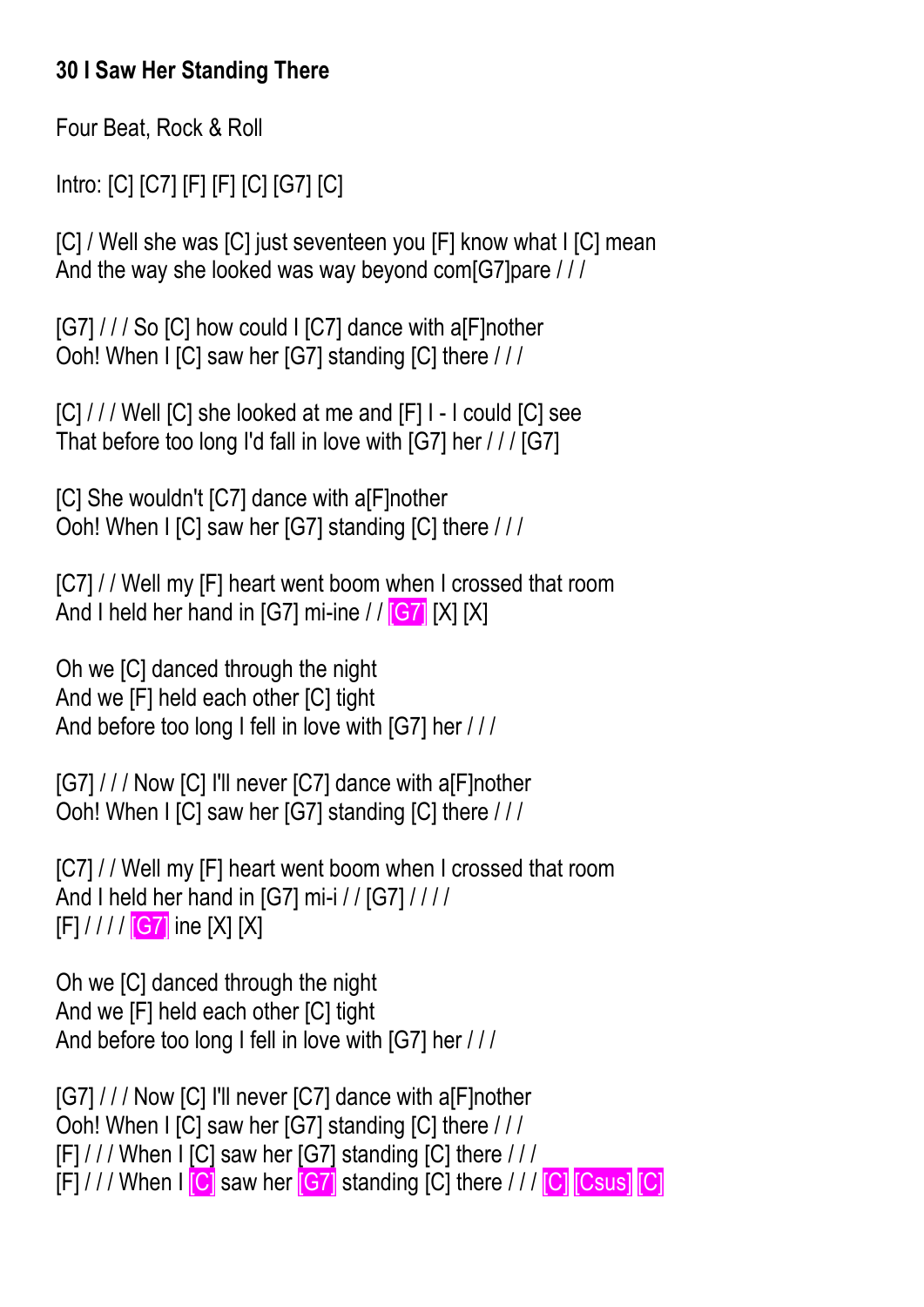## **31 I Walk The Line**

Four Beat, Country

Intro: [C] [C] [C]

[C] / I keep a [G7] close watch on this heart of [C] mine I keep my [G7] eyes wide open all the [C] time / / / [C7] / I keep the [F] ends out for the tie that [C] binds Because you're [G7] mine I walk the [C] line / / /

[C] / I find it [G7] very very easy to be [C] true I find my[G7]self alone when each day is [C] through / / / [C7] / Yes I'll ad[F]mit that I'm a fool for [C] you / / / [C] Because you're [G7] mine I walk the [C] line / / /

[C] As sure as [G7] night is dark and day is [C] light I keep you [G7] on my mind both day and [C] night / / / [C7] / And happi[F]ness I've known proves that it's [C] right Because you're [G7] mine I walk the [C] line / / /

[C] / You've got a [G7] way to keep me on your [C] side You give me [G7] cause for love that I can't [C] hide / / /  $C71/$  For you I IFI know I'd even try to turn the  $C1$  tide  $1/1/2$ [C] Because you're [G7] mine I walk the [C] line / / /

[C] I keep a [G7] close watch on this heart of [C] mine I keep my [G7] eyes wide open all the [C] time / / / [C7] / I keep the [F] ends out for the tie that [C] binds Because you're [G7] mine I walk the [C] line Because you're [G7] mine I walk the [C] line / / /  $|C|$  Because you're [G7] mine ///  $|G7|$  I walk the [C] line ///  $|C|$  [Csus]  $|C|$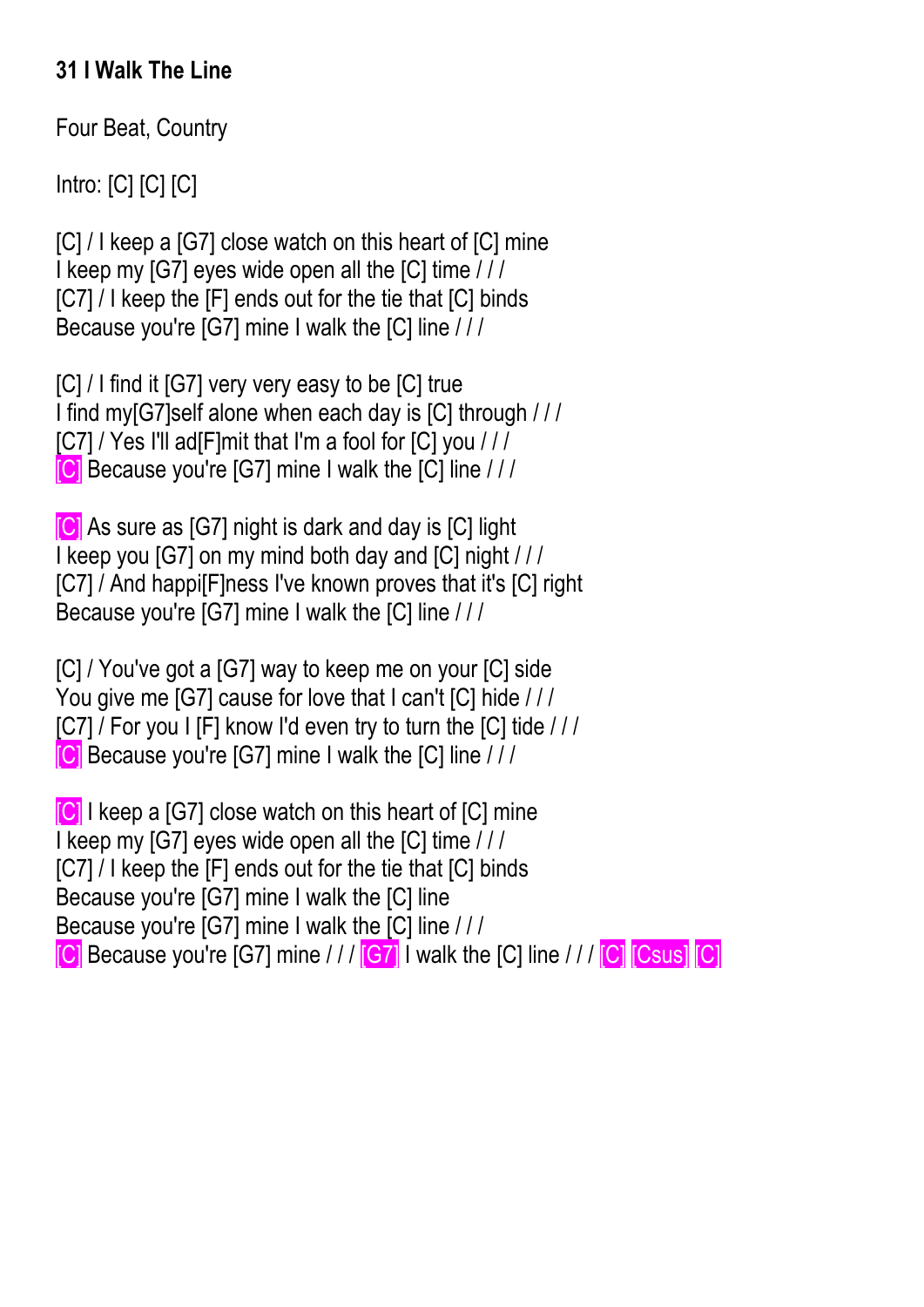#### **32 Johnny B Goode**

Four Beat, Rock & Roll

Intro: [C] [C] [C]

[C] / / / Deep [C] down in Louisiana close to New Orleans Way back up in the woods among the [C7] evergreens There [F] stood a log cabin made of earth and wood Where [C] lived a country boy named Johnny B Goode Who [G7] never ever learned to read or write so well But he could [C] play the ukulele just like ringin' a bell

Go! [C] Go! / / / Go Johnny go! Go! / / / [C7] Go Johnny go! [F] Go! / / / Go Johnny go! [C] Go! / / / Go Johnny go! [G7] Go! / / / [G7] [X] Johnny B [C] Goode / / /

[C] / / / He used to [C] keep his ukulele in a gunny sack Or sit beneath the tree by the [C7] railroad track Oh an [F] engineer could see him sitting in the shade [C] Strummin' to the rhythm that the drivers made [G7] People passing by they'd stop and say Oh [C] my but that little country boy can play

Go! [C] Go! / / / Go Johnny go! Go! / / / [C7] Go Johnny go! [F] Go! / / / Go Johnny go! [C] Go! / / / Go Johnny go! [G7] Go! / / / [G7] [X] Johnny B [C] Goode / / /

[C] / / / His [C] mother told him some day you will be a man And you will be the leader of a [C7] big old band [F] Many people coming from miles around And [C] hear you play your music till the sun goes down [G7] Maybe someday your name'll be in lights Sayin' [C] Johnny B Goode tonight

Go! [C] Go! / / / Go Johnny go! Go! / / / [C7] Go Johnny go! [F] Go! / / / Go Johnny go! [C] Go! / / / Go Johnny go! [G7] Go! / / / [G7] [X] Johnny B [C] Goode / / / <sup>[C]</sup> [G7] [C]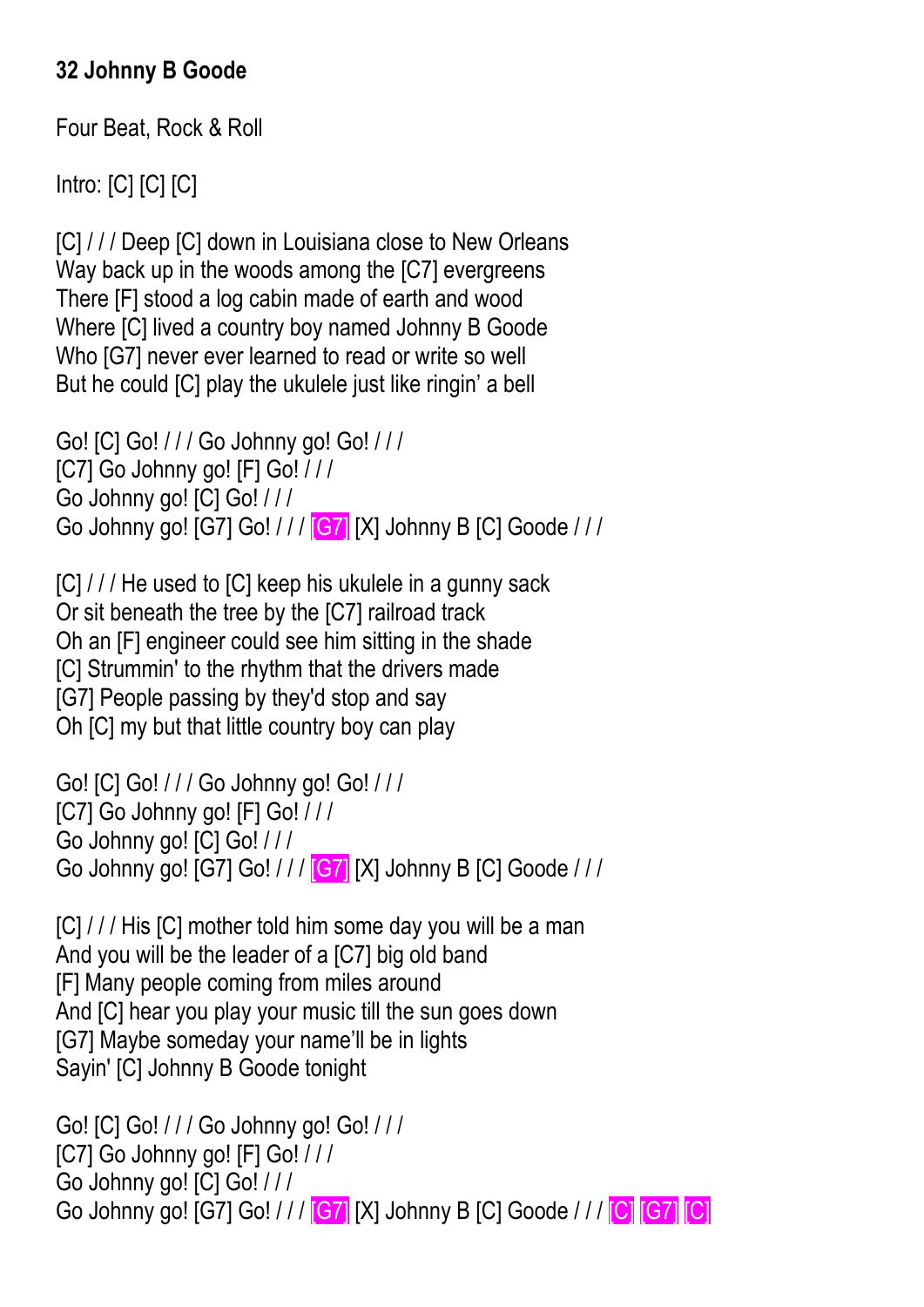## **33 Just Can't Get Enough**

Four Beat, Electropop

\*Optional - Sing Keyboard Riff to 'Doo' Over:

Intro: [C] [C] [F] [F] [C] [C] [F] [F]

[C] When I'm with you baby I go out of my head And I [F] just can't get enough and I just can't get enough [C] All the things you do to me and everything you said I [F] just can't get enough I just can't get enough [G7] / We slip and slide as we [Am] fall in love And I [F] just can't seem to [G7] get enough of

\*[C] [C] [F] [F] [C] [C] [F] [F]

[C] / We walk together walking down the street And I [F] just can't get enough and I just can't get enough [C] Every time I think of you I know we have to meet I [F] just can't get enough and I just can't get enough [G7] / It's getting hotter it's a [Am] burning love And I [F] just can't seem to [G7] get enough of

I [C] just can't get enough I just can't get enough I [F] just can't get enough I just can't get enough I [C7] just can't get enough I just can't get enough I [F] just can't get enough I just can't get enough

[C] / And when it rains you're shining down for me And I [F] just can't get enough I just can't get enough [C] / Just like a rainbow you know you set me free And I [F] just can't get enough I just can't get enough [G7] / You're like an angel and you [Am] give me your love And I [F] just can't seem to [G7] get enough of

\*[C] [C] [F] [F] [C] [C] [F] [F] [C]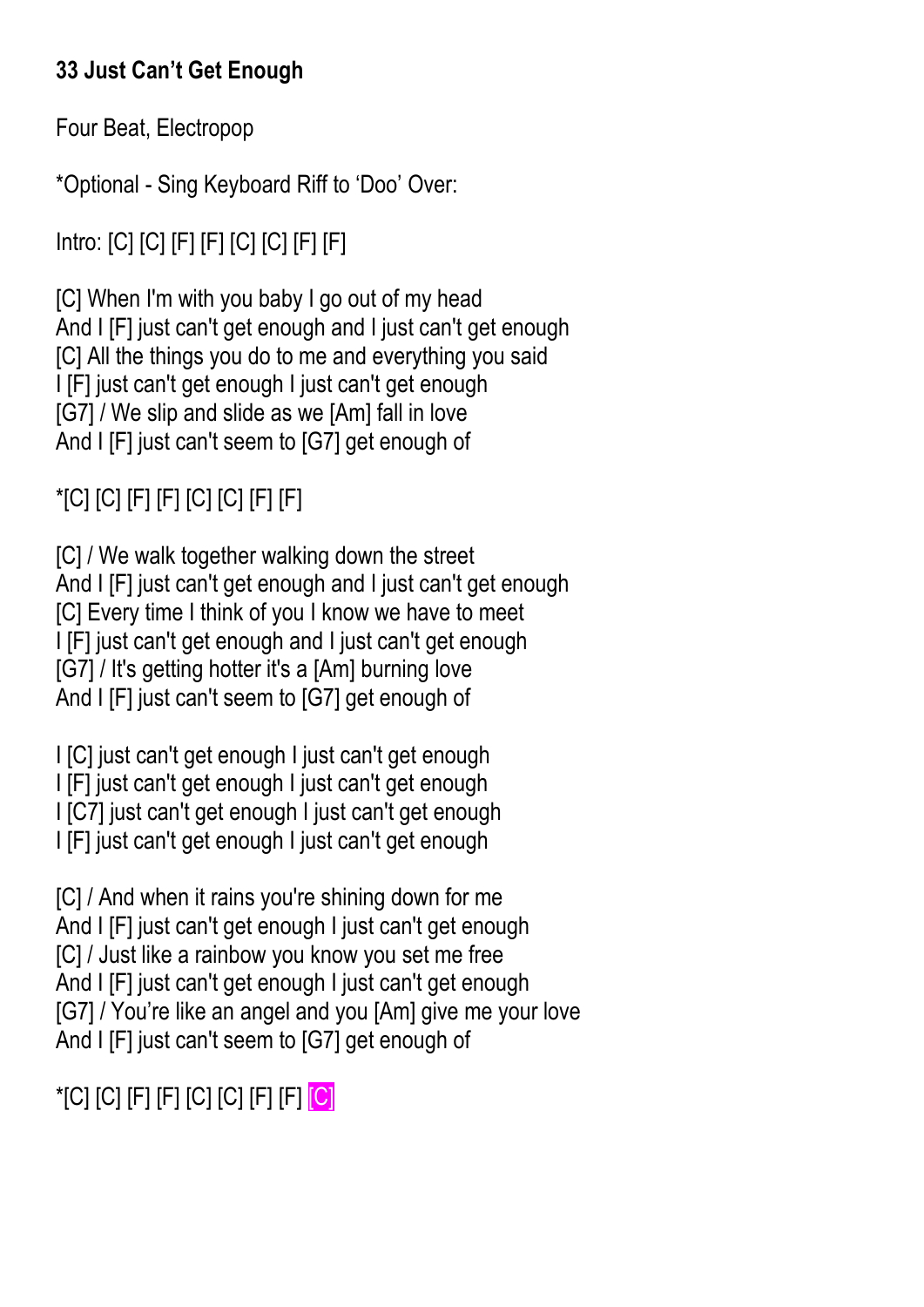## **34 Keep On Running**

Four Beat, Rock/Pop

Intro: [C] [C] [G7] [G7] [Am] [F] [C] [F] [C]

[G7] [G7] Keep on [C] running / / [C] / / keep on [G7] hiding / / [G7] / / One fine [Am] day I'm gonna be the [F] one To make you under[C]stand / / oh [F] yeah I'm gonna be your [C] man / / /

[G7] [G7] Keep on [C] running / / [C] / / running [G7] from my arms / [G7] / / One fine [Am] day I'm gonna be the [F] one To make you under[C]stand / / oh [F] yeah I'm gonna be your [C] man / / /

[C] [X] Hey hey [Am] hey everyone is talking about me [G7] It makes me feel so bad / Hey hey [Am] hey everyone is laughing at me [G7] It makes me feel so sad / so keep on [C] running

[C] [G7] [G7] [Am] [F] [C] [F] [C]

[G7] [G7] Keep on [C] running / / [C] / / running [G7] from my arms / [G7] / / One fine [Am] day I'm gonna be the [F] one To make you under[C]stand / / oh [F] yeah I'm gonna be your [C] man / / /

[C] [X] Hey hey [Am] hey everyone is talking about me [G7] It makes me feel so sad / Hey hey [Am] hey everyone is laughing at me [G7] It makes me feel so bad /

Keep on [C] running / / [C] / / running [G7] from my arms / [G7] / / One fine [Am] day I'm gonna be the [F] one To make you under[C]stand / / oh [F] yeah I'm gonna be your [C] man / / / [F] / I'm gonna be your [C] man / / / [F] I'm gonna be your [C] man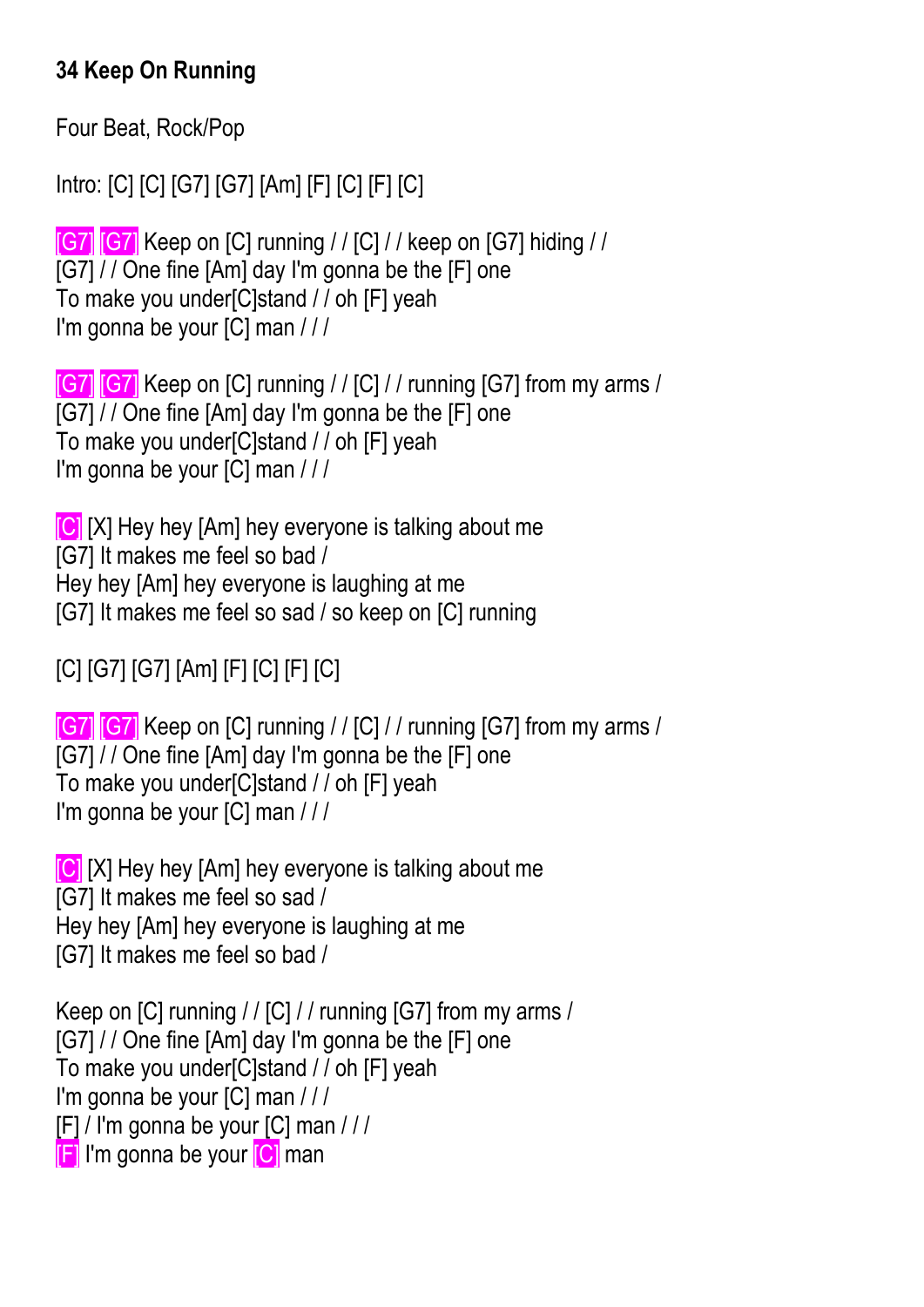# **35 King Of The Road**

Four Beat, Country

Intro: [C] [F] [G7] [C] [C] [F] [G7] [G7]

[C] / Trailers for [F] sale or rent [G7] / rooms to let [C] fifty cents [C] / No phone no [F] pool no pets [G7] I ain't got no cigarettes ah but

[C] / Two hours of [F] pushing broom buys an [G7] / eight-by-twelve [C] four-bit room I'm a [C7] / man of [F] means by no means  $\boxed{G7}$   $\boxed{G7}$  King of The [C] Road ///

[C] / Third box car [F] midnight train [G7] / destination [C] Bangor - Maine [C] / Old worn out [F] suit and shoes **[G7]** I don't pay no union dues I smoke

[C] / Old stogies [F] I have found [G7] / short but not too [C] big around I'm a [C7] / man of [F] means by no means  $|G7|$   $|G7|$  King of The [C] Road / /

I know [C] every engineer on [F] every train [G7] All of the children and [C] all of their names And every hand-out in [F] every town And [G7] ev'ry lock that ain't locked when no one's around I sing

[C] / Trailers for [F] sale or rent [G7] / rooms to let [C] fifty cents [C] / No phone no [F] pool no pets [G7] I ain't got no cigarettes ah but

[C] / Two hours of [F] pushing broom buys an [G7] / eight-by-twelve [C] four-bit room I'm a [C7] / man of [F] means by no means  $[G7]$   $[G7]$  King Of The [C] Road /// [G7] [G7] King Of The [C] Road / / / [G7] [G7] King Of The [C] Road [Csus] [C]